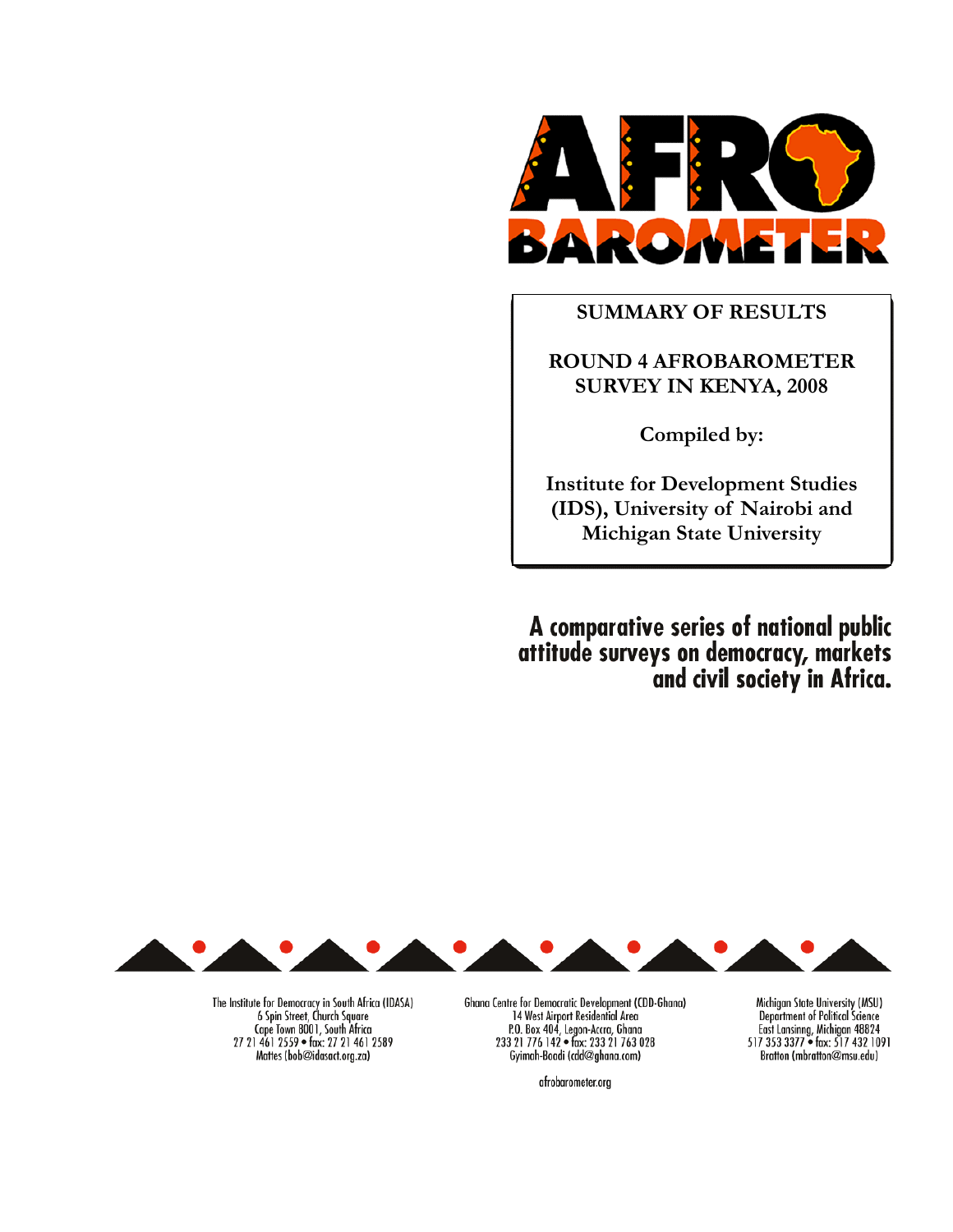## **2008 Round 4 Afrobarometer Survey in Kenya**

## **Summary of Results**

The Afrobarometer is an independent, non-partisan research instrument that measures the social, political and economic atmosphere in Africa. In October—November 2008, the Afrobarometer surveyed a nationally representative, random, stratified probability sample of 1,104 Kenyans. <sup>1</sup> Face-to-face interviews were conducted in the language of the respondent's choice by the Afrobarometer team based at the Institute for Development Studies (IDS), University of Nairobi. The sample was drawn by taking the smallest geographic units, Census Enumeration Areas (EAs), and stratifying all EAs across the country into separate lists according to province and urban or rural status. 142 EAs were then randomly selected from these lists with the probability proportionate to its size in the overall population as represented in a 2008 updated population projection by the Kenya National Bureau of Statistics (KNBS) based on the 1999 census.2 This ensured that every eligible adult had an equal and known chance of being selected. Eight households were then randomly selected within each EA, and a respondent 18 years of age or older was randomly selected from each household. A gender quota ensured that every other interview must be with a female. A sample of this size is sufficient to yield an overall margin of error of  $+/-$  3 percent at a confidence level of 95 percent.

*We gratefully acknowledge the support of the Canadian International Development Agency (CIDA), UK Department for International Development (DfID), the Royal Danish Ministry of Foreign Affairs (RDMFA/Danida), the Swedish International Development Agency (SIDA), and the United States Agency for International Development (USAID) for Afrobarometer Round 4.* 

## *Contact Information:*

For more information please visit the Afrobarometer website, www.afrobarometer.org, or contact:

## Prof. Winnie Mitullah Abel Oyuke **Carolyn Logan**

<u>.</u>

IDS, University of Nairobi IDS, University of Nairobi AB D/ Director wvmitullah@swiftkenya.com abeloyuke@yahoo.co.uk clogan@msu.edu

<sup>1</sup> An additional 96 respondents were interviewed in eight Internally Displaced Transit Camps, for a total sample of 1200 respondents, but these cases are not included in the statistics reported here.

<sup>2</sup> The exception was a small oversample of North Eastern Province to ensure that the provincial sub-sample was large enough to allow statistical comparisons. However, in the national results reported here, the North Eastern cases are weighted to reflect their actual share of the national population.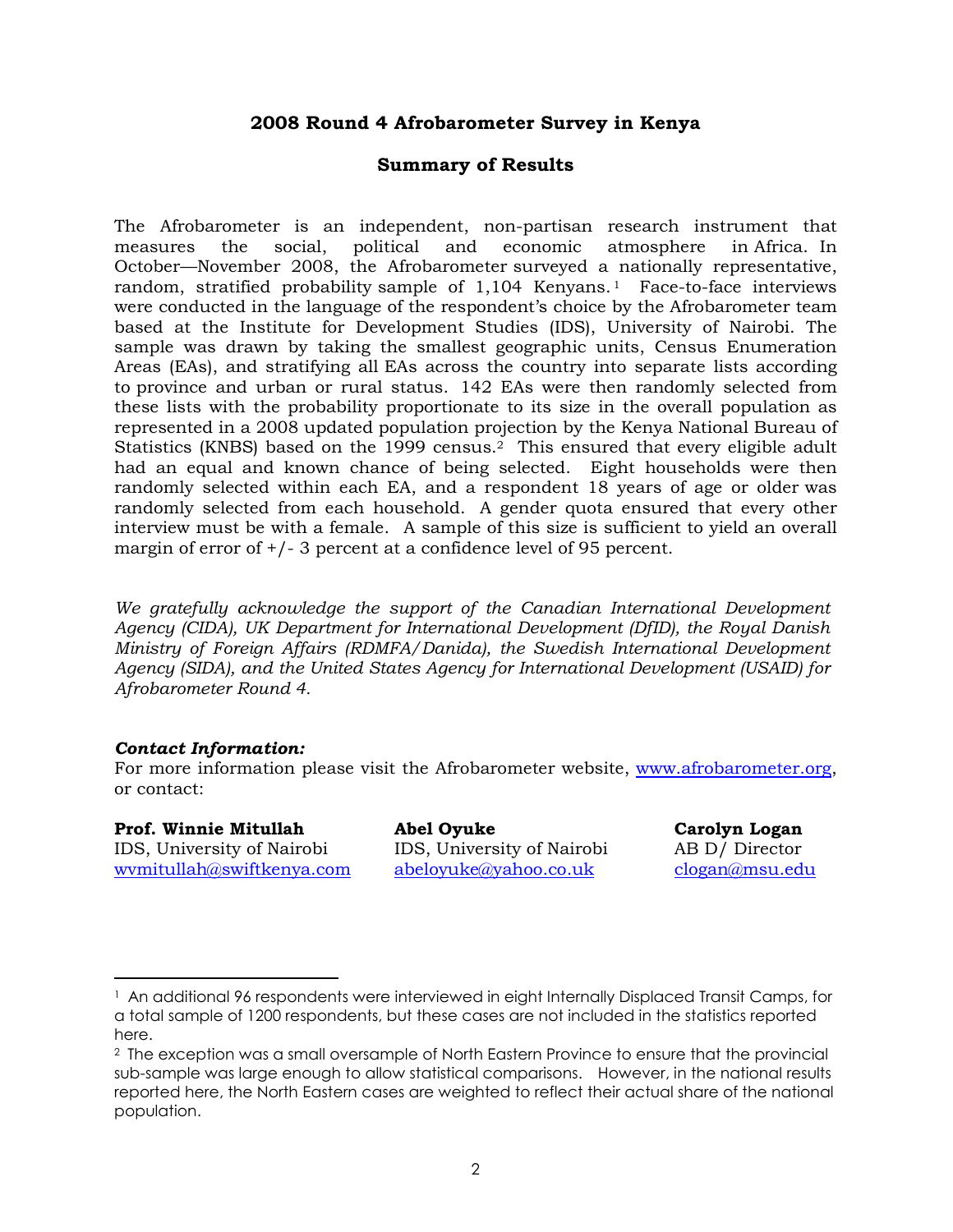Note: All figures in the following tables are percentages, rounded to whole numbers. Due to rounding, columns may not add up to exactly 100. Also note that a figure of "0" reported indicates that at least 1 response, but less than 0.5 of all responses, were in this category, whereas a dash ("-") or blank cell indicates that there were no responses in this category. For Questions 1 through 100, weighted frequency distributions are reported.

|                  |                                               | Unweighted | Weighted          |
|------------------|-----------------------------------------------|------------|-------------------|
| Gender           |                                               |            |                   |
|                  | Male                                          | 49.8       | 49.8              |
|                  | Female                                        | 50.2       | 50.2              |
| Location         |                                               |            |                   |
|                  | Urban                                         | 22.5       | 20.6              |
|                  | Rural                                         | 77.5       | 79.4              |
| Province         |                                               |            |                   |
|                  | Nairobi                                       | 8.0        | 8.7               |
|                  | Central                                       | 10.9       | 11.2              |
|                  | Eastern                                       | 14.5       | 15.5              |
|                  | <b>Rift Valley</b>                            | 23.9       | $\overline{24.9}$ |
|                  | Nyanza                                        | 13.8       | 14.5              |
|                  | Western                                       | 11.6       | 12.4              |
|                  | North Eastern                                 | 8.7        | 4.0               |
|                  | Coast                                         | 8.7        | 8.8               |
| <b>Education</b> |                                               |            |                   |
|                  | No formal schooling                           | 5.7        | 4.3               |
|                  | Informal schooling only                       | 2.2        | 1.6               |
|                  | Some primary schooling                        | 18.3       | $\overline{20.1}$ |
|                  | Primary school completed                      | 19.6       | 19.9              |
|                  | Some secondary school/high school             | 14.8       | 16.0              |
|                  | Secondary school completed/high school        | 22.1       | 21.4              |
|                  | Post-secondary qualifications, not university | 13.7       | 13.5              |
|                  | Some university                               | .9         | .8                |
|                  | University completed                          | 2.1        | $\overline{1.8}$  |
|                  | Post-graduate                                 | .4         | $\cdot$           |
| Religion         |                                               |            |                   |
|                  | Christian                                     | 81.1       | 85.9              |
|                  | Muslim                                        | 13.8       | 9.2               |
|                  | Other                                         | 4.9        | 4.7               |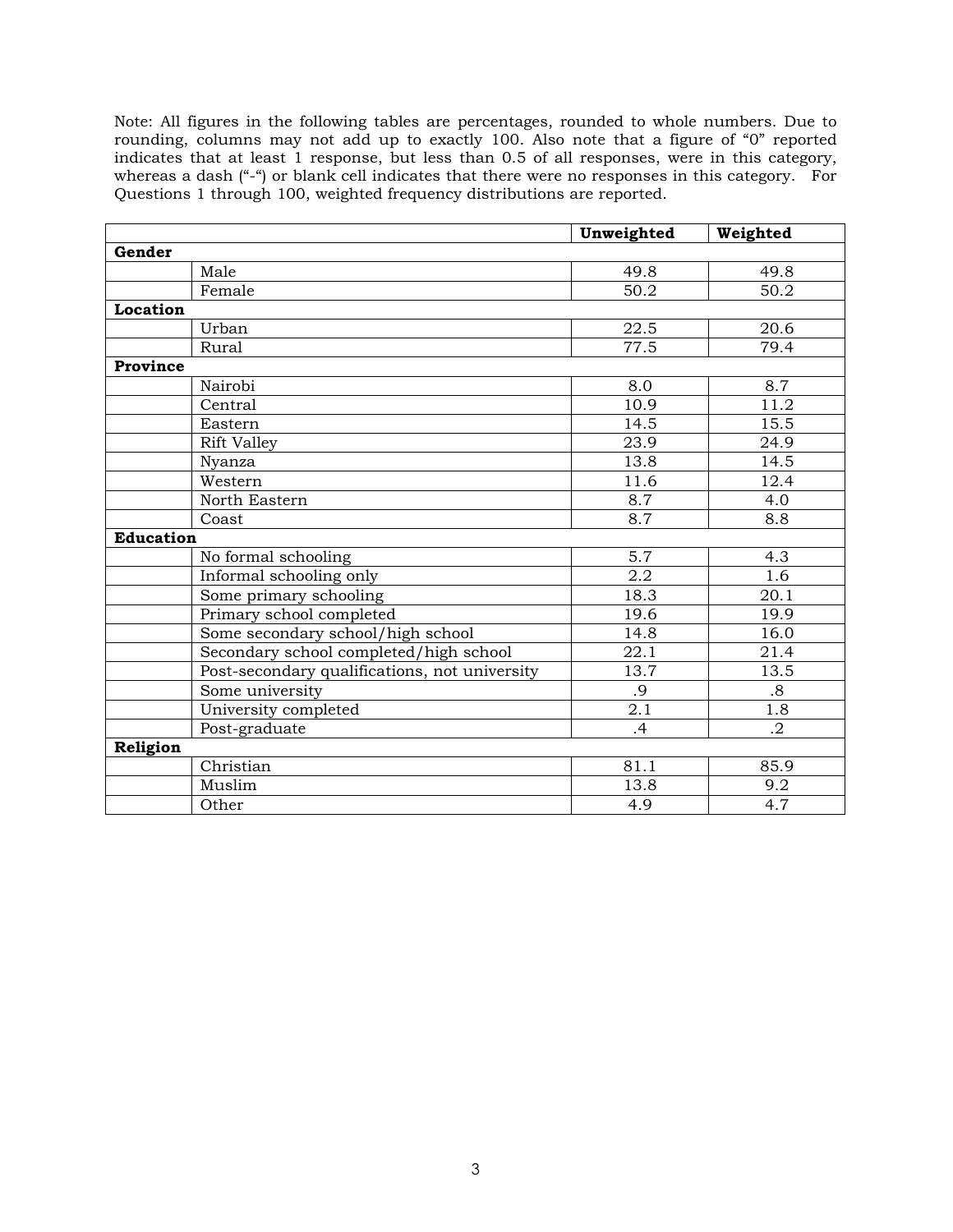## Q1. How old are you?

|              | Urban | Rural | Male | Female | Total |
|--------------|-------|-------|------|--------|-------|
| 18-24        | 28    | 18    | 18   | 22     | 20    |
| 25-34        | 38    | 36    | 31   | 42     | 36    |
| 35-44        | 19    | 22    | 23   | 20     | 22    |
| 45-54        |       | 12    | 15   |        | 12    |
| 55-64        |       | 8     |      |        |       |
| 65-74        |       |       |      |        |       |
| 75 and older |       |       |      |        |       |
| Don't know   |       |       |      |        |       |

## Q2. Are you the head of the household?

|     | <sup>T</sup> rban       | Rural | Male     | Female      | Total |
|-----|-------------------------|-------|----------|-------------|-------|
| No  | 44                      | 40    | ∠⊾       | 59          | ட     |
| Yes | $\mathsf{r}$<br>∽<br>აა | 56    | $\Delta$ | $\sim$<br>ັ | 56    |

## Q3*:* Which Kenyan language is your home language?

|               | Urban | Rural | Male | Female | Total |
|---------------|-------|-------|------|--------|-------|
| English       |       |       |      |        |       |
| Kiswahili     |       |       |      |        |       |
| Kikuyu        | 24    | 16    | 16   | 19     | 18    |
| Luo           | 21    | 11    | 14   | 13     | 13    |
| Luhya         | 10    | 14    | 14   | 13     | 14    |
| Kamba         | 12    | 8     | 10   | 8      | 9     |
| Kalenjin      | 6     | 14    | 11   | 13     | 12    |
| Kisii         |       | 9     | 8    |        | 7     |
| Meru/Embu     |       | 10    | 8    | 8      | 8     |
| Masai/Samburu |       | 3     | 3    | 2      | 2     |
| MijiKenda     | h     |       | 3    |        |       |
| Taita         | h     |       | 2    |        | 2     |
| Somali        |       |       |      |        |       |
| Pokot         |       |       |      |        |       |
| Turkana       |       |       |      |        |       |
| Teso          |       |       |      |        |       |
| Gabra         |       |       |      |        |       |
| Others        |       |       |      |        |       |

Q4A*:* In general, how would you describe: The present economic condition of this country?

|                            | Urban | Rural | Male | Female | Total |
|----------------------------|-------|-------|------|--------|-------|
| Very Bad                   | 46    | 52    | 49   | 52     | 51    |
| Fairly bad                 | 31    | 28    | 28   | 29     | 28    |
| Neither good<br>nor<br>bad |       | 10    | 10   | 10     | 10    |
| Fairly good                | 10    |       |      |        |       |
| Very good                  |       |       |      |        |       |
| Don't know                 |       |       |      |        |       |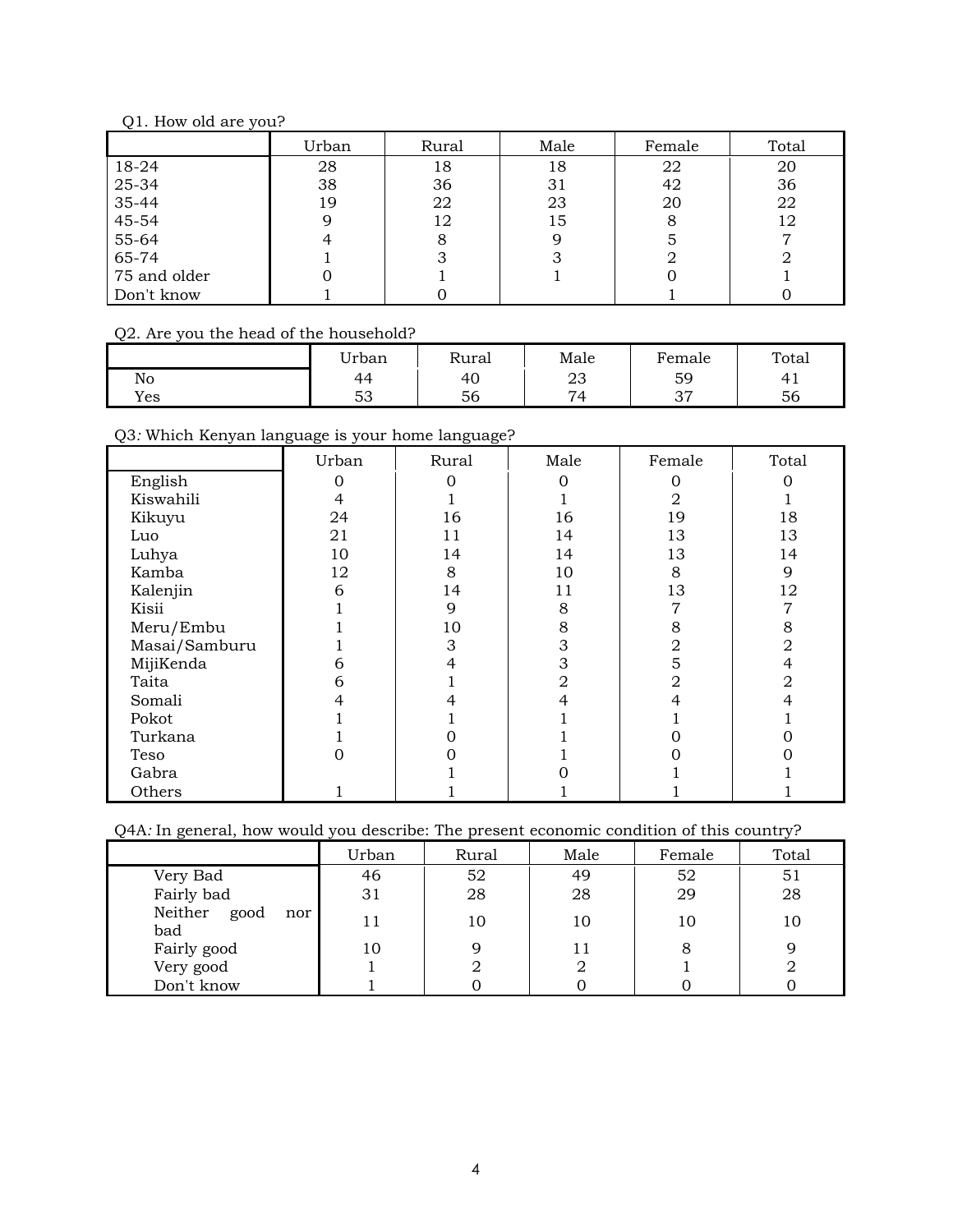Q4B*:* In general, how would you describe: Your own present living conditions?

|                               | Urban | Rural | Male | Female | Total |
|-------------------------------|-------|-------|------|--------|-------|
| Very Bad                      | 33    | 39    | 38   | 37     | 38    |
| Fairly bad                    | 28    | 29    | 29   | 29     | 29    |
| Neither<br>good<br>nor<br>bad | 24    | 17    | 16   | 21     | 19    |
| Fairly good                   | 11    | 12    | 14   | 10     | 12    |
| Very good                     |       |       |      |        |       |

## Q5*:* In general, how do you rate your living conditions compared to those of other Kenyans?

|               | Urban | Rural | Male | Female | Total |
|---------------|-------|-------|------|--------|-------|
| Much Worse    | 15    | 18    | 18   | 17     |       |
| Worse         | 25    | 36    | 35   | 33     | 34    |
| Same          | 38    | 30    | 30   | 32     |       |
| <b>Better</b> | 19    | 13    | 15   | 14     | 14    |
| Much Better   |       |       |      |        |       |
| Don't know    |       |       |      |        |       |

Q6A*:* Looking back, how do you rate the following compared to twelve months ago: Economic conditions in this country?

|               | Urban | Rural | Male | Female | Total |
|---------------|-------|-------|------|--------|-------|
| Much Worse    | 31    | 27    | 28   | 27     | 28    |
| Worse         | 31    | 37    | 35   | 37     | 36    |
| Same          | 12    | 14    | 14   | 14     | 14    |
| <b>Better</b> | 24    | 19    | 20   | 20     | 20    |
| Much Better   |       |       |      |        |       |
| Don't know    |       |       |      |        |       |

Q6B*:* Looking back, how do you rate the following compared to twelve months ago: Your living conditions?

|               | Urban | Rural | Male | Female | Total |
|---------------|-------|-------|------|--------|-------|
| Much Worse    | 25    | 21    | 22   | 21     | 22    |
| Worse         | 31    | 37    | 35   | 36     | 36    |
| Same          | 20    | 21    | 19   | 22     |       |
| <b>Better</b> | 23    | 18    |      | 18     | l g   |
| Much Better   |       |       |      |        |       |
| Don't know    |       |       |      |        |       |

Q7A*:* Looking ahead, do you expect the following to be better or worse: Economic conditions in this country in twelve months time?

|               | Urban | Rural | Male | Female | Total |
|---------------|-------|-------|------|--------|-------|
| Much Worse    | 25    | 28    | 28   | 27     | 28    |
| Worse         | 23    | 24    | 25   | 22     | 23    |
| Same          | 13    | 14    | 14   | 4      | 14    |
| <b>Better</b> | 26    | 21    | 22   | 21     | 22    |
| Much Better   |       |       |      |        |       |
| Don't know    |       |       |      |        |       |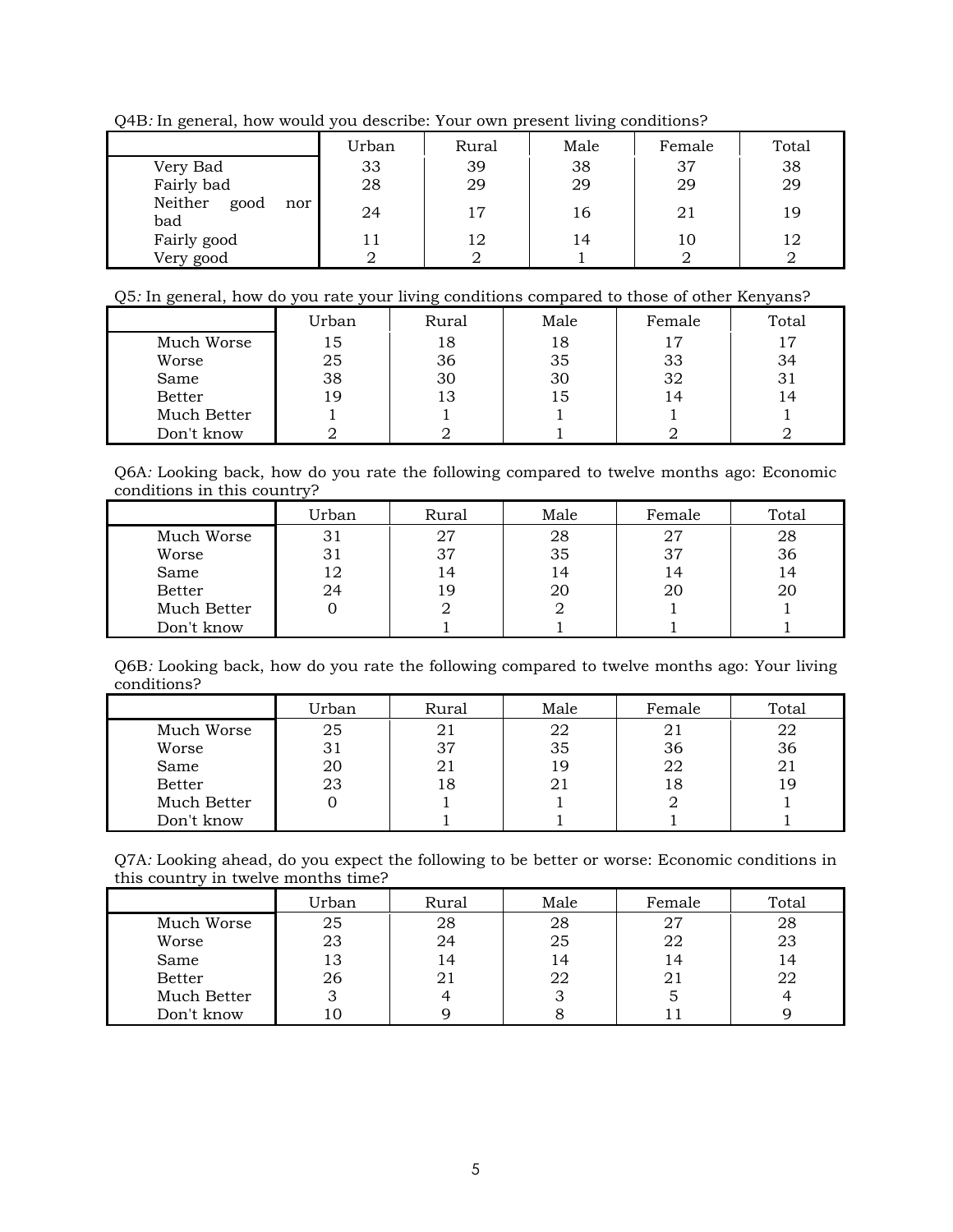|               | Urban | Rural | Male | Female | Total |
|---------------|-------|-------|------|--------|-------|
| Much Worse    | 17    | 25    | 23   | 25     | 24    |
| Worse         | 22    | 20    | 23   | 19     | 21    |
| Same          | 12    | 15    | 16   | 14     | 15    |
| <b>Better</b> | 32    | 24    | 26   | 26     | 26    |
| Much Better   | 5     | З     |      |        |       |
| Don't know    |       |       |      | 12     |       |

Q7B*:* Looking ahead, do you expect the following to be better or worse: Your living conditions in twelve months time?

Q8A*:* Over the past year, how often, if ever, have you or anyone in your family gone without: Enough food to eat?

|                    | Urban | Rural | Male | Female | Total |
|--------------------|-------|-------|------|--------|-------|
| Never              | 52    | 42    |      | 43     |       |
| Just once or twice | 22    | 21    | 20   | 23     |       |
| Several times      | L J   | 24    |      | 23     |       |
| Many times         |       |       |      |        |       |
| Always             |       |       |      |        |       |

Q8B*:* Over the past year, how often, if ever, have you or anyone in your family gone without: Enough clean water for home use?

|                    | Urban | Rural | Male | Female | Total |
|--------------------|-------|-------|------|--------|-------|
| Never              | 51    | 54    | 56   | 52     | 54    |
| Just once or twice |       | 17    | 15   | 19     |       |
| Several times      | 18    | 17    | 16   | 18     |       |
| Many times         |       |       | 10   |        |       |
| Always             |       |       |      |        |       |
| Don't Know         |       |       |      |        |       |

Q8C*:* Over the past year, how often, if ever, have you or anyone in your family gone without: Medicines or medical treatment?

|                    | Urban | Rural | Male | Female | Total |
|--------------------|-------|-------|------|--------|-------|
| Never              | 46    | 35    | 38   | 37     | 37    |
| Just once or twice | 22    | 20    | 17   | 23     | 20    |
| Several times      | 22    | 31    | 29   | 29     | 29    |
| Many times         |       | 13    | 14   | 10     |       |
| Always             |       |       |      |        |       |
| Don't Know         |       |       |      |        |       |

Q8D*:* Over the past year, how often, if ever, have you or anyone in your family gone without: Enough fuel to cook your food?

|                    | Urban | Rural | Male | Female | Total |
|--------------------|-------|-------|------|--------|-------|
| Never              | 48    | 47    | 47   | 48     |       |
| Just once or twice | 24    | 25    | 24   | 26     | 25    |
| Several times      |       |       |      | 17     |       |
| Many times         |       |       |      |        |       |
| Always             |       |       |      |        |       |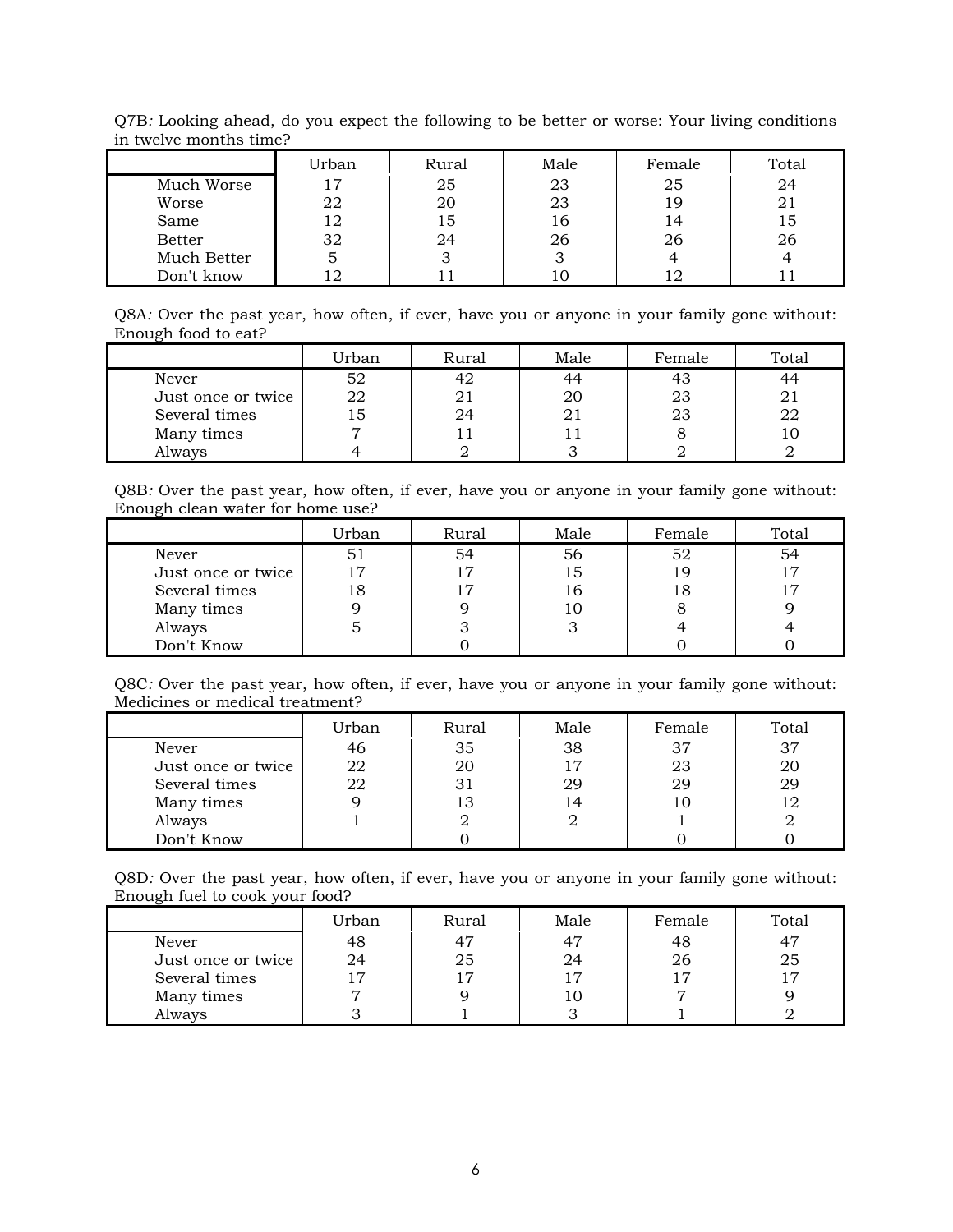| --------------     |       |       |      |        |       |
|--------------------|-------|-------|------|--------|-------|
|                    | Urban | Rural | Male | Female | Total |
| Never              | 23    | 13    | 16   | 14     | 15    |
| Just once or twice | 13    | 12    | 12   | 13     | 13    |
| Several times      | 27    | 28    | 26   | 30     | 28    |
| Many times         | 25    | 34    | 33   | 31     | 32    |
| Always             |       | 12    | 13   |        |       |
| Don't Know         |       |       |      |        |       |

Q8E*:* Over the past year, how often, if ever, have you or anyone in your family gone without: A cash income?

Q9A*:* Over the past year, how often, if ever, have you or anyone in your family: Feared crime in your own home?

|                    | Urban | Rural | Male | Female | Total |
|--------------------|-------|-------|------|--------|-------|
| Never              |       | 40    |      | 39     |       |
| Just once or twice |       | 20    |      | 18     | , q   |
| Several times      | 24    | 24    |      | 26     |       |
| Many times         |       | 10    |      |        |       |
| Always             |       |       |      |        |       |

Q9B*:* Over the past year, how often, if ever, have you or anyone in your family: Had something stolen from your house?

|                    | Urban | Rural | Male | Female | Total |
|--------------------|-------|-------|------|--------|-------|
| Never              | 72    | 65    | 66   | 67     |       |
| Just once or twice | 18    | 25    |      | 24     | 23    |
| Several times      |       |       |      |        |       |
| Many times         |       |       |      |        |       |
| Always             |       |       |      |        |       |

Q9C*:* Over the past year, how often, if ever, have you or anyone in your family: Been physically attacked?

|                    | Urban | Rural | Male | Female | Total |
|--------------------|-------|-------|------|--------|-------|
| Never              | 80    | 85    | 82   | 86     | 84    |
| Just once or twice | ר ו   |       |      | 10     |       |
| Several times      |       |       |      |        |       |
| Many times         |       |       |      |        |       |
| Always             |       |       |      |        |       |
| Don't Know         |       |       |      |        |       |

Q10*:* Which of the following statements is closest to your view? Choose Statement 1 or Statement 2.

Statement 1: The costs of reforming the economy are too high; the government should therefore abandon its current economic policies.

Statement 2: In order for the economy to get better in the future, it is necessary for us to accept some hardships now.

|                            | Urban | Rural | Male | Female | Total |
|----------------------------|-------|-------|------|--------|-------|
| Agree very strongly with 1 | 21    | 23    | 23   | 23     | 23    |
| Agree with 1               | 22    | 17    | 20   | 16     | 18    |
| Agree with 2               | 25    | 28    | 26   | 30     | 28    |
| Agree very strongly with 2 | 27    | 24    | 27   | 23     | 25    |
| Agree with neither         |       |       |      |        |       |
| Don't know                 |       |       |      |        |       |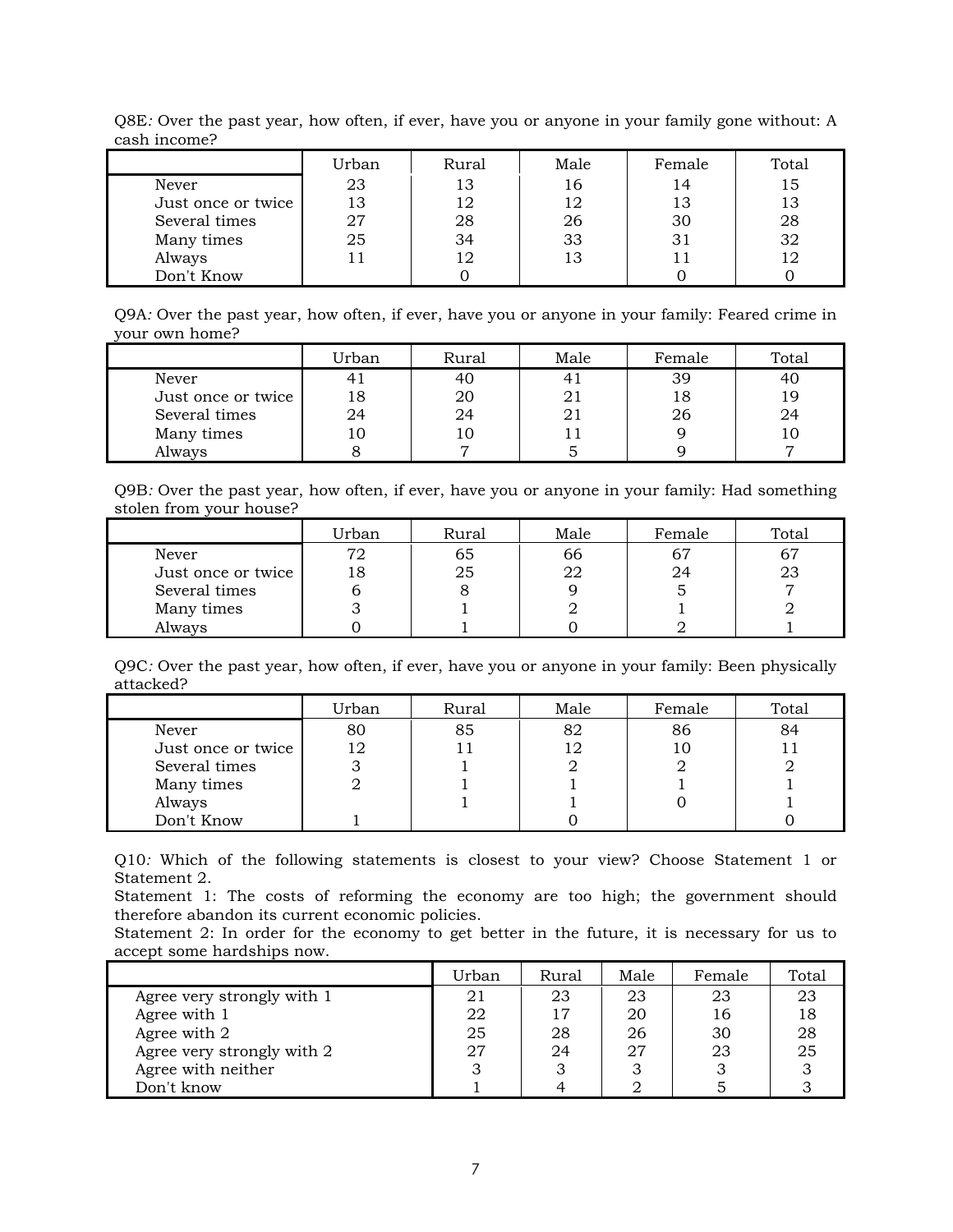Q11*:* Which of the following statements is closest to your view? Choose Statement 1 or Statement 2.

Statement 1: The government's economic policies have helped most people; only a few have suffered.

Statement 2: The government's economic policies have hurt most people and only benefited a few.

|                            | Urban | Rural | Male | Female | Total |
|----------------------------|-------|-------|------|--------|-------|
| Agree very strongly with 1 |       |       |      | 10     |       |
| Agree with 1               |       | 10    | 10   |        |       |
| Agree with 2               | 26    | 28    | 28   | 28     | 28    |
| Agree very strongly with 2 | 62    | 50    | 53   | 53     | 53    |
| Agree with neither         |       |       |      |        |       |
| Don't know                 |       |       |      |        |       |

#### Q12A*:* How often do you get news from the following sources: Radio?

|                        | Urban | Rural | Male | Female          | Total |
|------------------------|-------|-------|------|-----------------|-------|
| <b>Never</b>           |       |       |      |                 |       |
| Less than once a month |       |       |      |                 |       |
| A few times a month    |       |       |      |                 |       |
| A few times a week     | 14    | ם 1   |      | $\overline{17}$ |       |
| Every day              | 78    |       |      |                 |       |

Q12B*:* How often do you get news from the following sources: Television?

|                        | Urban | <b>Rural</b> | Male | Female | Total |
|------------------------|-------|--------------|------|--------|-------|
| Never                  | 20    | 55           | 42   | 53     |       |
| Less than once a month |       |              |      |        |       |
| A few times a month    |       |              |      |        |       |
| A few times a week     | 10    |              |      |        |       |
| Every day              | 65    |              | 35   | 29     |       |

Q12C*:* How often do you get news from the following sources: Newspapers?

|                        | Urban | Rural | Male | Female | Total |
|------------------------|-------|-------|------|--------|-------|
| Never                  | 28    | 57    | 43   | 59     | 51    |
| Less than once a month |       | 10    |      |        |       |
| A few times a month    |       | 10    |      |        |       |
| A few times a week     | 28    | 13    | 20   | 12     | 16    |
| Every day              |       |       |      |        | 14    |

#### Q13*:* How interested would you say you are in public affairs?

|                       | Urban | Rural | Male | Female | Total |
|-----------------------|-------|-------|------|--------|-------|
| Not at all interested |       | 12    |      | 14     |       |
| Not very interested   | 14    | 18    | 13   |        |       |
| Somewhat interested   | 39    | 34    | 30   | 40     | 35    |
| Very interested       | 42    | 36    | 50   | 25     | 37    |
| Don't know            |       |       |      |        |       |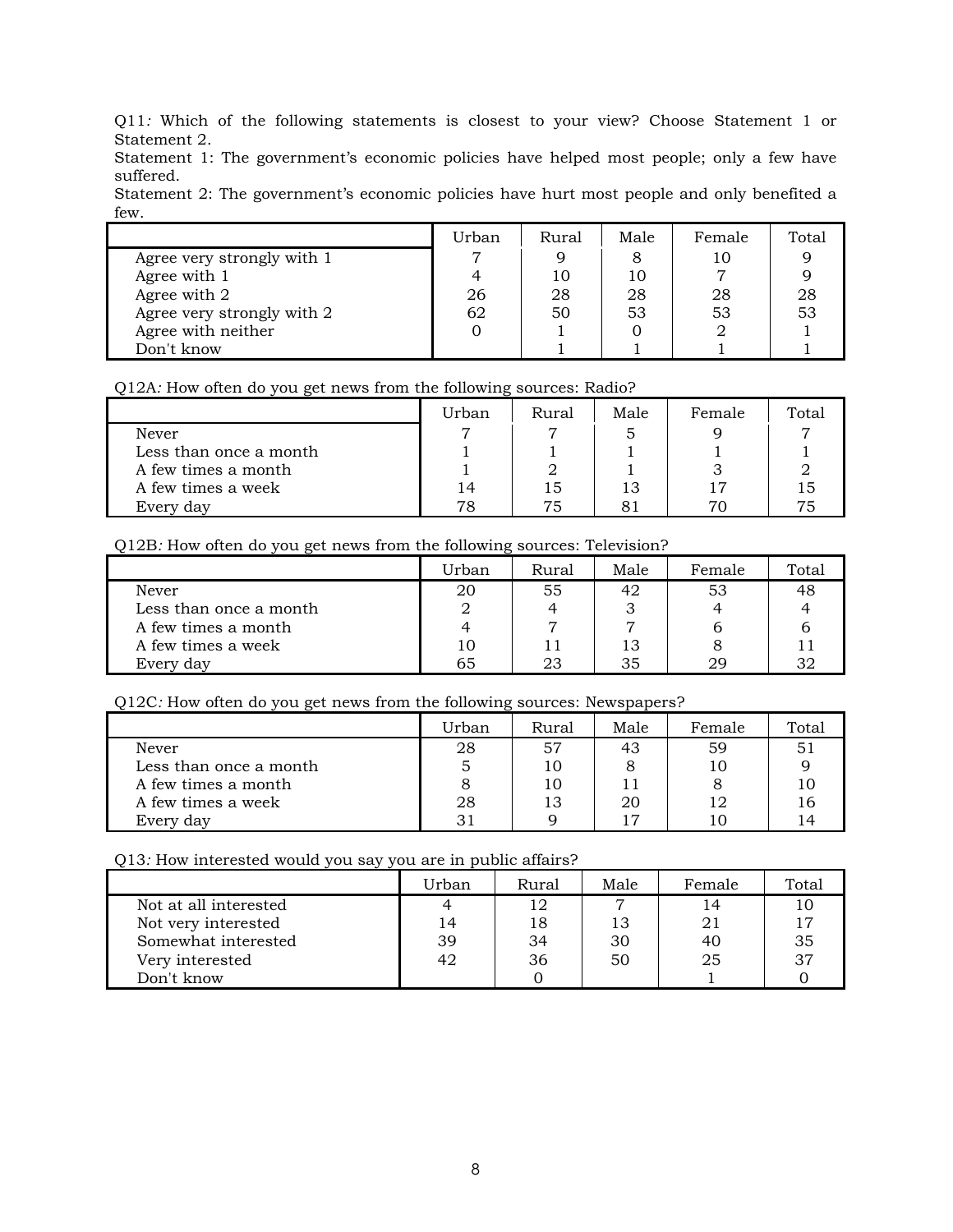Q14*:* When you get together with your friends or family, would you say you discuss political matters?

|              | Urban | Rural | Male | Female | Total |
|--------------|-------|-------|------|--------|-------|
| Never        | 15    | 22    | 16   | 25     |       |
| Occasionally | 49    | 51    | 45   | 56     | 51    |
| Frequently   | 36    | 26    | 38   | יי     | 28    |
| Don't know   |       |       |      |        |       |

#### Q15A*:* In this country, how free are you: To say what you think?

|                 | Urban | Rural | Male | Female | Total |
|-----------------|-------|-------|------|--------|-------|
| Not at all free |       | −     |      |        |       |
| Not very free   | 12    |       |      |        |       |
| Somewhat free   | 27    | 28    | 26   | 29     | 28    |
| Completely free | 57    | 53    | 56   | 52     | 54    |
| Don't know      |       |       |      |        |       |

|                 | Urban | Rural | Male | Female | Total |
|-----------------|-------|-------|------|--------|-------|
| Not at all free |       |       |      |        |       |
| Not very free   |       |       |      |        |       |
| Somewhat free   | 15    | 20    | 19   | 19     | 19    |
| Completely free | 68    |       | 69   | 65     | 67    |
| Don't know      |       |       |      |        |       |

Q15C*:* In this country, how free are you: To choose who to vote for without feeling pressured?

|                 | Urban | Rural | Male | Female | Total |
|-----------------|-------|-------|------|--------|-------|
| Not at all free |       |       |      |        |       |
| Not very free   |       |       |      |        |       |
| Somewhat free   | 16    | 12    | 13   | 13     | 13    |
| Completely free | 77    | 70    | 80   | 78     | 79    |
| Don't know      |       |       |      |        |       |

Q16*:* Which of the following statements is closest to your view? Choose Statement 1 or Statement 2.

Statement 1: Citizens should be more active in questioning the actions of leaders.

Statement 2: In our country, citizens should show more respect for authority.

|                            | Urban | Rural | Male | Female | Total |
|----------------------------|-------|-------|------|--------|-------|
| Agree very strongly with 1 | 52    | 47    | 51   | 46     | 48    |
| Agree with 1               | 24    | 25    | 25   | 25     | 25    |
| Agree with 2               | 13    | 15    | 12   | 16     | 14    |
| Agree very strongly with 2 |       | 10    | 10   |        |       |
| Agree with neither         |       |       |      |        |       |
| Don't know                 |       |       |      |        |       |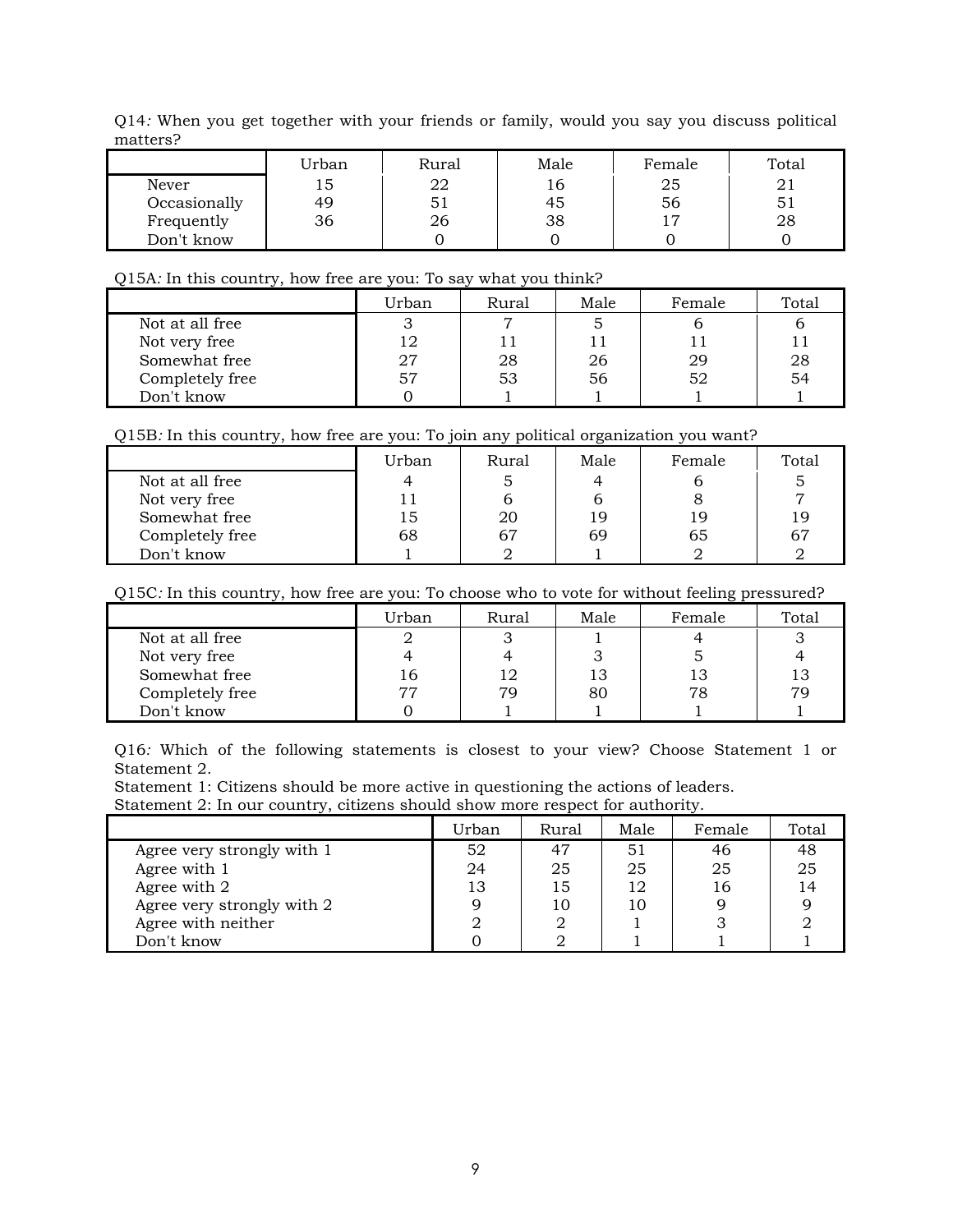Q17*:* Which of the following statements is closest to your view? Choose Statement 1 or Statement 2.

Statement 1: Since leaders represent everyone, they should not favour their own family or group.

|                            | Urban | Rural | Male | Female | Total          |
|----------------------------|-------|-------|------|--------|----------------|
| Agree very strongly with 1 | 53    | 44    | 47   | 43     | 45             |
| Agree with 1               | 17    | 22    | 19   | 23     | 2 <sup>1</sup> |
| Agree with 2               | 19    | 17    | 18   | 17     |                |
| Agree very strongly with 2 | 10    | 14    | 14   | 13     |                |
| Agree with neither         |       |       |      |        |                |
| Don't know                 |       |       |      |        |                |

Statement 2: Once in office, leaders are obliged to help their home community.

Q18*:* Which of the following statements is closest to your view? Choose Statement 1 or Statement 2.

Statement 1: People are like children; the government should take care of them like a parent. Statement 2: Government is like an employee; the people should be the bosses who control the government.

|                            | Urban | Rural | Male | Female | Total |
|----------------------------|-------|-------|------|--------|-------|
| Agree very strongly with 1 | 29    | 25    | 25   | 27     | 26    |
| Agree with 1               | 10    | 16    | 13   | 17     |       |
| Agree with 2               | 24    | 24    | 24   | 24     |       |
| Agree very strongly with 2 | 29    | 27    | 30   | 24     |       |
| Agree with neither         |       |       |      | b      |       |
| Don't know                 |       |       |      |        |       |

Q19*:* Which of the following statements is closest to your view? Choose Statement 1or Statement 2.

Statement 1: Government should be able to ban any organization that goes against its policies. Statement 2: We should be able to join any organization, whether or not the government approves of it.

|                            | Urban | Rural | Male | Female | Total |
|----------------------------|-------|-------|------|--------|-------|
| Agree very strongly with 1 | 12    | 19    | 19   | 17     | 18    |
| Agree with 1               |       | 17    | 13   | 18     |       |
| Agree with 2               | 32    | 29    | 27   | 32     | 29    |
| Agree very strongly with 2 | 37    | 26    | 32   | 24     | 28    |
| Agree with neither         |       |       |      |        |       |
| Don't know                 |       |       |      |        |       |

Q20*:* Which of the following statements is closest to your view? Choose Statement 1 or Statement 2.

Statement 1: Government should be able to close newspapers that print stories it does not like.

Statement 2: The news media should be free to publish any story that they see fit without fear of being shut down.

|                            | Urban | Rural | Male | Female | Total |
|----------------------------|-------|-------|------|--------|-------|
| Agree very strongly with 1 |       |       |      | 10     |       |
| Agree with 1               |       |       |      | 11     |       |
| Agree with 2               | 26    | 30    | 29   | 29     | 29    |
| Agree very strongly with 2 | 58    | 47    | 53   | 45     | 49    |
| Agree with neither         |       |       |      |        |       |
| Don't know                 |       |       |      |        |       |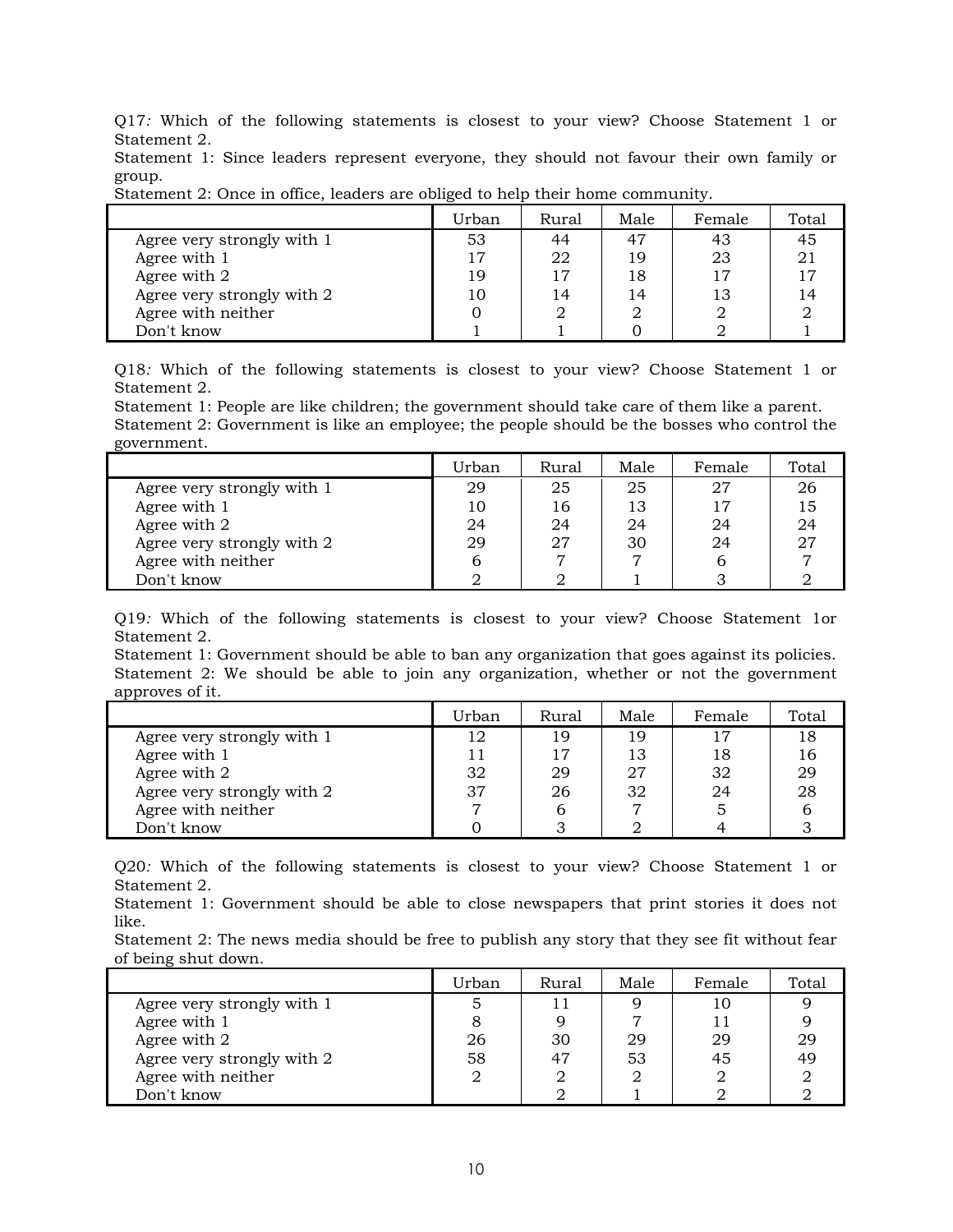Q21*:* Which of the following statements is closest to your view? Choose Statement 1 or Statement 2.

Statement 1: Government should not allow the expression of political views that are fundamentally different from the views of the majority.

Statement 2: People should be able to speak their minds about politics free of government influence, no matter how unpopular their views may be.

|                            | Urban | Rural | Male | Female | Total |
|----------------------------|-------|-------|------|--------|-------|
| Agree very strongly with 1 |       | 10    | 10   |        |       |
| Agree with 1               |       | 12    |      | 13     |       |
| Agree with 2               | 33    | 31    | 32   | 31     | 31    |
| Agree very strongly with 2 | 49    | 40    | 44   | 40     | 42    |
| Agree with neither         |       |       |      |        |       |
| Don't know                 |       |       |      |        |       |

Q22A*:* Now I am going to read out a list of groups that people join or attend. For each one, could you tell me whether you are an official leader, an active member, an inactive member, or not a member: A religious group (e.g., church, mosque)?

|                  | Urban | Rural | Male | Female | Total |
|------------------|-------|-------|------|--------|-------|
| Not a Member     | 19    | 10    | 14   |        | 12    |
| Inactive Member  | 24    | 22    | 23   | 22     | 22    |
| Active Member    | 52    | 57    | 54   | 58     | 56    |
| Official Leader- |       |       | 10   |        |       |

Q22B*:* Now I am going to read out a list of groups that people join or attend. For each one, could you tell me whether you are an official leader, an active member, an inactive member, or not a member: Some other voluntary association or community group?

|                 | Urban | Rural | Male | Female | Total |
|-----------------|-------|-------|------|--------|-------|
| Not a Member    | 55    | 42    | 41   | 49     | 45    |
| Inactive Member |       | 13    | 13   |        | 12    |
| Active Member   | 29    | 34    | 33   | 32     | 33    |
| Official Leader |       | 10    | 12   |        | 10    |
| Don't Know      |       |       |      |        |       |

Q23A-C1*:* Here is a list of actions that people sometimes take as citizens. For each of these, please tell me whether you, personally, have done any of these things during the past year. If not, would you do this if you had the chance:

A: Attended a community meeting?

|                                    | Urban | <b>Rural</b> | Male | Female | Total |
|------------------------------------|-------|--------------|------|--------|-------|
| No, would never do this            |       | 6            |      | 8      | b     |
| No, but would do if had the chance | 36    | 20           | 19   | 28     | 24    |
| Yes, once or twice                 | 18    | 28           | 25   | 27     | 26    |
| Yes, several times                 | 33    | 38           | 42   | 31     | 37    |
| Yes, often                         |       | 8            |      |        |       |
| Don't know                         |       |              |      |        |       |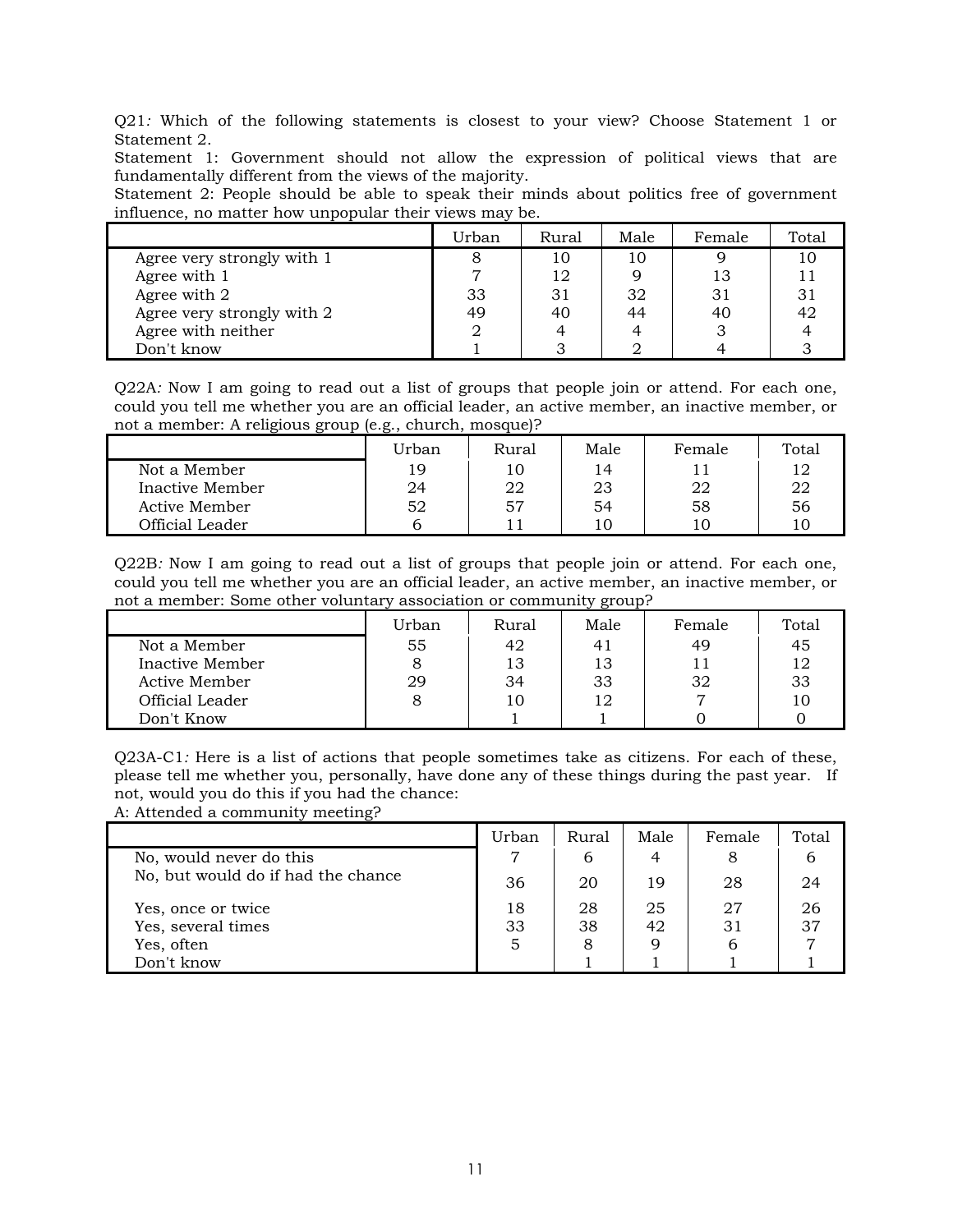Q23B*:* Got together with others to raise an issue?

|                                    | Urban | Rural | Male | Female | Total |
|------------------------------------|-------|-------|------|--------|-------|
| No, would never do this            | 10    | 8     | 7    | 10     |       |
| No, but would do if had the chance | 40    | 27    | 22   | 37     | 30    |
| Yes, once or twice                 | 22    | 27    | 26   | 26     | 26    |
| Yes, several times                 | 22    | 31    | 37   | 22     | 29    |
| Yes, often                         | 5     | b     | ⇁    |        |       |
| Don't know                         |       |       |      |        |       |

Q23C*:* Attended a demonstration or protest march?

|                                    | Urban | <b>Rural</b> | Male | Female | Total |
|------------------------------------|-------|--------------|------|--------|-------|
| No, would never do this            | 51    | 62           | 54   | 65     | 60    |
| No, but would do if had the chance | 30    | 25           | 27   | 24     | 26    |
| Yes, once or twice                 | a     | די           | 10   |        |       |
| Yes, several times                 |       |              | 6    |        |       |
| Yes, often                         |       |              |      |        |       |
| Don't know                         |       |              |      |        |       |

Q23C1-KEN*:* Used force or violence for a political cause

|                                    | Urban | Rural | Male | Female | Total |
|------------------------------------|-------|-------|------|--------|-------|
| No, would never do this            | 82    | 86    | 80   | 89     | 85    |
| No, but would do if had the chance | 13    | 9     | 12   |        |       |
| Yes, once or twice                 | 4     | 2     | 4    |        |       |
| Yes, several times                 |       |       |      |        |       |
| Yes, often                         |       |       |      |        |       |
| Don't know                         |       |       |      |        |       |

Q23D*:* With regard to the most recent, 2007 national elections, which statement is true for you?

|                                                          | Urban | Rural    | Male | Female                      | Total                       |
|----------------------------------------------------------|-------|----------|------|-----------------------------|-----------------------------|
| You were not registered or you were too young to<br>vote | 8     | 5        | 3    | 8                           | 6                           |
| You voted in the elections                               | 77    | 80       | 86   | 73                          | 79                          |
| You decided not to vote                                  | 6     | 4        | 3    |                             |                             |
| You could not find the polling station                   |       | 2        |      | $\mathcal{D}_{\mathcal{L}}$ | $\mathcal{D}_{\mathcal{L}}$ |
| You were prevented from voting                           |       | $\Omega$ | 0    | $\Omega$                    |                             |
| You did not have time to vote                            |       |          |      |                             |                             |
| Did not vote for some other reason                       | 6     | 8        | 5    | 10                          | 8                           |
| You could not find your name in the voter's register     |       |          |      |                             |                             |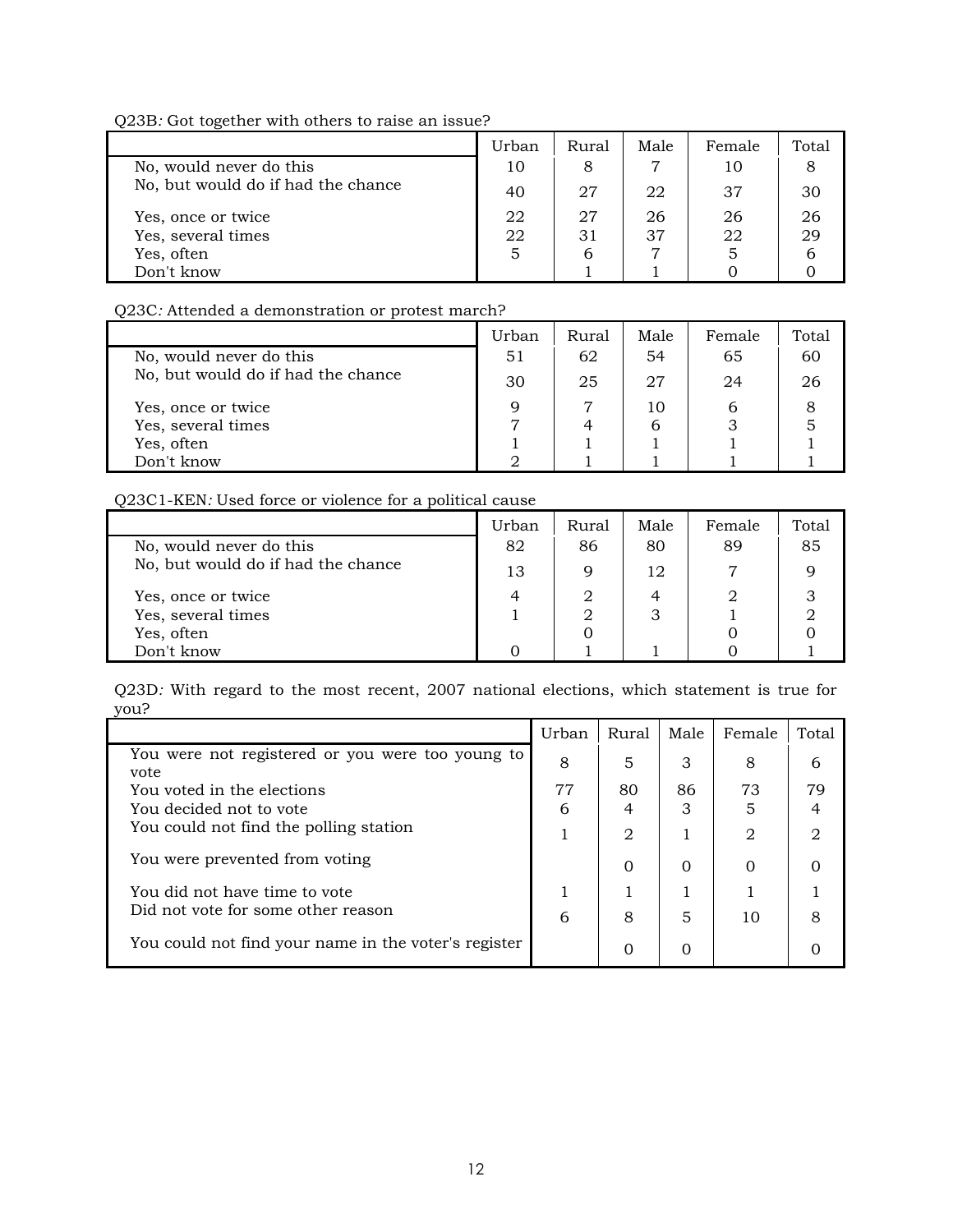|            |  |  |  |  |  | Q24A: In your opinion, how likely is it that you could get together with others and make: Your |  |
|------------|--|--|--|--|--|------------------------------------------------------------------------------------------------|--|
|            |  |  |  |  |  | elected local councilor listen to your concerns about a matter of importance to the            |  |
| community? |  |  |  |  |  |                                                                                                |  |

|                   | Urban | Rural | Male | Female | Total |
|-------------------|-------|-------|------|--------|-------|
| Not at all likely | 16    | 14    | 14   | 15     | 14    |
| Not very likely   | 28    | 23    | 22   | 26     | 24    |
| Somewhat likely   | 37    | 37    | 37   | 36     | 37    |
| Very likely       | 17    | 23    | 25   | 19     | 22    |
| Don't know        |       |       |      |        |       |

Q 24B*:* In your opinion, how likely is it that you could get together with others and make: Your Member of Parliament listens to your concerns about a matter of importance to the community?

|                   | Urban | Rural | Male | Female | Total |
|-------------------|-------|-------|------|--------|-------|
| Not at all likely | 24    | 21    | 21   | 22     | 22    |
| Not very likely   | 28    | 29    | 26   | 31     | 29    |
| Somewhat likely   | 31    | 31    | 35   | 27     | 31    |
| Very likely       | 15    | 15    | 15   | 15     | 15    |
| Don't know        |       |       |      |        |       |

Q25A*:* During the past year, how often have you contacted any of the following persons about some important problem or to give them your views: A Local Government Councilor?

|             | Urban | Rural | Male | Female | Total |
|-------------|-------|-------|------|--------|-------|
| Never       | 72    | 62    | 58   | 70     | 64    |
| Only once   | 13    | 16    | 16   | 15     | 15    |
| A few times |       | 18    | 20   |        | 16    |
| Often       |       |       |      |        |       |
| Don't know  |       |       |      |        |       |

Q25B: During the past year, how often have you contacted any of the following persons about some important problem or to give them your views: A Member of Parliament?

|             | Urban | Rural | Male | Female | Total |
|-------------|-------|-------|------|--------|-------|
| Never       |       | 77    | 74   | 82     | 78    |
| Only once   |       | 10    |      |        |       |
| A few times |       |       |      |        |       |
| Often       |       |       |      |        |       |
| Don't know  |       |       |      |        |       |

Q25C*:* During the past year, how often have you contacted any of the following persons about some important problem or to give them your views: An official of a government agency?

|             | Urban | Rural | Male | Female | Total |
|-------------|-------|-------|------|--------|-------|
| Never       | 70    |       | 66   | 75     | 70    |
| Only once   | 13    | 12    | 13   |        |       |
| A few times | 10    |       |      |        |       |
| Often       |       |       |      |        |       |
| Don't know  |       |       |      |        |       |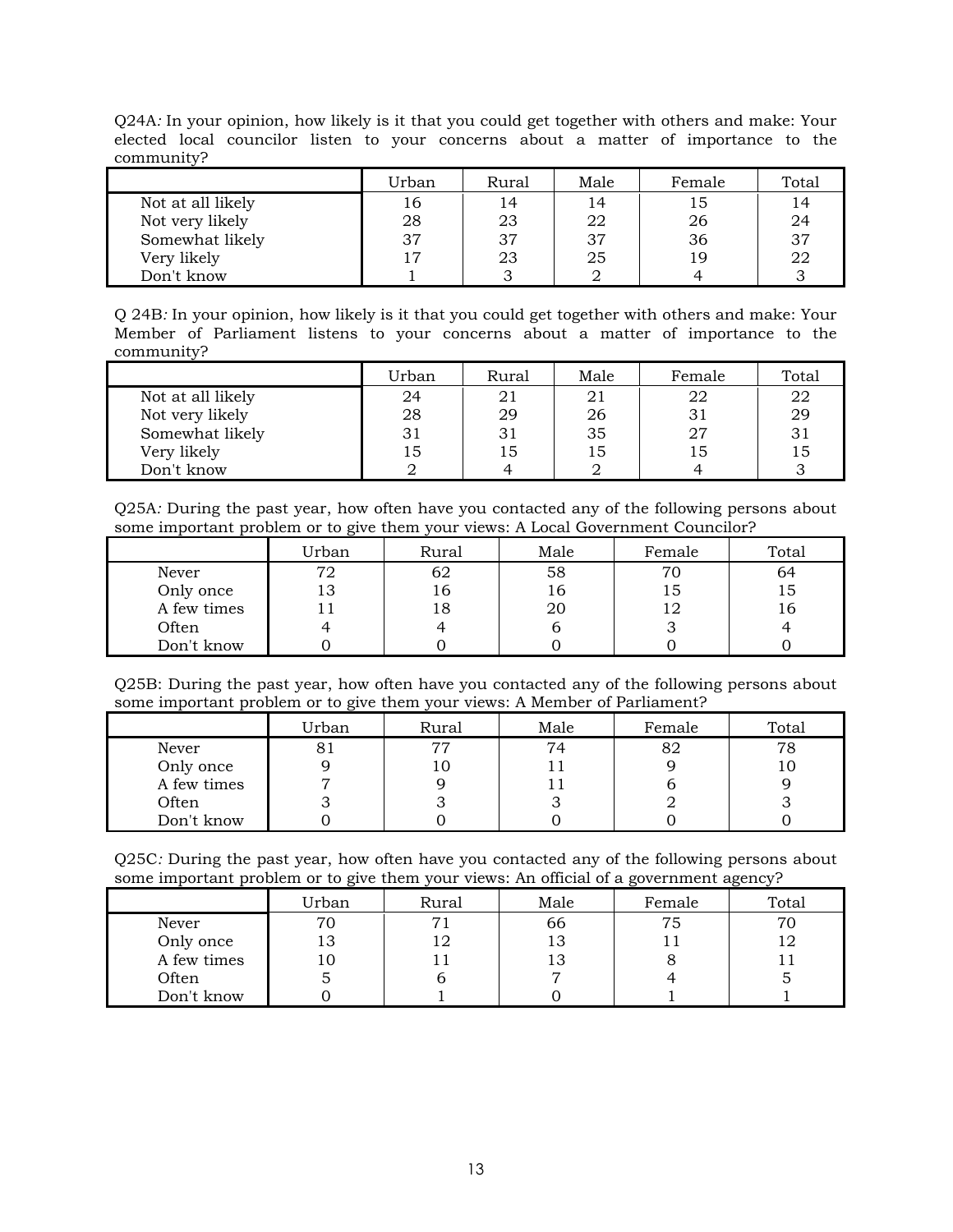| giuup:         |       |       |      |        |       |
|----------------|-------|-------|------|--------|-------|
|                | Urban | Rural | Male | Female | Total |
| Alone          | 16    | 20    | 21   | 17     | 19    |
| With a group   | 23    | 28    | 31   | 22     | 27    |
| Not applicable | 61    | 52    | 47   | 61     | 54    |
| Don't know     |       |       |      |        |       |

Q26A*:* Think of the last time you contacted any of these leaders. Did you go: Alone or with a  $g_{\rm{r} \alpha \nu}$ 

Q26B*:* Think of the last time you contacted any of these leaders. Did you go: To discuss a community problem or a personal problem?

|                   | Urban | Rural | Male | Female | Total |
|-------------------|-------|-------|------|--------|-------|
| Community problem | 22    | 28    | 31   |        | 27    |
| Personal problem  | 16    | 20    | 21   |        | 1 C   |
| Not applicable    | 61    | 52    | 47   |        | 54    |
| Don't know        |       |       |      |        |       |

Q27A*:* During the past year, how often have you contacted any of the following persons about some important problem or to give them your views: A religious leader?

|              | Urban          | Rural | Male           | Female       | Total |
|--------------|----------------|-------|----------------|--------------|-------|
| Never        | 52             | 39    | 40             | 43           | 42    |
| Only once    | $\overline{z}$ | 18    | 10             | <sub>Q</sub> |       |
| A few times  | 18             | 30    | 30             | 25           | 28    |
| <b>Often</b> | 4              | 13    | $\overline{4}$ |              | ⊥◡    |

Q27B*:* During the past year, how often have you contacted any of the following persons about some important problem or to give them your views: A traditional ruler?

|             | Urban | Rural | Male | Female | Total |
|-------------|-------|-------|------|--------|-------|
| Never       | 78    | Ы     | 51   | 63     | 57    |
| Only once   |       | 15    | 13   | 12     | 13    |
| A few times |       |       | 21   |        | 19    |
| Often       |       |       | 13   |        |       |
| Don't know  |       |       |      |        |       |

Q27C*:* During the past year, how often have you contacted any of the following persons about some important problem or to give them your views: Some other influential person?

|             | Urban | Rural | Male | Female | Total |
|-------------|-------|-------|------|--------|-------|
| Never       | 71    | 72    | 67   | 77     | 72    |
| Only once   | 13    | 14    | 16.  |        |       |
| A few times |       |       | 10   |        |       |
| Often       |       |       |      |        |       |
| Don't know  |       |       |      |        |       |

Q28A*:* Think of the last time you contacted any of these leaders. Did you go: Alone or with a group?

|                | Urban | Rural | Male | Female | Total |
|----------------|-------|-------|------|--------|-------|
| Alone          | 39    | 44    | 43   | 42     | 43    |
| With a group   | 21    | 26    | 26   | 23     | 25    |
| Not applicable | 40    | 30    | 30   | 35     | 32    |
| Don't know     |       |       |      |        |       |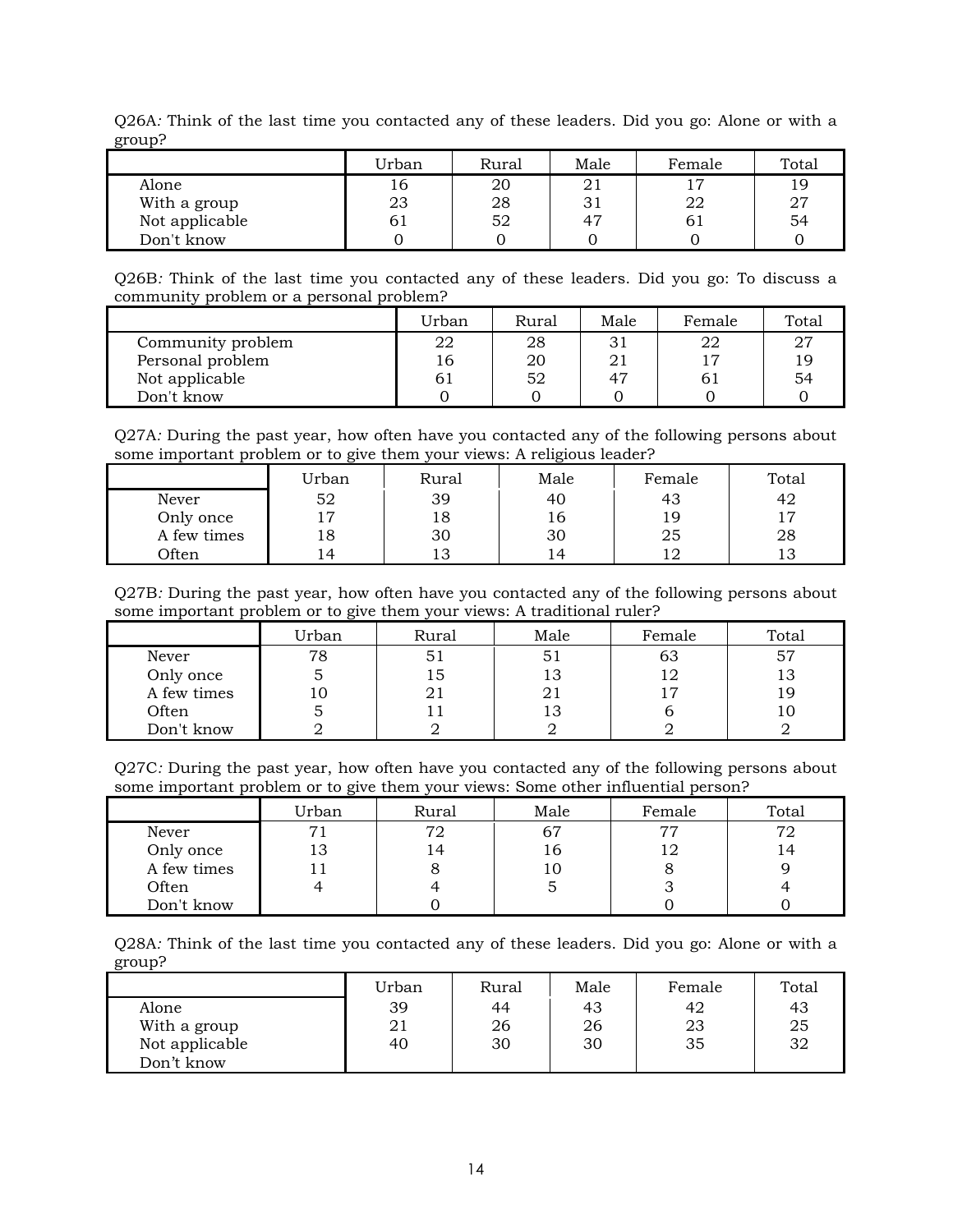Q28B*:* Think of the last time you contacted any of these leaders. Did you go: To discuss a community problem or a personal problem?

|                   | Urban | Rural | Male | Female | Total |
|-------------------|-------|-------|------|--------|-------|
| Community problem | 23    | 29    | 30   | 24     | 27    |
| Personal problem  | 36    | 41    | 39   | 4      | 40    |
| Not applicable    | 41    | 30    |      | 35     | 33    |
| Don't know        |       |       |      |        |       |

Q29A*:* There are many ways to govern a country. Would you disapprove or approve of the following alternatives: Only one political party is allowed to stand for election and hold office?

|                                | Urban | Rural | Male | Female | Total |
|--------------------------------|-------|-------|------|--------|-------|
| <b>Strongly Disapprove</b>     | 53    | 48    | 52   | 46     | 49    |
| Disapprove                     | 25    | 33    | 31   | 31     |       |
| Neither Approve Nor Disapprove | 5     | З     |      |        |       |
| Approve                        | 12    |       |      | 10     |       |
| <b>Strongly Approve</b>        |       |       |      |        |       |
| Don't Know                     |       |       |      |        |       |

Q29B*:* There are many ways to govern a country. Would you disapprove or approve of the following alternatives: The army comes in to govern the country?

|                                | Urban | Rural | Male | Female | Total |
|--------------------------------|-------|-------|------|--------|-------|
| <b>Strongly Disapprove</b>     | 69    | 67    | 70   | 65     | 67    |
| Disapprove                     | 23    | 27    | 24   | 28     | 26    |
| Neither Approve Nor Disapprove | 2     |       | റ    |        |       |
| Approve                        |       |       |      |        |       |
| <b>Strongly Approve</b>        |       |       |      |        |       |
| Don't Know                     |       |       |      |        |       |

Q29C*:* There are many ways to govern a country. Would you disapprove or approve of the following alternatives: Elections and Parliament are abolished so that the president can decide everything?

|                                | Urban | Rural | Male | Female | Total |
|--------------------------------|-------|-------|------|--------|-------|
| <b>Strongly Disapprove</b>     | 59    | 62    | 63   | 59     | 61    |
| Disapprove                     | 29    | 29    | 27   | 32     | 29    |
| Neither Approve Nor Disapprove | 5     |       |      |        |       |
| Approve                        | 4     |       |      |        |       |
| <b>Strongly Approve</b>        |       |       |      |        |       |
| Don't Know                     |       |       |      |        |       |

Q30*:* Which of these three statements is closest to your own opinion? Statement 1: Democracy is preferable to any other kind of government. Statement 2: In some circumstances, a non-democratic government can be preferable. Statement 3: For someone like me, it doesn't matter what kind of government we have.

|                                                     | Urban | Rural | Male | Female | Total |
|-----------------------------------------------------|-------|-------|------|--------|-------|
| STATEMENT 3: Doesn't matter.                        |       |       |      |        | b     |
| STATEMENT 2: Sometimes non-democratic<br>preferable |       |       |      |        |       |
| STATEMENT 1: Democracy preferable.                  | 86    |       |      | 76     | 78    |
| Don't know                                          |       |       |      |        |       |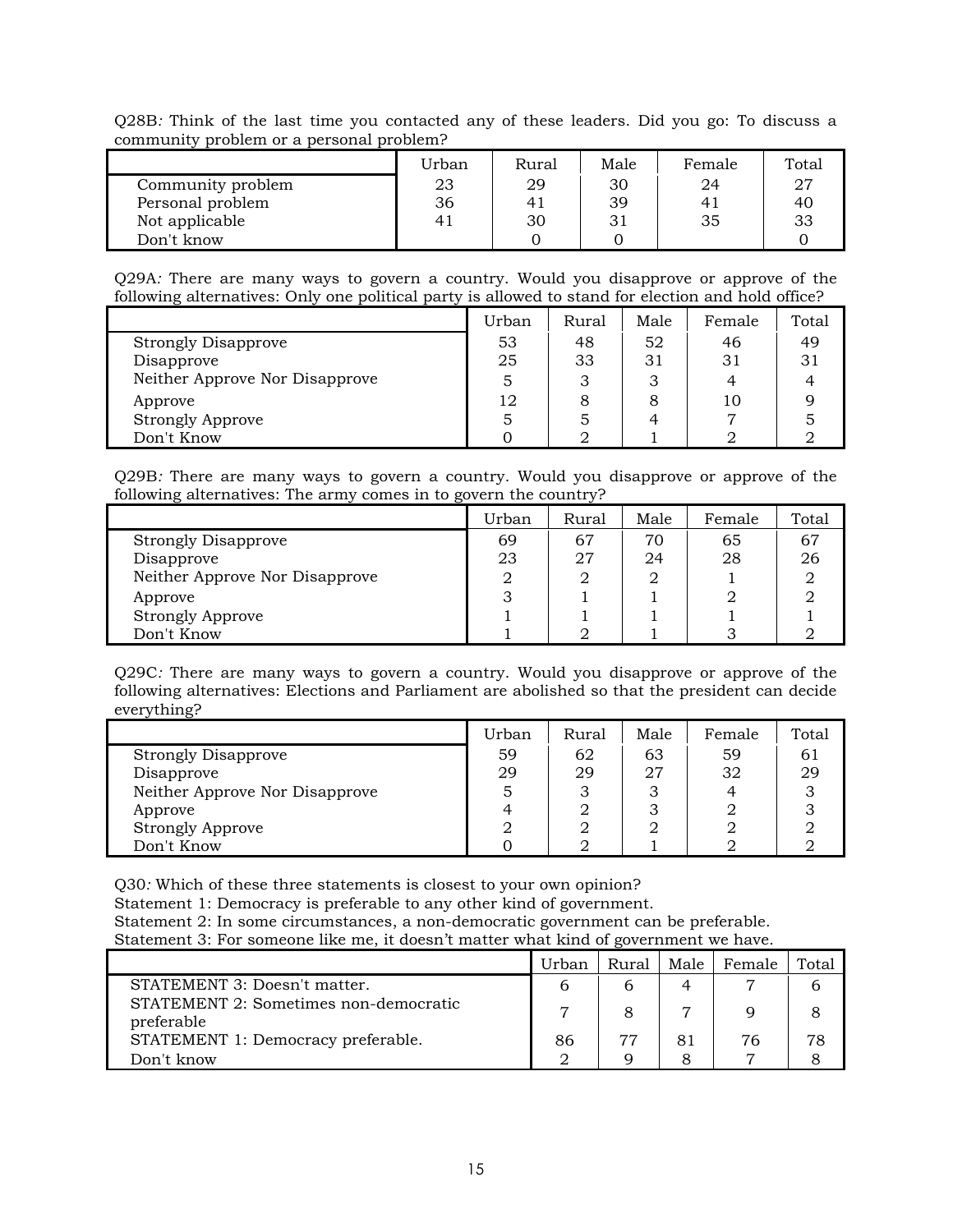Q31*:* Which of the following statements is closest to your view? Choose Statement 1 or Statement 2.

Statement 1: We should choose our leaders in this country through regular, open and honest elections.

Statement 2: Since elections sometimes produce bad results, we should adopt other methods for choosing this country's leaders.

|                            | Urban | Rural | Male | Female | Total |
|----------------------------|-------|-------|------|--------|-------|
| Agree very strongly with 1 | 59    | 61    | 62   | 60     | 61    |
| Agree with 1               | 19    |       | 22   | 19     | 20    |
| Agree with 2               |       |       |      |        |       |
| Agree very strongly with 2 | 13    |       |      | 10     |       |
| Agree with neither         |       |       |      |        |       |
| Don't know                 |       |       |      |        |       |

Q32*:* Which of the following statements is closest to your view? Choose Statement 1 or Statement 2.

Statement 1: Political parties create division and confusion; it is therefore unnecessary to have many political parties in Kenya.

Statement 2: Many political parties are needed to make sure that Kenyans have real choices in who governs them.

|                            | Urban | Rural | Male | Female | Total |
|----------------------------|-------|-------|------|--------|-------|
| Agree very strongly with 1 | 20    | 21    | 18   | 24     |       |
| Agree with 1               | 16    | 15    | 12   | 17     | 15    |
| Agree with 2               | 28    | 26    | 29   | 24     | 26    |
| Agree very strongly with 2 | 35    | 34    | 37   | 31     | 34    |
| Agree with neither         |       |       |      |        |       |
| Don't know                 |       |       |      |        |       |

Q33*:* Which of the following statements is closest to your view? Choose Statement 1 or Statement 2

Statement 1: Parliament should ensure that the President explains to it on a regular basis how his government spends taxpayers' money.

Statement 2: The President should be able to devote his full attention to developing the country rather than wasting time justifying his actions.

|                            | Urban | Rural | Male | Female | Total |
|----------------------------|-------|-------|------|--------|-------|
| Agree very strongly with 1 | 51    | 45    | 47   | 46     | 46    |
| Agree with 1               | 30    | 28    | 77   | 30     | 28    |
| Agree with 2               | 10    | 12    | 12   | 12     | 12    |
| Agree very strongly with 2 |       |       |      |        |       |
| Agree with neither         |       |       |      |        |       |
| Don't know                 |       |       |      |        |       |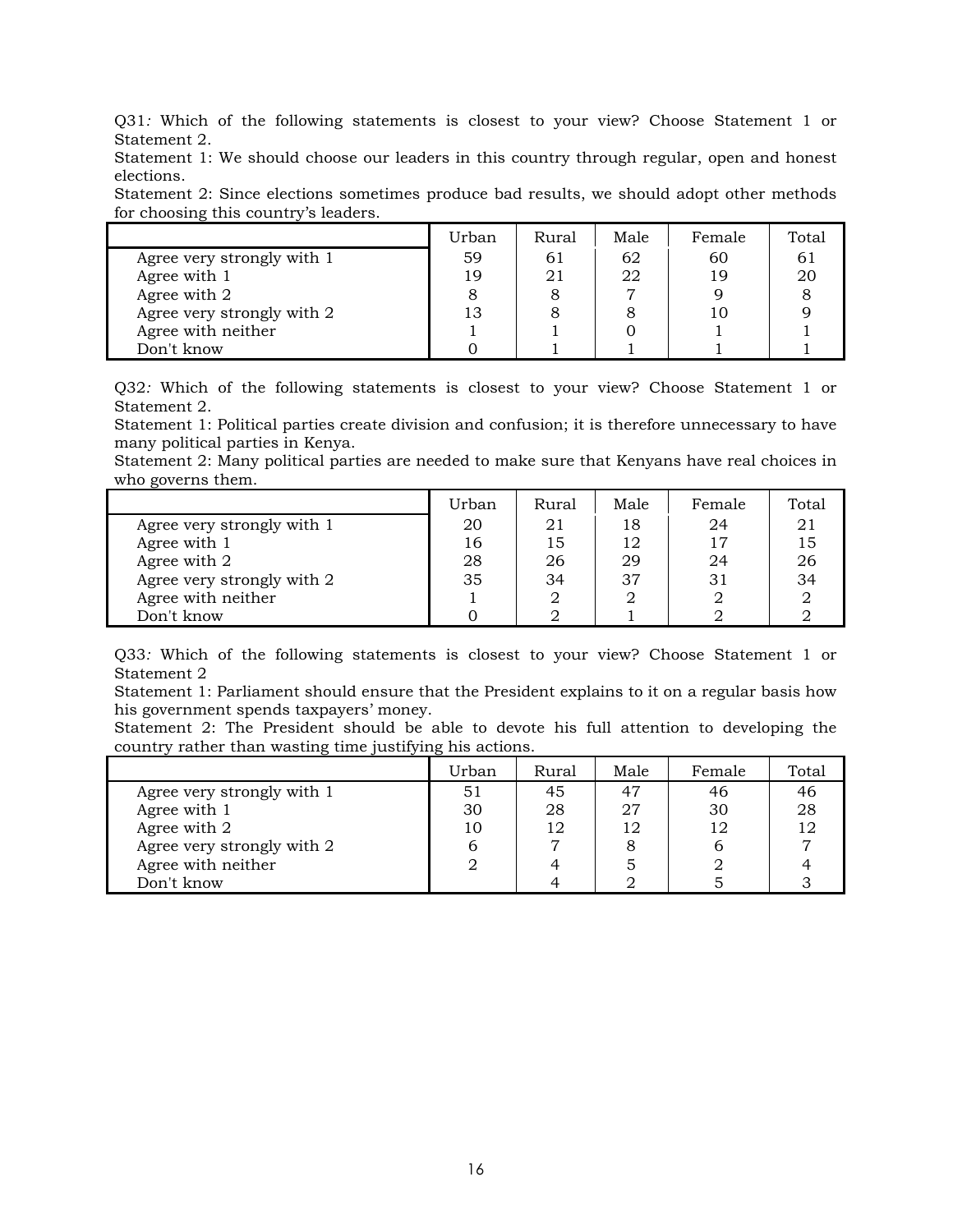Q34*:* Which of the following statements is closest to your view? Choose Statement 1 or Statement 2

Statement 1: Opposition parties should regularly examine and criticize government policies and actions.

Statement 2: Opposition parties should concentrate on cooperating with government and helping it develop the country.

|                            | Urban | Rural | Male | Female | Total |
|----------------------------|-------|-------|------|--------|-------|
| Agree very strongly with 1 | 38    | 33    | 40   | 29     | 34    |
| Agree with 1               | 20    | 21    | 20   | 22     |       |
| Agree with 2               | 15    | 19    | 16   | 21     |       |
| Agree very strongly with 2 | 25    |       | 20   | 24     | 22    |
| Agree with neither         |       |       |      |        |       |
| Don't know                 |       |       |      |        |       |

Q35*:* Which of the following statements is closest to your view? Choose Statement 1 or Statement 2

Statement 1: The news media should constantly investigate and report on corruption and the mistakes made by the government.

Statement 2: Too much reporting on negative events, like corruption, only harms the country.

|                            | Urban | Rural | Male | Female | Total |
|----------------------------|-------|-------|------|--------|-------|
| Agree very strongly with 1 | 55    | 48    | 53   | 46     | 50    |
| Agree with 1               | 28    | 30    |      | 28     | 29    |
| Agree with 2               |       |       |      | 14     |       |
| Agree very strongly with 2 | 4     |       |      |        |       |
| Agree with neither         | 4     |       |      |        |       |
| Don't know                 |       |       |      |        |       |

Q36*:* Which of the following statements is closest to your view? Choose Statement 1 or Statement 2.

Statement 1: Members of Parliament represent the people; therefore they should make laws for this country, even if the President does not agree.

Statement 2: Since the President represents all of us, he should pass laws without worrying about what Parliament thinks.

|                            | Urban | Rural | Male | Female | Total |
|----------------------------|-------|-------|------|--------|-------|
| Agree very strongly with 1 | 54    | 46    |      | 44     | 48    |
| Agree with 1               | 26    | 30    | 28   | 30     | 29    |
| Agree with 2               |       |       |      |        |       |
| Agree very strongly with 2 |       |       |      |        |       |
| Agree with neither         |       |       |      |        |       |
| Don't know                 |       |       |      |        |       |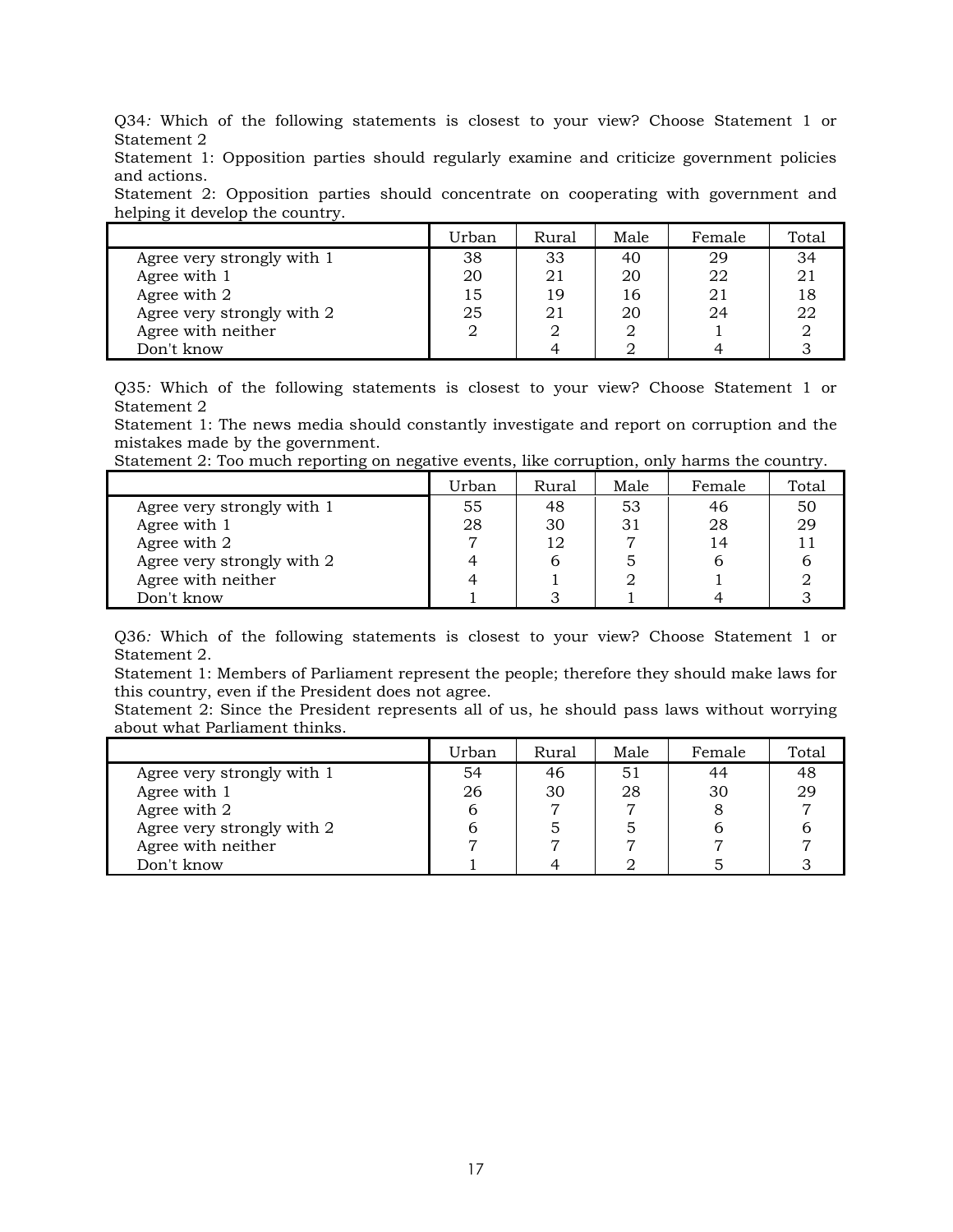Q37*:* Which of the following statements is closest to your view? Choose Statement 1 or Statement 2.

Statement 1: Since the President was elected to lead the country, he should not be bound by laws or court decisions that he thinks are wrong.

Statement 2: The President must always obey the laws and the courts, even if he thinks they are wrong.

|                            | Urban | Rural | Male | Female | Total |
|----------------------------|-------|-------|------|--------|-------|
| Agree very strongly with 1 | 23    | 16    | 18   | 18     | 18    |
| Agree with 1               | 16    | 13    | 13   | 15     | 14    |
| Agree with 2               | 19    | 25    | 24   | 24     | 24    |
| Agree very strongly with 2 | 37    | 36    | 38   | 33     | 36    |
| Agree with neither         |       |       |      |        |       |
| Don't know                 |       |       |      |        |       |

Q38*:* Which of the following statements is closest to your view? Choose Statement 1 or Statement 2

Statement 1: The constitution should limit the president to serving a maximum of two terms in office.

Statement 2: There should be no constitutional limit on how long the president can serve.

|                            | Urban | Rural | Male | Female | Total |
|----------------------------|-------|-------|------|--------|-------|
| Agree very strongly with 1 | 69    | 65    | 66   | 65     | 66    |
| Agree with 1               | 16    | 18    | 18   | 17     | 18    |
| Agree with 2               |       |       |      |        |       |
| Agree very strongly with 2 |       |       |      |        |       |
| Agree with neither         |       |       |      |        |       |
| Don't know                 |       |       |      |        |       |

Q39*:* Which of the following statements is closest to your view? Choose Statement 1 or Statement 2.

Statement 1: Our present system of elected government should be given more time to deal with inherited problems.

Statement 2: If our present system cannot produce results soon, we should try another form of government.

|                            | Urban | Rural | Male | Female | Total |
|----------------------------|-------|-------|------|--------|-------|
| Agree very strongly with 1 | 38    | 29    | 32   | 30     | 31    |
| Agree with 1               | 22    | 28    | 23   | 31     | 27    |
| Agree with 2               | 16    | 16    | 19   | 14     |       |
| Agree very strongly with 2 | 19    |       | 20   | 15     |       |
| Agree with neither         | 4     |       |      |        |       |
| Don't know                 |       |       |      |        |       |

Q40A*:* If you had to choose, which one of the following things: Is most important?

|                                                | Urban | Rural | Male | Female | Total                       |
|------------------------------------------------|-------|-------|------|--------|-----------------------------|
| Maintaining order in the nation                | 15    | 22    | 21   | 20     | 20                          |
| Giving people more say in government decisions | 14    |       |      |        | 10                          |
| Protecting people's right to live freely       | 21    | 13    | 14   | 15     | 14                          |
| Improving economic conditions for the poor     | 46    | 56    | 52   | 55     | 54                          |
| None of these                                  | 4     |       |      |        | $\mathcal{D}_{\mathcal{L}}$ |
| Don't know                                     |       |       |      |        |                             |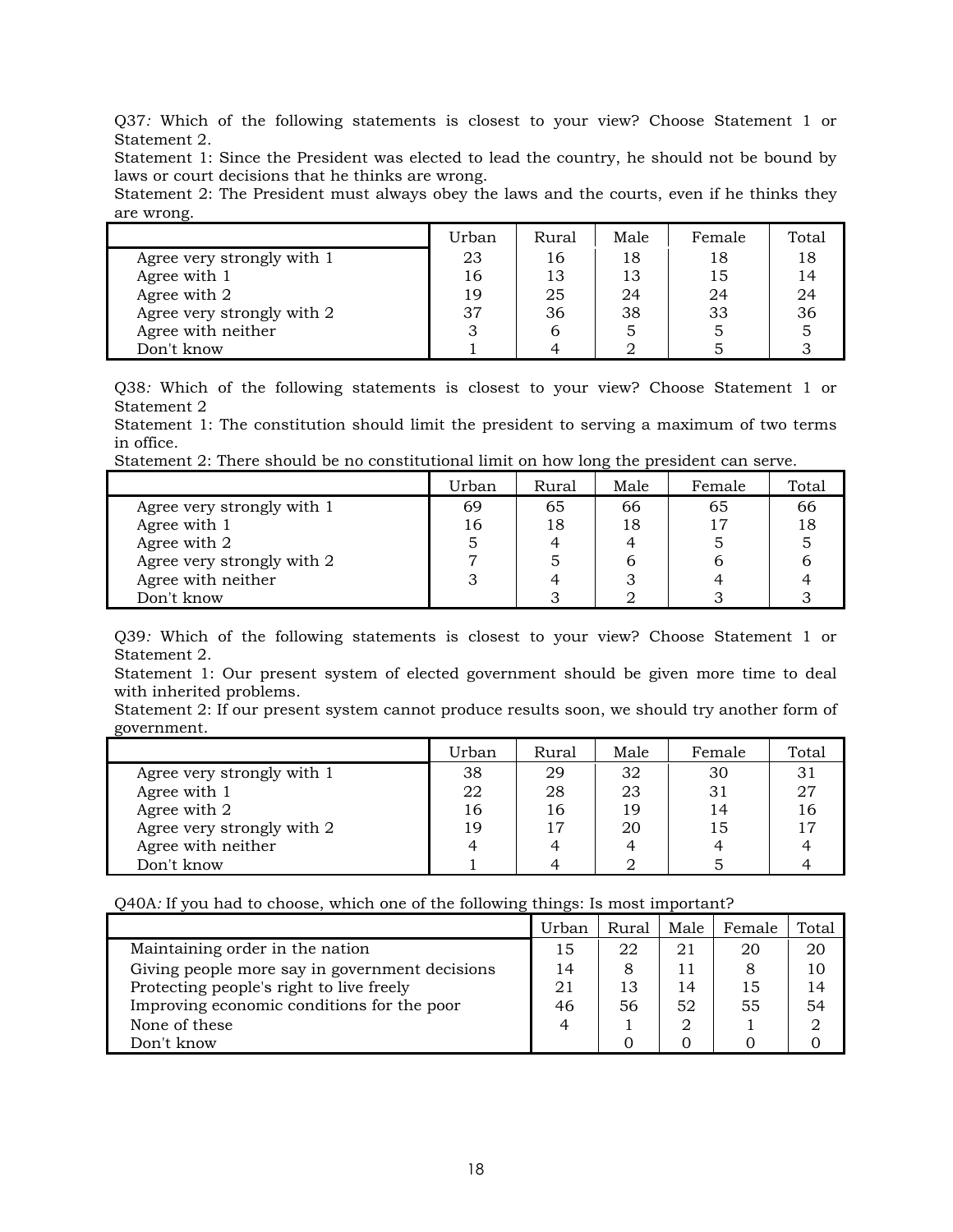Q40B*:* And which would be the next most important?

|                                                | Urban | Rural | Male | Female | Total         |
|------------------------------------------------|-------|-------|------|--------|---------------|
| Maintaining order in the nation                | 19    | 27    | 25   | 26     | 26            |
| Giving people more say in government decisions | 15    | 19    | 16   | 19     | 18            |
| Protecting people's right to live freely       | 28    | 24    | 26   | 23     | 25            |
| Improving economic conditions for the poor     | 35    | 27    | 30   | 28     | 29            |
| None of these                                  | 3     |       | 2    |        | $\mathcal{D}$ |
| Don't know                                     |       |       |      |        |               |

## 41A2*:* Can you tell me the name of: Your Member of Parliament?

|                         | Urban        | Rural | Male | Female | Total |
|-------------------------|--------------|-------|------|--------|-------|
| Know but can't remember |              |       |      |        |       |
| Incorrect guess         |              |       |      |        |       |
| Correct name            | 82           | 87    | 89   | 83     | 86    |
| Don't know              | ר 1<br>1 v i |       |      |        |       |

## 41B2*:* Can you tell me the name of: Your country's Minister of Finance?

|                         | Urban | Rural | Male | Female | Total |
|-------------------------|-------|-------|------|--------|-------|
| Know but can't remember |       |       |      | ∽      |       |
| Incorrect guess         |       |       |      | 10     |       |
| Correct name            | -61   | 40    | 54   | 34     | 44    |
| Don't know              |       | 44    | 32   | 50     |       |

#### Q42A*:* In your opinion how much of a democracy is Kenya today?

|                                      | Urban | Rural | Male | Female | Total |
|--------------------------------------|-------|-------|------|--------|-------|
| Not a democracy                      |       | 10    | 11   |        |       |
| A democracy, with major problems     | 44    | 38    | 40   | 39     | 39    |
| A democracy, but with minor problems | 33    | 29    | 32   | 28     | 30    |
| A full democracy                     | 11    | 4     |      | 16     | 13    |
| Do not understand question/democracy |       |       |      |        |       |
| Don't know                           |       |       |      |        |       |

Q42B*:* Agnes lives in a country with many political parties and free elections. Everyone is free to speak their minds about politics and to vote for the party of their choice. Elections sometimes lead to a change of ruling party. In your opinion, how much of a democracy is Agnes' country?

|                                      | Urban | Rural | Male | Female | Total |
|--------------------------------------|-------|-------|------|--------|-------|
| Not a democracy                      |       |       |      |        |       |
| A democracy, with major problems     |       |       |      |        |       |
| A democracy, but with minor problems | 18    | 19    | 19   | 18     |       |
| A full democracy                     | 67    | 60    | 62   | 61     |       |
| Do not understand question/democracy |       |       |      |        |       |
| Don't know                           |       | ו ו   |      |        |       |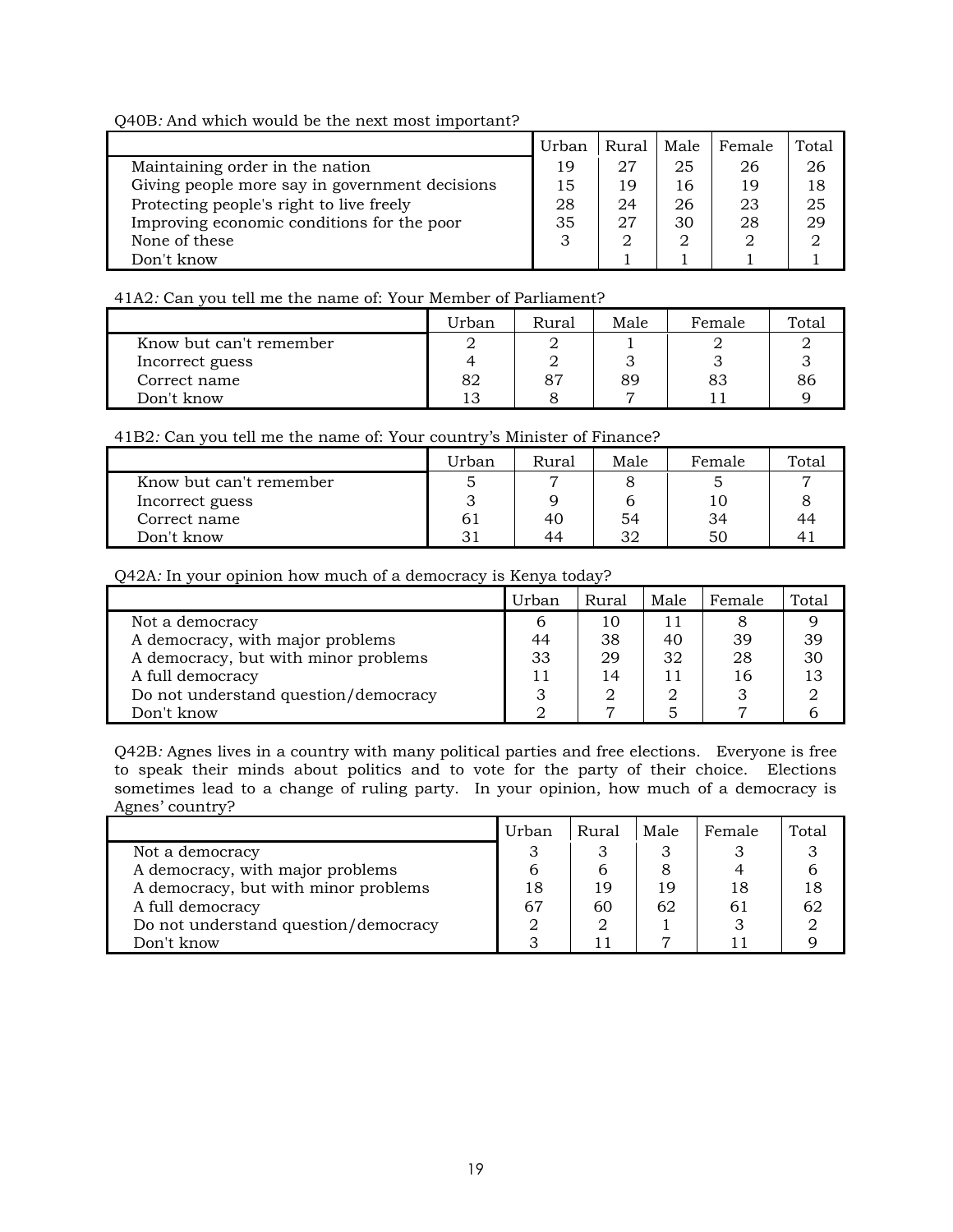Q42C*:* Bernard lives in a country with regular elections. It has one large political party and many small ones. People are free to express their opinions and to vote as they please. But so far, elections have not led to a change of ruling party. In your opinion, how much of a democracy is Bernard's country?

|                                      | Urban | Rural | Male           | Female | Total |
|--------------------------------------|-------|-------|----------------|--------|-------|
| Not a democracy                      |       |       | 10             |        |       |
| A democracy, with major problems     | 37    | 30    | 35             | 28     | 32    |
| A democracy, but with minor problems | 38    | 38    | 37             | 39     | 38    |
| A full democracy                     | 12    | 9     |                | 10     |       |
| Do not understand question/democracy |       |       |                |        |       |
| Don't know                           |       |       | $\overline{ }$ |        |       |

Q42D*:* Charity lives in a country with regular elections. It has one big political party and many small ones. People are afraid to express political opinions or to vote for the opposition. The opposition is so weak that it seems that it can never win an election. In your opinion, how much of a democracy is Charity's country?

|                                      | Urban | Rural | Male | Female | Total |
|--------------------------------------|-------|-------|------|--------|-------|
| Not a democracy                      | 64    | 54    | 58   | 55     | 57    |
| A democracy, with major problems     | 26    | 25    | 24   | 26     | 25    |
| A democracy, but with minor problems |       | 5     | n    |        |       |
| A full democracy                     |       | 2     |      |        |       |
| Do not understand question/democracy |       |       |      |        |       |
| Don't know                           |       |       |      |        |       |

Q43*:* Overall, how satisfied are you with the way democracy works in Kenya? Are you:

|                          | Urban | Rural | Male | Female | Total |
|--------------------------|-------|-------|------|--------|-------|
| Kenya is not a democracy |       |       |      |        |       |
| Not at all satisfied     | 20    | 19    | 21   | 18     |       |
| Not very satisfied       | 33    | 29    | 30   | 31     | 30    |
| Fairly satisfied         | 36    | 33    | 32   | 35     | 34    |
| Very satisfied           |       | 10    |      |        |       |
| Don't Know               |       |       |      |        |       |

Q44A*:* For each of the following statements, please tell me whether you disagree or agree: The courts have the right to make decisions that people always have to abide by.

|                            | Urban | Rural | Male | Female | Total |
|----------------------------|-------|-------|------|--------|-------|
| <b>Strongly Disagree</b>   | 6     |       |      | 7      |       |
| Disagree                   | 20    | 17    | 18   | 18     |       |
| Neither Agree Nor Disagree | b     | Q     |      |        |       |
| Agree                      | 57    | 50    | 52   | 52     | 52    |
| <b>Strongly Agree</b>      |       | 12    | 12   | 10     |       |
| Don't know                 |       |       |      |        |       |

Q44B*:* For each of the following statements, please tell me whether you disagree or agree: The police always have the right to make people obey the law.

|                            | Urban | Rural | Male | Female | Total |
|----------------------------|-------|-------|------|--------|-------|
| <b>Strongly Disagree</b>   | 8     | 8     |      | ⇁      |       |
| Disagree                   | 13    | 13    | 13   | 12     |       |
| Neither Agree Nor Disagree |       | q     | 10   |        |       |
| Agree                      | 58    | 55    | 54   | 57     | ხხ    |
| <b>Strongly Agree</b>      | 12    | 12    | 12   | 12     |       |
| Don't know                 |       | ာ     |      |        |       |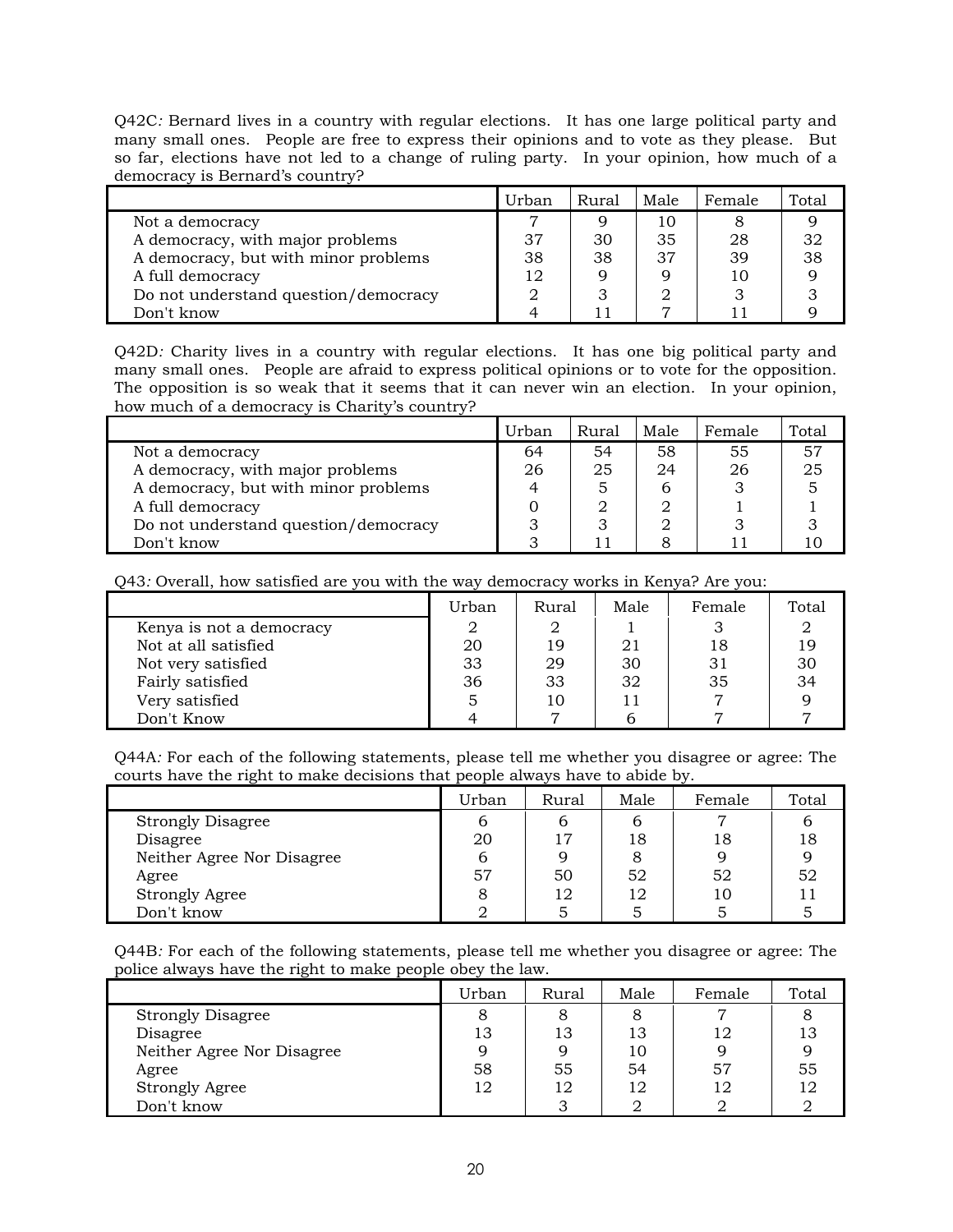| Q44C: For each of the following statements, please tell me whether you disagree or agree: The |  |  |  |
|-----------------------------------------------------------------------------------------------|--|--|--|
| tax department always has the right to make people pay taxes.                                 |  |  |  |

|                            | Urban | Rural | Male | Female | Total |
|----------------------------|-------|-------|------|--------|-------|
| <b>Strongly Disagree</b>   |       | ⇁     | 5    | 8      |       |
| Disagree                   | 10    | 12    | 13   | 10     |       |
| Neither Agree Nor Disagree | 14    | 9     | 11   |        |       |
| Agree                      | 56    | 51    | 50   | 53     | 52    |
| <b>Strongly Agree</b>      |       | 13    | 14   | 12     | 13    |
| Don't know                 |       |       |      |        |       |

Q45A*:* In your opinion, how often, in this country: Does competition between political parties lead to violent conflict?

|            | Urban | Rural | Male | Female | Total |
|------------|-------|-------|------|--------|-------|
| Never      |       |       |      |        |       |
| Rarely     | 24    | 20    | 22   | 20     | 21    |
| Often      | 42    | 42    | 39   | 45     | 42    |
| Always     | 33    | 34    | 36   | 31     | 34    |
| Don't know |       |       |      |        |       |

Q45B*:* In your opinion, how often, in this country: Does the President ignore the laws of the country?

|            | Urban | Rural | Male | Female | Total |
|------------|-------|-------|------|--------|-------|
| Never      | 19    | 17    | 18   | ר ו    | 18    |
| Rarely     | 36    | 35    | 34   | 36     | 35    |
| Often      | 28    | 26    | 29   | 24     | 26    |
| Always     |       | 12    |      | 10     | 10    |
| Don't know |       | 10    |      |        | 10    |

Q45B1\_KEN*:* In your opinion, how often, in this country: Does the Prime Minister ignore the laws of this country?

|            | Urban | Rural | Male           | Female | Total |
|------------|-------|-------|----------------|--------|-------|
| Never      | 23    | 18    | 22             | 16     | 19    |
| Rarely     |       | 38    | 38             | 39     | 38    |
| Often      | 18    | 19    | 20             |        | 19    |
| Always     | G     |       |                |        |       |
| Don't know | 4     | 18    | $\overline{4}$ |        |       |

Q45C*:* In your opinion, how often, in this country: Are people treated unequally under the law?

|            | Urban | Rural | Male | Female | Total |
|------------|-------|-------|------|--------|-------|
| Never      |       |       |      |        |       |
| Rarely     | 24    | 18    | 18   | 20     | 19    |
| Often      | 39    | 43    | 43   | 42     | 42    |
| Always     | 29    | 28    | 29   | 27     | 28    |
| Don't know |       |       |      |        |       |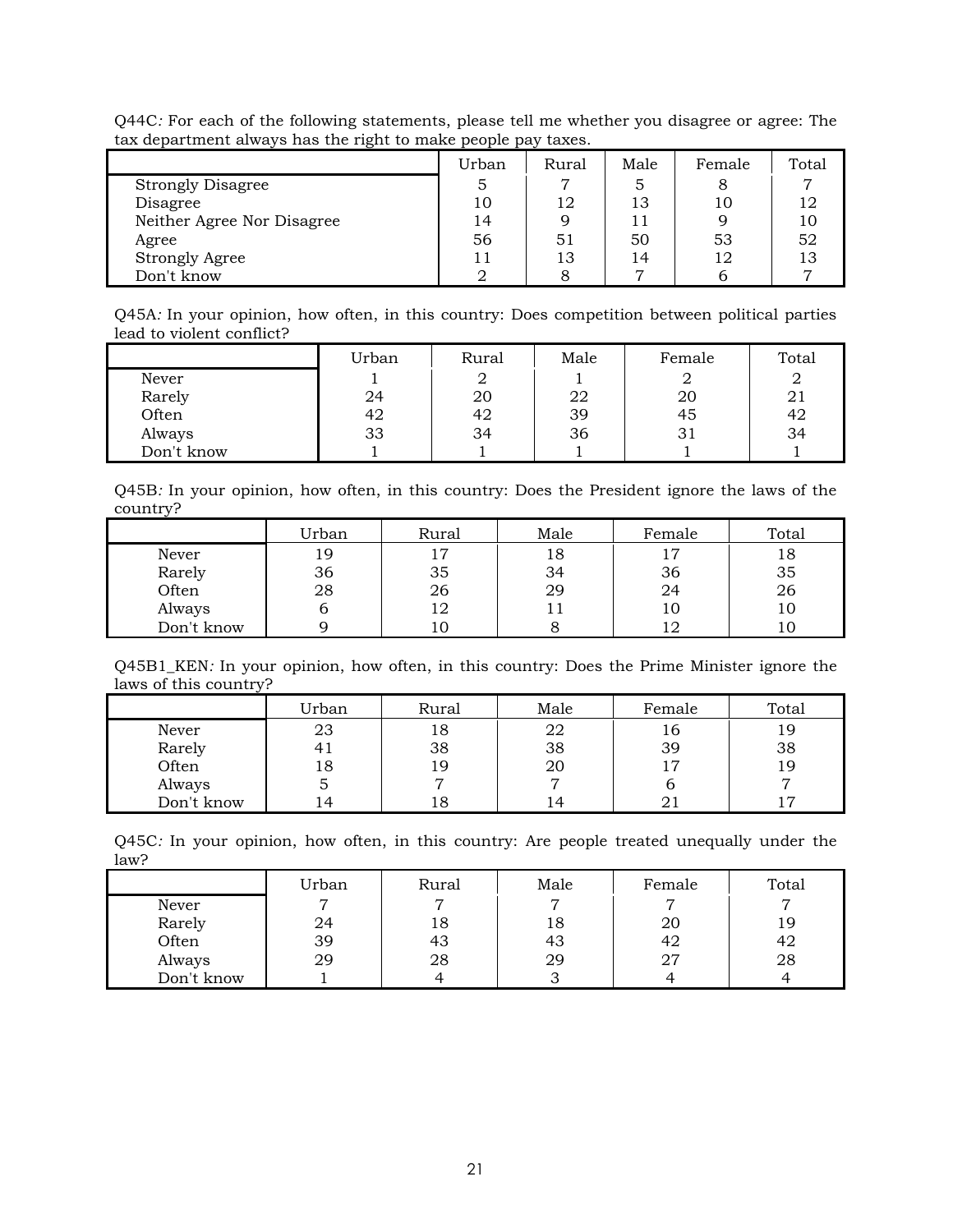|            | Urban | Rural | Male | Female | Total |
|------------|-------|-------|------|--------|-------|
| Never      | 10    |       |      |        |       |
| Rarely     | 21    | 16    | 16   | 18     | 17    |
| Often      | 43    | 46    | 44   | 46     | 45    |
| Always     | 24    | 27    | 30   | 23     | 26    |
| Don't know |       |       |      |        |       |

Q45D*:* In your opinion, how often, in this country: Do officials who commit crimes go unpunished?

Q45E*:* In your opinion, how often, in this country: Do ordinary people who break the law go unpunished?

|            | Urban | Rural | Male | Female | Total |
|------------|-------|-------|------|--------|-------|
| Never      | 56    | 53    | 52   | 54     | 53    |
| Rarely     | 27    | 26    | 25   | רמ     | 26    |
| Often      |       |       |      |        | TÛ    |
| Always     |       |       |      |        |       |
| Don't know |       |       |      |        |       |

Q46*:* In this country, how often: do people have to be careful of what they say about politics?

|            | Urban | Rural | Male | Female | Total |
|------------|-------|-------|------|--------|-------|
| Never      | 27    | 22    | 26   | 20     | 23    |
| Rarely     | 22    | 22    | 22   |        | 22    |
| Often      | 25    | 22    | 22   | 23     | 22    |
| Always     | 24    | 34    | 30   | 33     | 32    |
| Don't know |       |       |      |        |       |

Q47*:* During election campaigns in this country, how much do you personally fear becoming a victim of political intimidation or violence?

|              | Jrban | Rural | Male | Female | Total |
|--------------|-------|-------|------|--------|-------|
| A lot        | 37    | 40    | 38   |        | 39    |
| Somewhat     | 24    | 23    | 23   | 23     | 23    |
| A little bit | 23    | 18    | l8   |        | 19    |
| Not at all   | 13    | 18    | 20   |        |       |
| Don't know   |       |       |      |        |       |

Q48A*:* How likely do you think it is: That powerful people can find out how you voted, even though there is supposed to be a secret ballot in this country?

|                   | Urban | Rural | Male | Female | Total |
|-------------------|-------|-------|------|--------|-------|
| Not at all likely | 54    | 44    | 48   | 44     | 46    |
| Not very likely   | 29    | 34    |      | 35     | 33    |
| Somewhat likely   |       |       | 13   |        |       |
| Very likely       |       |       |      |        |       |
| Don't know        |       |       |      |        |       |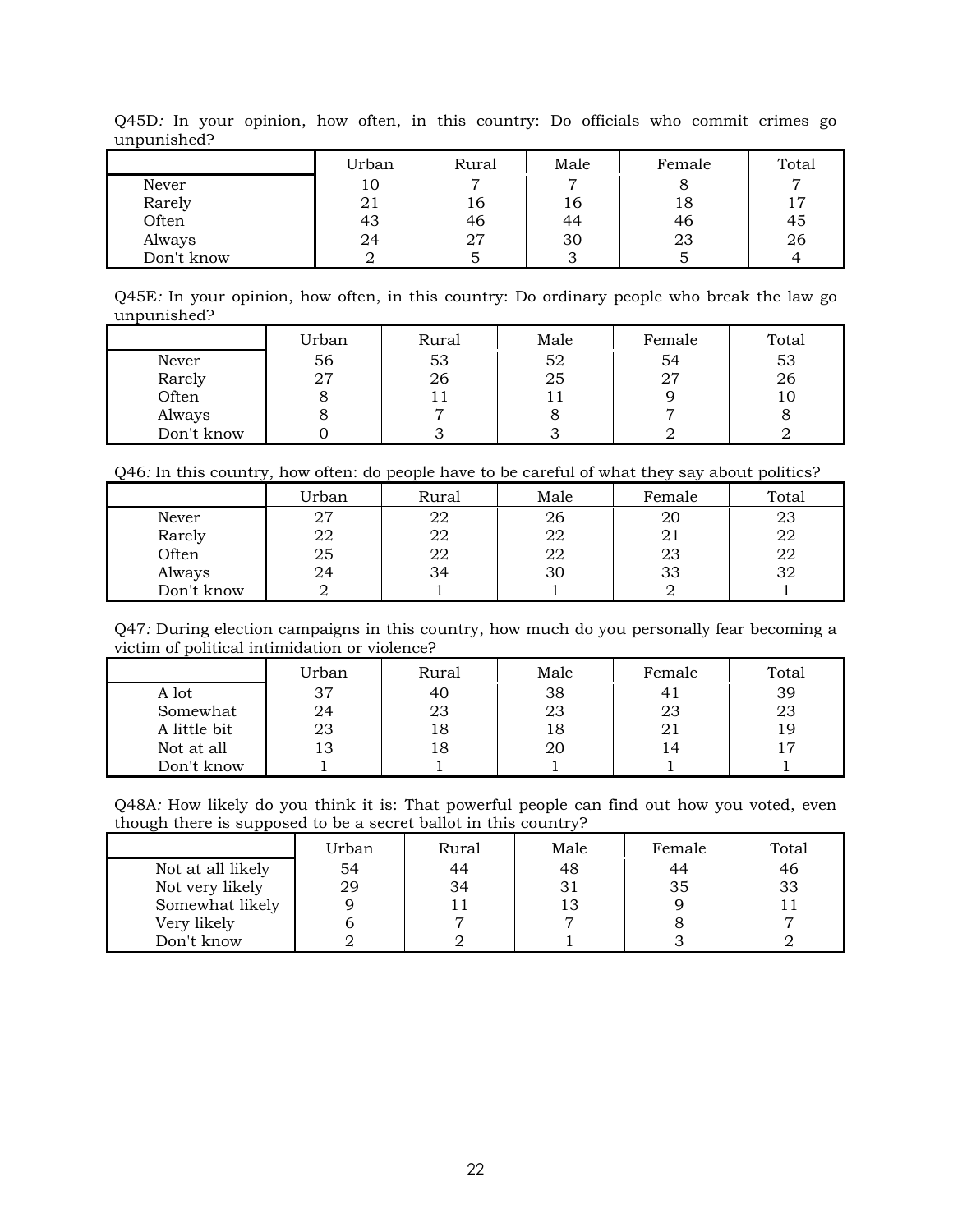48B*:* How likely do you think it is: That people can be punished by government officials if they make complaints about poor quality services or misuse of funds?

|                   | Urban | Rural | Male | Female | Total |
|-------------------|-------|-------|------|--------|-------|
| Not at all likely | 40    | 33    | 36   | 34     | 35    |
| Not very likely   | 19    | 27    | 25   | 27     | 26    |
| Somewhat likely   | 26    | 22    | 22   | 23     | 22    |
| Very likely       |       |       | 14   | 10     |       |
| Don't know        |       |       |      |        |       |

Q49A*:* How much do you trust each of the following, or haven't you heard enough about them to say: The President?

|                                 | Urban | Rural | Male | Female | Total |
|---------------------------------|-------|-------|------|--------|-------|
| Not at all                      | 15    |       | 19   | 14     | 16    |
| Just a little                   | 33    | 25    | 23   | 30     | 26    |
| Somewhat                        | 31    | 26    | 29   | 25     | 27    |
| A lot                           | 19    | 31    | 28   | 30     | 29    |
| Don't know/Haven't heard enough |       |       |      |        |       |

Q49A1-KEN*:* How much do you trust each of the following, or haven't you heard enough about them to say: The Prime Minster?

|                                 | Urban | Rural | Male | Female | Total |
|---------------------------------|-------|-------|------|--------|-------|
| Not at all                      | 10    | 13    |      | 13     | 12    |
| Just a little                   | 22    | 20    | 18   | 22     | 20    |
| Somewhat                        | 36    | 29    | 32   | 29     | 30    |
| A lot                           | 28    | 35    | 37   | 31     | 34    |
| Don't know/Haven't heard enough |       |       |      |        |       |

Q49B*:* How much do you trust each of the following, or haven't you heard enough about them to say: Parliament?

|                                 | Urban | Rural | Male | Female | Total |
|---------------------------------|-------|-------|------|--------|-------|
| Not at all                      | 19    | 19    | 20   | 18     | 19    |
| Just a little                   | 32    | 30    | 29   | 31     | 30    |
| Somewhat                        | 30    | 30    | 28   | 31     | 30    |
| A lot                           | 16    | 19    | 20   | 16     | 18    |
| Don't know/Haven't heard enough |       |       |      |        |       |

Q49C*:* How much do you trust each of the following, or haven't you heard enough about them to say: The Electoral Commission of Kenya?

|                    | Urban | Rural | Male | Female | Total |
|--------------------|-------|-------|------|--------|-------|
| Not at all         | 58    | 53    | 55   | 53     | 54    |
| Just a little      | 20    | 18    | 18   | 19     | 19    |
| Somewhat           | 13    | 15    | 13   | 16     | 15    |
| A lot              | ┍     |       | 12   | 8      | 10    |
| Don't know/Haven't |       |       |      |        |       |
| heard enough       |       |       |      |        |       |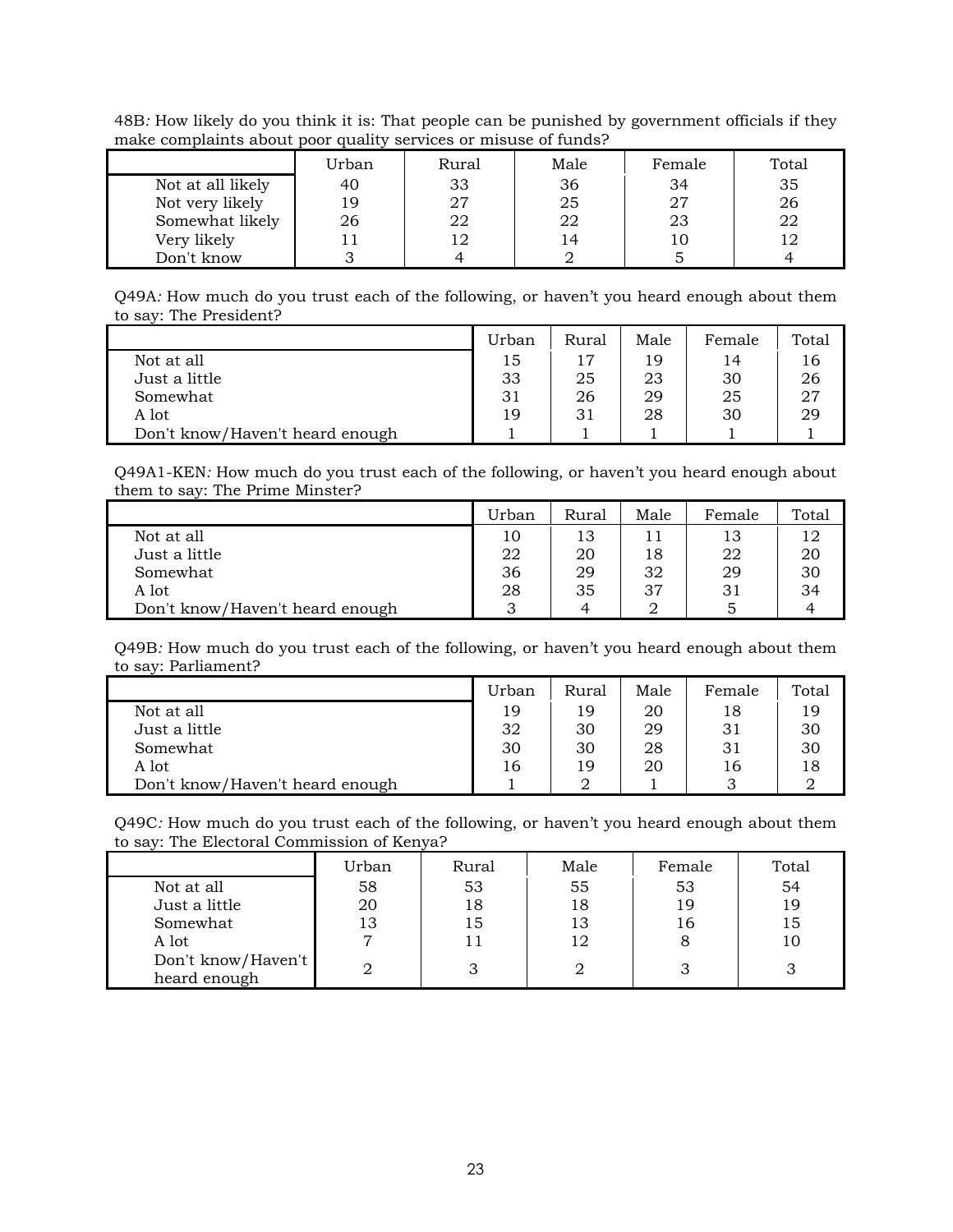| to say, Tour Local Government Council: |       |       |      |        |       |
|----------------------------------------|-------|-------|------|--------|-------|
|                                        | Urban | Rural | Male | Female | Total |
| Not at all                             | 34    | 23    | 24   | 27     | 25    |
| Just a little                          | 34    | 32    | 32   | 32     | 32    |
| Somewhat                               | 21    | 28    | 27   | 26     | 26    |
| A lot                                  |       | 14    | 13   | 12     | 12    |
| Don't know/Haven't heard enough        |       |       |      |        |       |

Q49D*:* How much do you trust each of the following, or haven't you heard enough about them to say: Your Local Government Council?

Q49E*:* How much do you trust each of the following, or haven't you heard enough about them to say: The Ruling Party/Coalition?

|                                 | Urban | Rural | Male | Female | Total |
|---------------------------------|-------|-------|------|--------|-------|
| Not at all                      | 22    | 19    | 20   | 20     | 20    |
| Just a little                   | 29    | 31    | 30   | 32     |       |
| Somewhat                        | 35    | 31    | 32   | 31     |       |
| A lot                           | 10    | 14    | 15   | 12     | 13    |
| Don't know/Haven't heard enough |       | 4     |      |        |       |

Q49F*:* How much do you trust each of the following, or haven't you heard enough about them to say: Opposition Political Parties?

|                                 | Urban | Rural | Male | Female | Total |
|---------------------------------|-------|-------|------|--------|-------|
| Not at all                      | 24    | 19    | 18   | 23     | 20    |
| Just a little                   | 30    | 32    | 30   | 33     | 31    |
| Somewhat                        | 25    | 20    | 23   | 20     | 21    |
| A lot                           | b     | 10    | 10   |        |       |
| NA/No opposition                |       | 12    | 14   |        | 12    |
| Don't know/Haven't heard enough |       |       |      |        |       |

Q49G*:* How much do you trust each of the following, or haven't you heard enough about them to say: The Police?

|                                 | Urban | Rural | Male | Female | Total |
|---------------------------------|-------|-------|------|--------|-------|
| Not at all                      | 48    | 44    | 47   | 42     | 44    |
| Just a little                   | 29    | 25    | 23   | 29     | 26    |
| Somewhat                        | 15    | 16    | 16   | 15     | 15    |
| A lot                           | 5     | 14    | 12   |        | 12    |
| Don't know/Haven't heard enough |       |       |      |        |       |

Q49H*:* How much do you trust each of the following, or haven't you heard enough about them to say: Courts of law?

|                                 | Urban | Rural | Male | Female | Total |
|---------------------------------|-------|-------|------|--------|-------|
| Not at all                      | 21    | 20    | 19   | 22     | 20    |
| Just a little                   | 35    | 34    | 35   | 34     | 34    |
| Somewhat                        | 30    | 27    | 28   | 27     | 28    |
| A lot                           |       | 15    | 14   | 14     | 14    |
| Don't know/Haven't heard enough |       |       |      |        |       |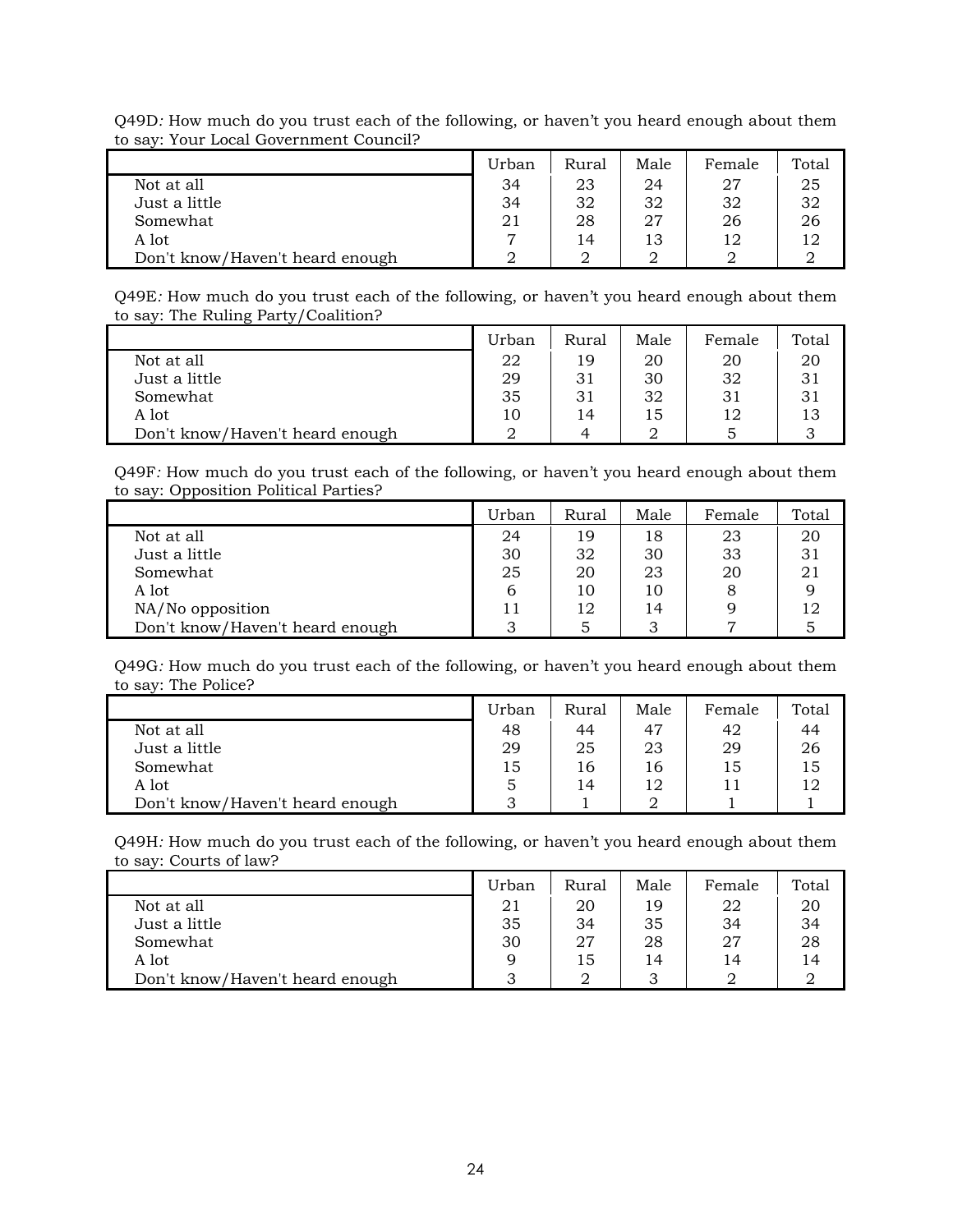|                                 | Urban | Rural          | Male | Female | Total |
|---------------------------------|-------|----------------|------|--------|-------|
| Not at all                      | 16    | 12             | 12   | 13     | 13    |
| Just a little                   | 21    | 22             | 23   | 21     | 22    |
| Somewhat                        | 29    | 26             | 26   | 27     | 26    |
| A lot                           | 17    | 33             | 31   | 29     | 30    |
| Don't know/Haven't heard enough | 15    | $\overline{ }$ |      | 10     |       |

Q49I*:* How much do you trust each of the following, or haven't you heard enough about them to say: Traditional leaders

Q50A*:* How many of the following people do you think are involved in corruption, or haven't you heard enough about them to say: The President and Officials in his Office?

|                                 | Urban | Rural | Male | Female | Total |
|---------------------------------|-------|-------|------|--------|-------|
| None                            | 4     |       |      |        |       |
| Some of them                    | 58    | 54    | 51   | 58     | 55    |
| Most of them                    | 24    | 18    | 21   | 18     | 19    |
| All of them                     |       | 10    | 11   |        | 10    |
| Don't Know/Haven't heard enough |       | Q     |      |        |       |

Q50A1-KEN*:* How many of the following people do you think are involved in corruption, or haven't you heard enough about them to say: The Prime Minister and Officials in his Office?

|                                 | Urban | Rural | Male | Female | Total |
|---------------------------------|-------|-------|------|--------|-------|
| None                            |       |       | 12   |        | 11    |
| Some of them                    | 52    | 51    | 49   | 53     | 51    |
| Most of them                    | 20    | 15    | 16   | 16     | 16    |
| All of them                     |       |       |      |        |       |
| Don't Know/Haven't heard enough |       | 16    | 15   | 15     | ۱5    |

Q50B*:* How many of the following people do you think are involved in corruption, or haven't you heard enough about them to say: Members of Parliament?

|                                 | Urban | Rural | Male | Female | Total |
|---------------------------------|-------|-------|------|--------|-------|
| None                            |       |       |      |        |       |
| Some of them                    | 47    | 47    | 48   | 47     |       |
| Most of them                    | 38    | 32    | 33   | 34     | 34    |
| All of them                     |       |       | 10   |        |       |
| Don't Know/Haven't heard enough |       | −     |      |        |       |

Q50C*:* How many of the following people do you think are involved in corruption, or haven't you heard enough about them to say: Local Government Councilors?

|                                 | Urban | Rural | Male | Female | Total |
|---------------------------------|-------|-------|------|--------|-------|
| None                            |       |       |      |        |       |
| Some of them                    | 46    | 45    | 46   | 45     | 46    |
| Most of them                    | 38    | 31    | 34   | 31     | 32    |
| All of them                     | 10    |       |      |        |       |
| Don't Know/Haven't heard enough |       |       |      |        |       |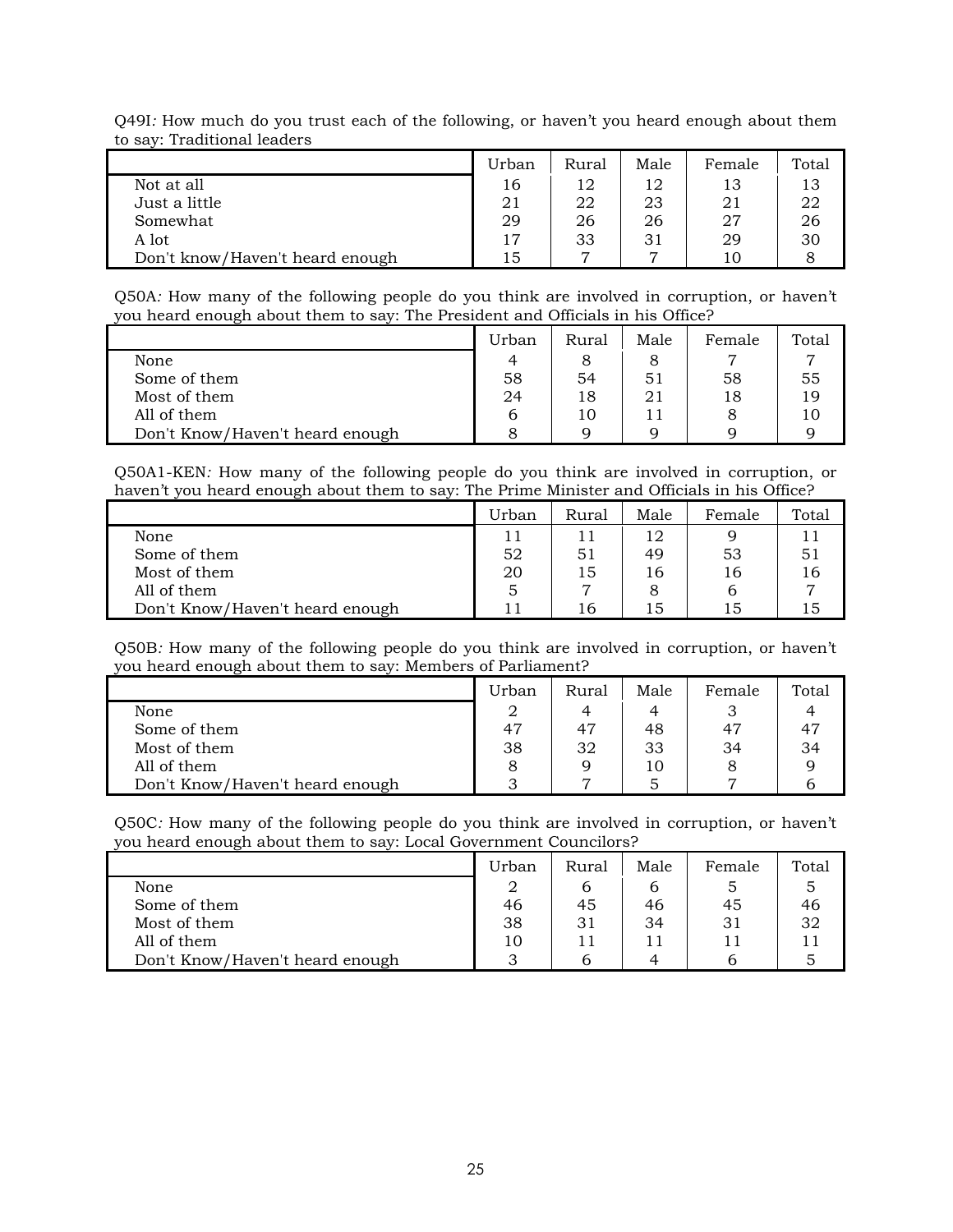|                                 | Urban | Rural | Male | Female | Total |
|---------------------------------|-------|-------|------|--------|-------|
|                                 |       |       |      |        |       |
| None                            |       | 5     |      |        |       |
| Some of them                    | 44    | 43    | 41   | 45     | 43    |
| Most of them                    | 44    | 36    | 40   | 36     | 38    |
| All of them                     | b     | 11    | 11   |        | 10    |
| Don't Know/Haven't heard enough |       |       |      |        |       |

50D*:* How many of the following people do you think are involved in corruption, or haven't you heard enough about them to say: Government Officials?

Q50E*:* How many of the following people do you think are involved in corruption, or haven't you heard enough about them to say: Police?

|                                 | Urban | Rural | Male | Female | Total |
|---------------------------------|-------|-------|------|--------|-------|
| None                            |       |       |      |        |       |
| Some of them                    | 27    | 17    | 18   | 21     | 19    |
| Most of them                    | 37    |       | 41   | 39     | 40    |
| All of them                     | 31    | 34    | 35   | 32     | 33    |
| Don't Know/Haven't heard enough |       |       |      |        |       |

Q50F*:* How many of the following people do you think are involved in corruption, or haven't you heard enough about them to say: Tax Officials (e.g. Ministry of Finance officials or Local Government tax collectors)

|                                 | Urban | Rural | Male | Female | Total |
|---------------------------------|-------|-------|------|--------|-------|
| None                            | 2     | 4     |      |        |       |
| Some of them                    | 44    | 33    | 37   | 34     | 35    |
| Most of them                    | 38    | 38    | 37   | 38     | 38    |
| All of them                     |       |       | 12   | 10     |       |
| Don't Know/Haven't heard enough |       | 1⊿    | 10   | 14     |       |

Q50G*:* How many of the following people do you think are involved in corruption, or haven't you heard enough about them to say: Judges and Magistrates?

|                                 | Urban | Rural | Male | Female | Total |
|---------------------------------|-------|-------|------|--------|-------|
| None                            |       |       |      |        |       |
| Some of them                    | 52    | 51    | 50   | 51     |       |
| Most of them                    | 30    | 24    | 26   | 24     | 25    |
| All of them                     |       |       | 12   |        | 10    |
| Don't Know/Haven't heard enough |       |       |      | 10     |       |

Q50H*:* How many of the following people do you think are involved in corruption, or haven't you heard enough about them to say: Traditional leaders?

|                                 | Urban | Rural          | Male | Female | Total |
|---------------------------------|-------|----------------|------|--------|-------|
| None                            | 18    | 24             | 23   | 23     | 23    |
| Some of them                    | 44    | 48             | 51   | 43     |       |
| Most of them                    | 16    | 10             |      | 14     | 12    |
| All of them                     |       | $\overline{ }$ |      |        |       |
| Don't Know/Haven't heard enough | 18    | 10             | 10   | 13     |       |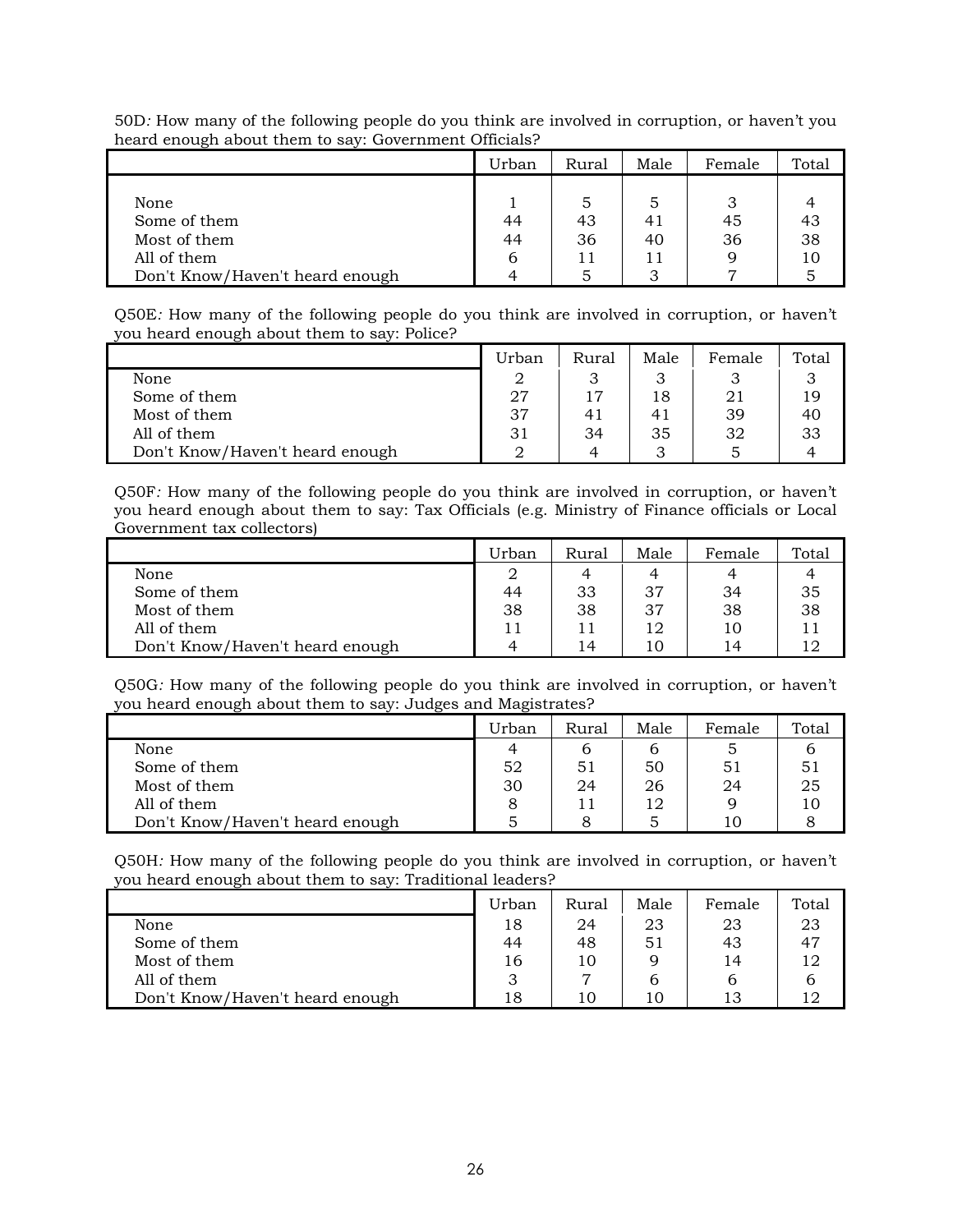| to government omelals in order to, the a document or a permit. |       |       |      |        |       |  |  |  |
|----------------------------------------------------------------|-------|-------|------|--------|-------|--|--|--|
|                                                                | Urban | Rural | Male | Female | Total |  |  |  |
| Never                                                          | 47    | 57    | 50   | 59     | 55    |  |  |  |
| Once or Twice                                                  | 22    | 16    | 21   | 14     | 17    |  |  |  |
| A Few Times                                                    | b     |       |      |        |       |  |  |  |
| Often                                                          |       |       |      |        |       |  |  |  |
| No experience with this in past year                           | 22    | 16    | 15   | 19     | 17    |  |  |  |
| Don't Know                                                     |       |       |      |        |       |  |  |  |

Q51A*:* In the past year, how often (if ever) have you had to pay a bribe, give a gift, or do a favor to government officials in order to: Get a document or a permit?

Q51B*:* In the past year, how often (if ever) have you had to pay a bribe, give a gift, or do a favor to government officials in order to: Get water or sanitation services?

|                                      | Urban | Rural | Male | Female | Total |
|--------------------------------------|-------|-------|------|--------|-------|
| Never                                | 59    | 71    | 69   | 68     | 69    |
| Once or Twice                        |       |       | 10   |        |       |
| A Few Times                          | 3     |       |      |        |       |
| Often                                |       |       |      |        |       |
| No experience with this in past year | 25    | 18    | 17   | 21     | 19    |
| Don't Know                           |       |       |      |        |       |

Q51C*:* In the past year, how often (if ever) have you had to pay a bribe, give a gift, or do a favor to government officials in order to: Avoid a problem with the police (like passing a checkpoint or avoiding a fine or arrest)?

|                                      | Urban | Rural | Male | Female | Total |
|--------------------------------------|-------|-------|------|--------|-------|
| Never                                | 45    | 60    | 51   | 63     | 57    |
| Once or Twice                        | 15    |       | 17   | ⇁      | 12    |
| A Few Times                          | 9     |       |      |        |       |
| Often                                | 9     |       |      |        |       |
| No experience with this in past year | 20    | 16.   | 13   | 21     | 17    |
| Don't Know                           |       |       |      |        |       |

Q52*:* Members of Parliament have different responsibilities. Which of the following do you think is the most important responsibility of your Member of Parliament?

|                                                  | Urban | <b>Rural</b> | Male | Female | Total |
|--------------------------------------------------|-------|--------------|------|--------|-------|
| Listen to constituents and represent their needs | 55    | 59           | 60   | 56     | 58    |
| Deliver jobs or development                      | 27    | 30           | 27   | 32     | 29    |
| Make laws for the good of the country            | 13    |              |      |        | 10    |
| Monitor the president and his government         |       |              |      |        |       |
| Don't know                                       |       |              |      |        |       |

Q53A*:* How much time: Should your Member of Parliament spend in this constituency to visit the community and its citizens?

|                          | Urban | Rural | Male | Female | Total |
|--------------------------|-------|-------|------|--------|-------|
| Never                    |       |       |      |        |       |
| At least once a year     |       |       |      |        |       |
| At least once a month    | 50    | 59    | 55   | 58     | 57    |
| At least weekly          | 27    | 25    | 29   | 22     | 25    |
| Almost all of their time | 14    |       |      |        |       |
| Don't know               |       |       |      |        |       |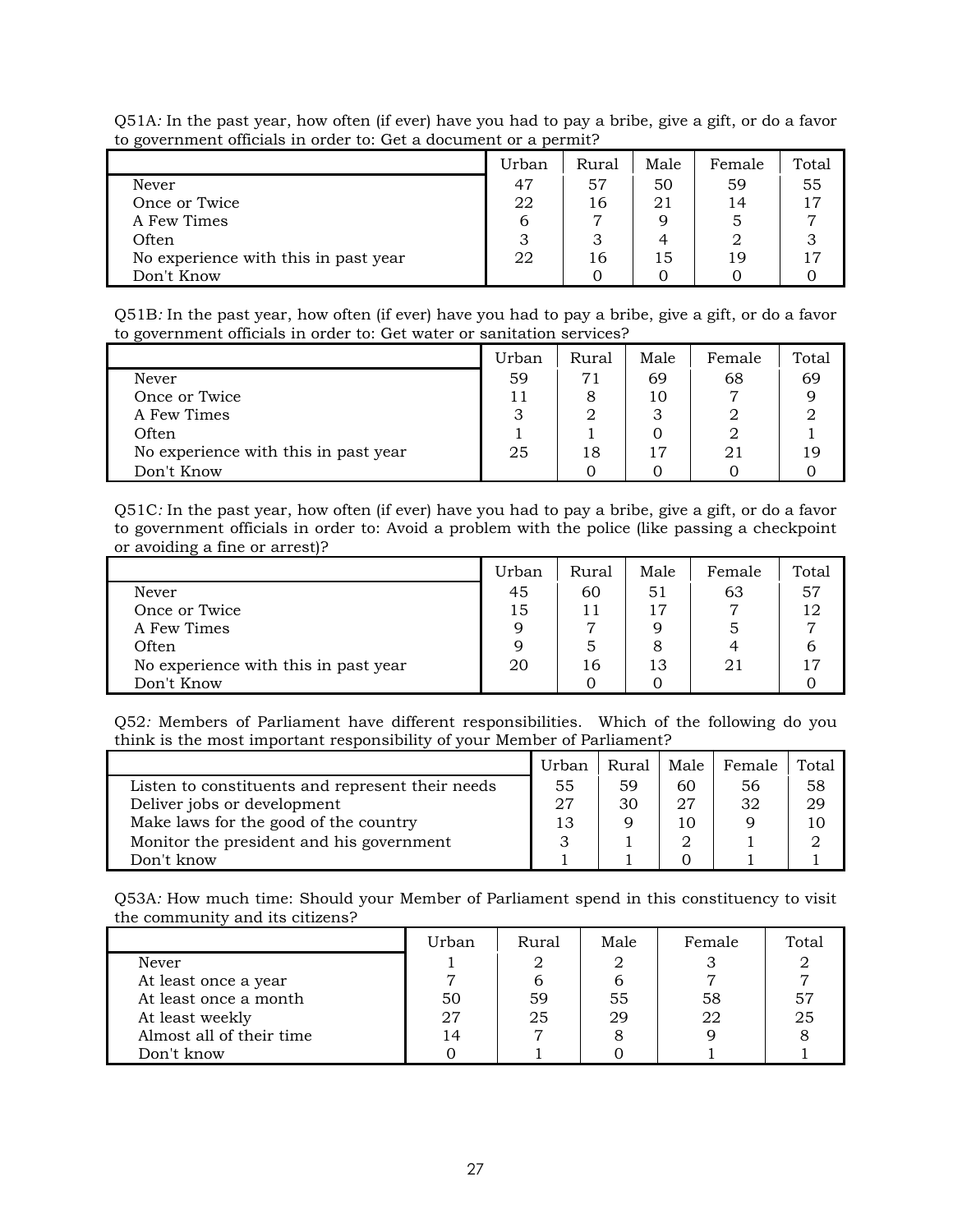Urban Rural Male Female Total Never 39 36 34 40 37 At least once a year 16 16 17 17 17 17 17 17

Q53B*:* How much time: Does your Member of Parliament spend in this constituency?

At least weekly  $\begin{array}{ccc} 7 & 7 & 7 & 7 \\ 1 & 1 & 1 & 2 \end{array}$ 

Don't know  $12 \t 3$ 

Q54A*:* How much of the time do you think the following try their best to listen to what people like you have to say: Members of Parliament?

At least once a month 23 30 32 26 29

Almost all of their time<br>  $\begin{array}{c|c|c|c|c|c} & 1 & 1 & 1 & 2 & 1 \ \hline 12 & 8 & 9 & 9 & 9 \end{array}$ 

|                | Urban | Rural | Male | Female | Total |
|----------------|-------|-------|------|--------|-------|
| Never          | 26    | 35    | 31   | 35     | 33    |
| Only sometimes | 55    | 46    | 48   | 47     | 48    |
| Often          |       | ∣∩    | 13   | 10     |       |
| Always         |       |       |      |        |       |
| Don't know     |       |       |      |        |       |

Q54B*:* How much of the time do you think the following try their best to listen to what people like you have to say: Local Government Councilors?

|                | Urban | Rural | Male | Female | Total |
|----------------|-------|-------|------|--------|-------|
| Never          | 25    | 20    | 21   | 21     | 21    |
| Only sometimes | 44    | 44    | 45   | 43     | 44    |
| Often          | 20    | 23    | 23   | 22     | 23    |
| Always         |       |       |      | 10     | 10    |
| Don't know     | 4     |       |      |        |       |

Q54C*:* How much of the time do you think the following try their best to listen to what people like you have to say: Traditional leaders?

|                | Urban | Rural | Male | Female | Total |
|----------------|-------|-------|------|--------|-------|
| Never          | 15    |       |      | 10     |       |
| Only sometimes | 26    | 24    | 23   | 25     | 24    |
| Often          | 17    | 27    | 28   | 23     | 25    |
| Always         | 21    | 34    | 32   | 31     | 31    |
| Don't know     | 19    |       |      | 1 C    |       |

Q55*:* Which of the following statements is closest to your view? Choose Statement 1 or Statement 2.

Statement 1: In electing a Member of Parliament, I prefer to vote for a candidate who can deliver goods and services to people in this community.

Statement 2: In electing a Member of Parliament, I prefer to vote for a candidate who can make policies that benefit everyone in our country.

|                            | Urban | Rural | Male | Female | Total |
|----------------------------|-------|-------|------|--------|-------|
| Agree very strongly with 1 | 25    | 31    | 28   | 32     | 30    |
| Agree with 1               | 13    | 14    | 14   | 13     | 14    |
| Agree with 2               | 22    | 24    | 22   | 26     | 24    |
| Agree very strongly with 2 | 38    | 28    | 33   | 27     | 30    |
| Agree with neither         |       |       |      |        |       |
| Don't know                 |       |       |      |        |       |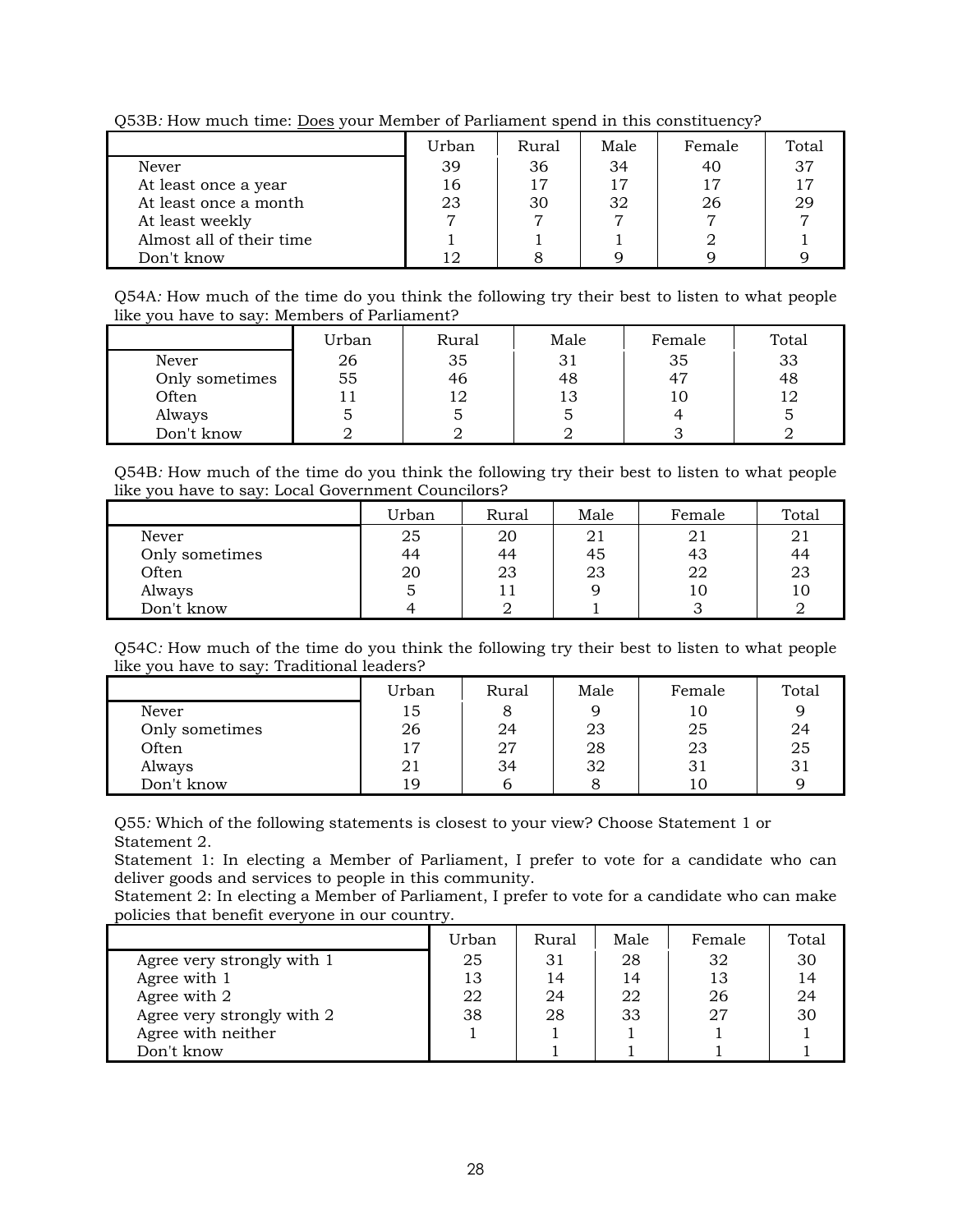|                                        | Urban          | Rural          | Male           | Female         | Total          |
|----------------------------------------|----------------|----------------|----------------|----------------|----------------|
| Nothing/No problems                    | 1              |                | $\Omega$       | $\Omega$       | $\Omega$       |
| Management of economy                  | 30             | 27             | 25             | 30             | 27             |
| Wages, incomes and salaries            | 3              | $\overline{2}$ | $\overline{2}$ | $\overline{2}$ | 2              |
| Unemployment                           | 19             | 12             | 14             | 14             | 14             |
| Poverty/ destitution                   | 5              | 10             | $\overline{7}$ | 11             | 9              |
| Rates and taxes                        | $\overline{2}$ | $\mathbf{1}$   | $\mathbf{1}$   | $\mathbf{1}$   | $\mathbf{1}$   |
| Loans/credit                           |                | $\overline{0}$ | $\overline{0}$ | $\overline{0}$ | $\mathbf 0$    |
| Farming/agriculture                    | 1              | 3              | 3              | $\overline{2}$ | 3              |
| Food shortage/famine                   | 8              | $\overline{7}$ | 7              | $\overline{7}$ | 7              |
| Drought                                | $\mathbf{1}$   | $\mathbf{1}$   | $\mathbf{1}$   | 1              | $\mathbf{1}$   |
| Land                                   | $\mathbf{1}$   | $\overline{2}$ | $\overline{2}$ | $\mathbf{1}$   | $\overline{2}$ |
| Transportation                         | $\overline{2}$ | $\overline{2}$ | $\overline{2}$ | 1              | $\overline{2}$ |
| Communications                         |                | $\overline{0}$ | $\overline{0}$ | $\mathbf{0}$   | $\overline{0}$ |
| Infrastructure/roads                   | 6              | 5              | $\overline{7}$ | $\overline{4}$ | 6              |
| Education                              | $\mathbf 0$    | 3              | $\overline{2}$ | $\overline{2}$ | $\overline{2}$ |
| Housing                                | $\overline{2}$ | $\overline{0}$ | $\mathbf{1}$   | $\mathbf 0$    | $\mathbf{1}$   |
| Electricity                            | $\overline{0}$ | 3              | $\overline{2}$ | $\overline{2}$ | $\overline{2}$ |
| Water supply                           | 3              | 5              | 5              | 5              | 5              |
| Orphans/ street children/ homeless     |                | $\overline{0}$ | $\overline{0}$ | $\Omega$       | $\overline{0}$ |
| Services (other)                       |                | 0              | $\overline{0}$ |                | $\mathbf 0$    |
| Health                                 | 1              | $\overline{2}$ | $\overline{2}$ | 1              | $\overline{2}$ |
| <b>AIDS</b>                            | $\overline{0}$ |                |                | $\mathbf{0}$   | $\overline{0}$ |
| Crime and security                     | 5              | 6              | 6              | 5              | 6              |
| Corruption                             | $\overline{2}$ | 3              | 3              | $\overline{2}$ | $\overline{2}$ |
| Political violence                     | $\mathbf{1}$   | $\overline{0}$ | $\mathbf{1}$   |                | $\overline{0}$ |
| Political instability/ ethnic tensions | 3              | $\overline{2}$ | $\overline{2}$ | 2              | $\overline{2}$ |
| Discrimination/inequality              |                | $\Omega$       |                | $\overline{0}$ | $\overline{0}$ |
| Gender issues/ women's rights          |                | 0              |                | 1              | $\Omega$       |
| Democracy/ political rights            | $\mathbf{1}$   | 0              | 1              | $\mathbf{1}$   | 1              |
| Civil war                              |                | $\overline{0}$ | $\overline{0}$ | $\overline{0}$ | $\overline{0}$ |
| Agricultural marketing                 | 1              | $\mathbf 1$    | $\mathbf{1}$   | 1              | 1              |
| Farm Inputs                            |                | 1              | 1              | $\Omega$       | 1              |
| Other                                  | 1              | 1              | $\mathbf{1}$   | $\overline{2}$ | 1              |
| Don't know                             |                | $\overline{0}$ |                | $\overline{0}$ | $\overline{0}$ |

Q56PT1*:* In your opinion, what are the most important problems facing this country that government should address?

Q56PT2*:* In your opinion, what are the most important problems facing this country that government should address?

|                             | Urban | <b>Rural</b> | Male | Female | Total |
|-----------------------------|-------|--------------|------|--------|-------|
| Management of economy       |       | 8            |      |        |       |
| Wages, incomes and salaries |       |              |      |        |       |
| Unemployment                | 14    |              |      |        |       |
| Poverty/ destitution        |       |              |      |        |       |
| Rates and taxes             |       |              |      |        |       |
| Loans/credit                |       |              |      |        |       |
| Farming/agriculture         |       |              |      |        |       |
| Food shortage/ famine       |       |              |      |        |       |
| Drought                     |       |              |      |        |       |
| Land                        |       |              |      |        |       |
| Transportation              |       |              |      |        |       |
| Communications              |       |              |      |        |       |
| Infrastructure/roads        |       |              |      |        |       |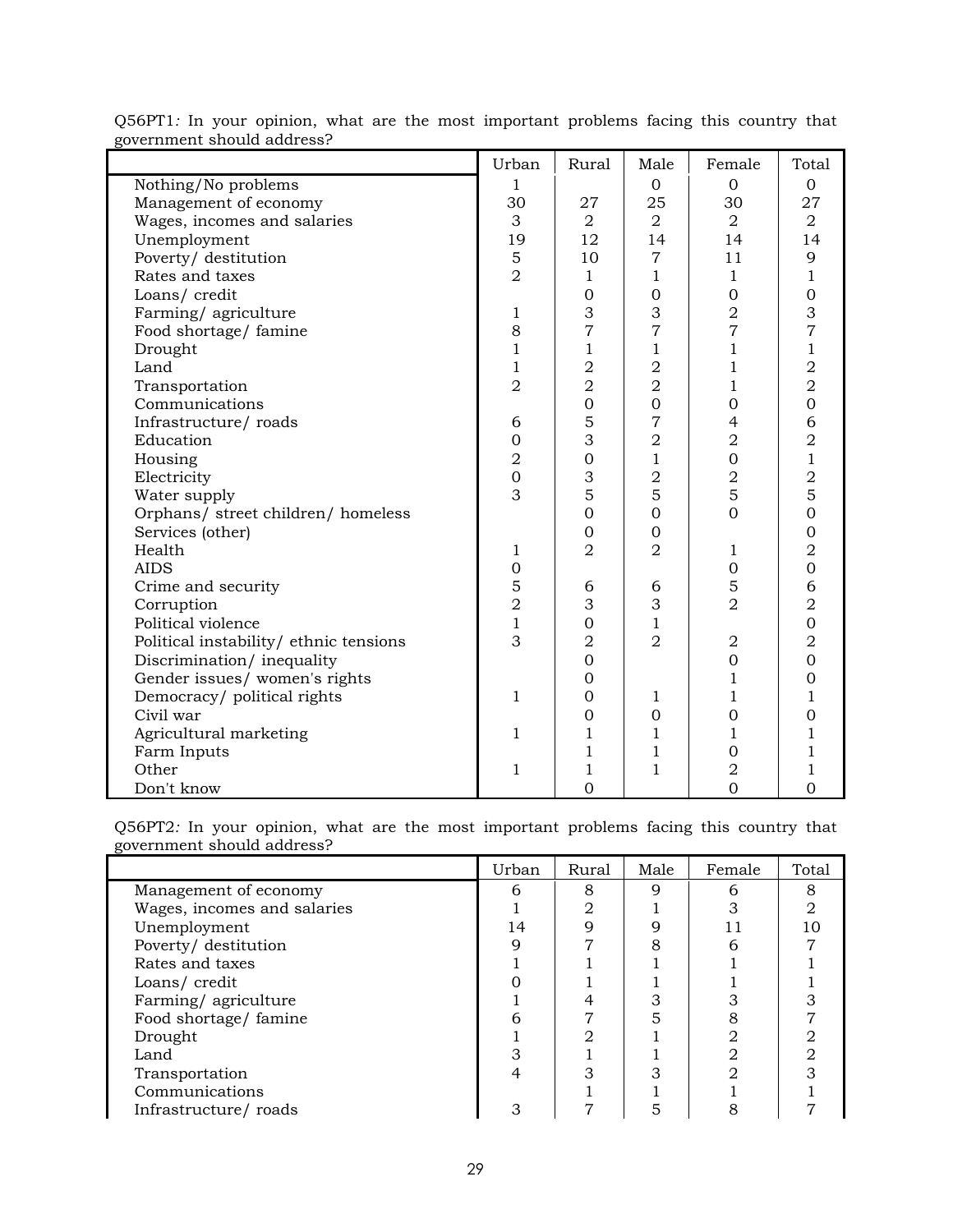| Education                              | 6 | 8 | 10 |  |
|----------------------------------------|---|---|----|--|
| Housing                                | З |   |    |  |
| Electricity                            | 4 | 4 |    |  |
| Water supply                           | 3 | 5 | 5  |  |
| Orphans/ street children/ homeless     |   |   |    |  |
| Services (other)                       |   |   |    |  |
| Health                                 |   |   |    |  |
| <b>AIDS</b>                            |   |   |    |  |
| Sickness/disease                       |   |   |    |  |
| Crime and security                     |   | 8 |    |  |
| Corruption                             |   | 6 |    |  |
| Political violence                     |   |   |    |  |
| Political instability/ ethnic tensions |   | З |    |  |
| Discrimination/inequality              |   |   |    |  |
| Gender issues/women's rights           |   |   |    |  |
| Democracy/ political rights            |   |   |    |  |
| Civil war                              |   |   |    |  |
| Agricultural marketing                 |   |   |    |  |
| Farm Inputs                            |   |   |    |  |
| Other                                  |   |   |    |  |
| No further response                    |   |   |    |  |

Q56PT3*:* In your opinion, what are the most important problems facing this country that government should address?

|                                        | Urban          | Rural          | Male           | Female         | Total          |
|----------------------------------------|----------------|----------------|----------------|----------------|----------------|
| Management of economy                  | 8              | 4              | 4              | 6              | 5              |
| Wages, incomes and salaries            | 1              | 1              | 1              | $\Omega$       | 1              |
| Unemployment                           | 10             | 9              | 10             | 8              | 9              |
| Poverty/ destitution                   | 8              | 7              | 6              | 9              | 7              |
| Rates and taxes                        | 1              | 1              | 1              | 1              | 1              |
| Loans/credit                           | 0              | $\mathbf 2$    | $\overline{2}$ | $\overline{2}$ | 2              |
| Farming/agriculture                    | 1              | 3              | 3              | $\overline{2}$ | 3              |
| Food shortage/ famine                  | 4              | $\overline{4}$ | 3              | 5              | 4              |
| Drought                                |                | 1              | 1              | $\mathbf{1}$   | 1              |
| Land                                   | 1              | $\mathbf{1}$   | $\overline{2}$ | 1              |                |
| Transportation                         | 4              | $\overline{2}$ | $\overline{2}$ | 3              | 3              |
| Communications                         | 1              | $\mathbf{1}$   | $\overline{0}$ | 1              | 1              |
| Infrastructure/roads                   | 4              | 6              | 6              | 5              | 6              |
| Education                              | 6              | 8              | 6              | 8              | 7              |
| Housing                                | 1              | 1              | $\Omega$       | 1              | 1              |
| Electricity                            | 1              | $\overline{4}$ | 4              | 3              | 4              |
| Water supply                           | 3              | 5              | $\overline{4}$ | 5              | 5              |
| Orphans/ street children/ homeless     | $\mathbf 1$    | 1              |                | 1              | 1              |
| Services (other)                       | $\mathbf 0$    | 1              | $\Omega$       | 1              | Ω              |
| Health                                 | 4              | 7              | 7              | 6              | 6              |
| <b>AIDS</b>                            | $\overline{2}$ | 1              | 1              | 1              | 1              |
| Sickness/disease                       | $\mathbf{1}$   | $\overline{2}$ | 3              | 1              | $\overline{2}$ |
| Crime and security                     | 9              | 6              | 5              | 7              | 6              |
| Corruption                             | 11             | 9              | 10             | 10             | 10             |
| Political violence                     | 1              | 1              | $\mathbf{0}$   | 1              | 1              |
| Political instability/ ethnic tensions | 5              | 3              | 4              | $\overline{2}$ | 3              |
| Discrimination/inequality              | 1              | 1              | 1              | 1              | ı              |
| Gender issues/ women's rights          | $\mathbf 0$    | 0              | $\Omega$       | 1              | 0              |
| Democracy/ political rights            | $\overline{2}$ | $\mathbf{1}$   | $\overline{2}$ | $\Omega$       | 1              |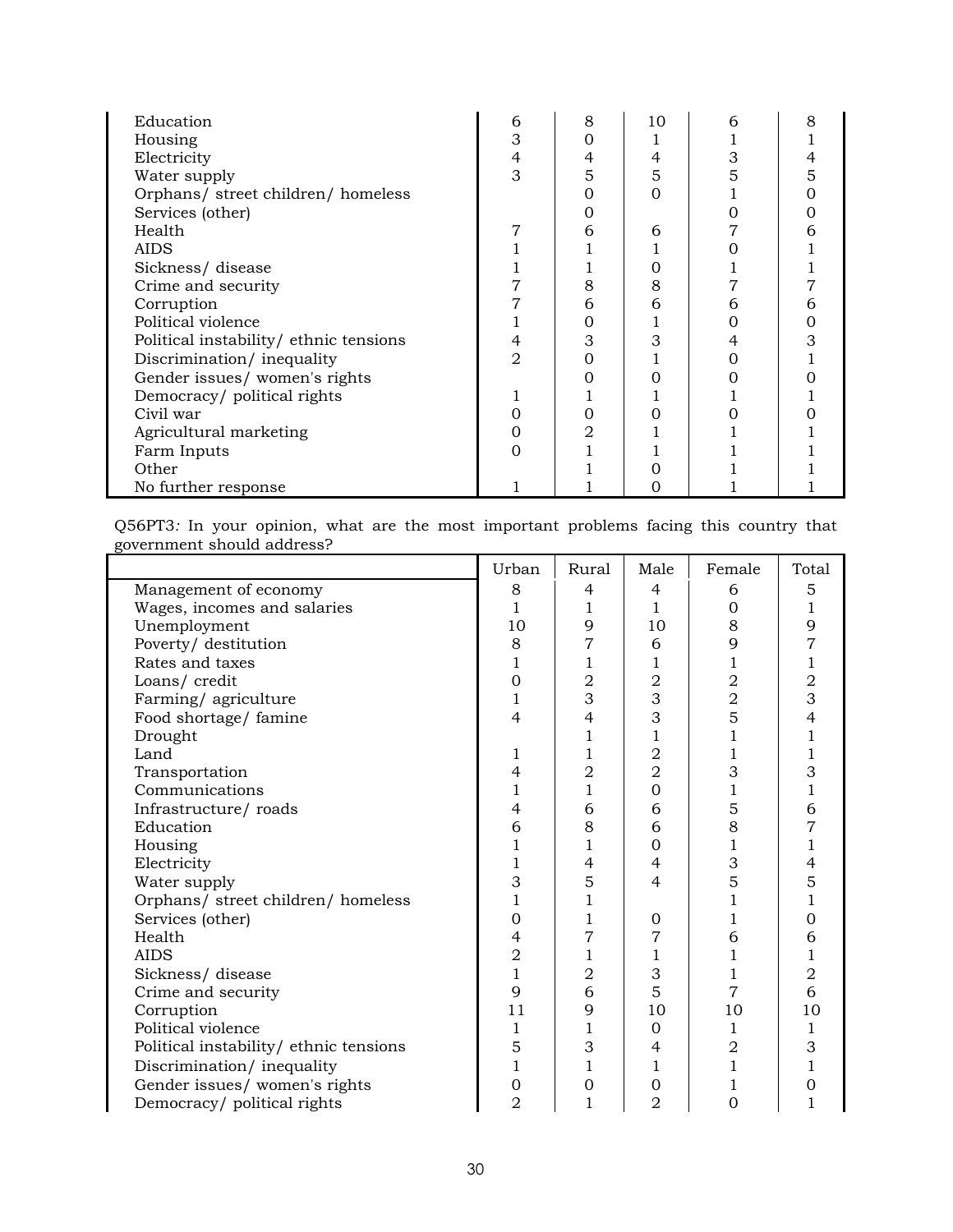| Civil war              |  |  |  |
|------------------------|--|--|--|
| Agricultural marketing |  |  |  |
| Farm Inputs            |  |  |  |
| Other                  |  |  |  |
| No further response    |  |  |  |

Q57A*:* How well or badly would you say the current government is handling the following matters, or haven't you heard enough to say: Managing the economy?

|                                 | Urban | Rural | Male | Female | Total |
|---------------------------------|-------|-------|------|--------|-------|
| Very Badly                      | 44    | 49    | 45   | 51     | 48    |
| Fairly Badly                    | 25    | 28    | 28   | 27     | 27    |
| Fairly Well                     | 29    | 20    | 25   | 19     | 22    |
| Very Well                       |       |       |      |        |       |
| Don't know/Haven't heard enough |       |       |      |        |       |

Q57B*:* How well or badly would you say the current government is handling the following matters, or haven't you heard enough to say: Improving the living standards of the poor?

|                                 | Urban | Rural | Male | Female | Total |
|---------------------------------|-------|-------|------|--------|-------|
| Very Badly                      | 58    | 60    | 57   | 63     | 60    |
| <b>Fairly Badly</b>             | 28    | 25    | 28   | 24     | 26    |
| Fairly Well                     | 14    | 13    | 14   | 13     | 13    |
| Very Well                       |       |       |      |        |       |
| Don't know/Haven't heard enough |       |       |      |        |       |

Q57C*:* How well or badly would you say the current government is handling the following matters, or haven't you heard enough to say: Creating jobs?

|                                 | Urban | Rural | Male | Female | Total |
|---------------------------------|-------|-------|------|--------|-------|
| Very Badly                      | 54    | 60    | 57   | 60     | 59    |
| Fairly Badly                    | 25    | 24    | 26   | 22     | 24    |
| Fairly Well                     | 19    | 15    | 16   | 15     | 15    |
| Very Well                       |       |       |      |        |       |
| Don't know/Haven't heard enough |       |       |      |        |       |

Q57D*:* How well or badly would you say the current government is handling the following matters, or haven't you heard enough to say: Keeping prices down?

|                                 | Urban | Rural | Male | Female | Total |
|---------------------------------|-------|-------|------|--------|-------|
| Very Badly                      | 71    | 79    | 76   | 78     | 77    |
| Fairly Badly                    | 19    | 16    |      | 16     | 17    |
| Fairly Well                     |       | 4     |      |        |       |
| Very Well                       |       |       |      |        |       |
| Don't know/Haven't heard enough |       |       |      |        |       |

Q57E*:* How well or badly would you say the current government is handling the following matters, or haven't you heard enough to say: Narrowing gaps between rich and poor?

|                                 | Urban | Rural | Male | Female | Total          |
|---------------------------------|-------|-------|------|--------|----------------|
| Very Badly                      | 65    | 67    | 66   | 67     | 66             |
| <b>Fairly Badly</b>             | 25    | 25    | 24   | 26     | 25             |
| Fairly Well                     | 10    |       |      |        | $\overline{ }$ |
| Very Well                       |       |       |      |        |                |
| Don't know/Haven't heard enough |       |       |      |        |                |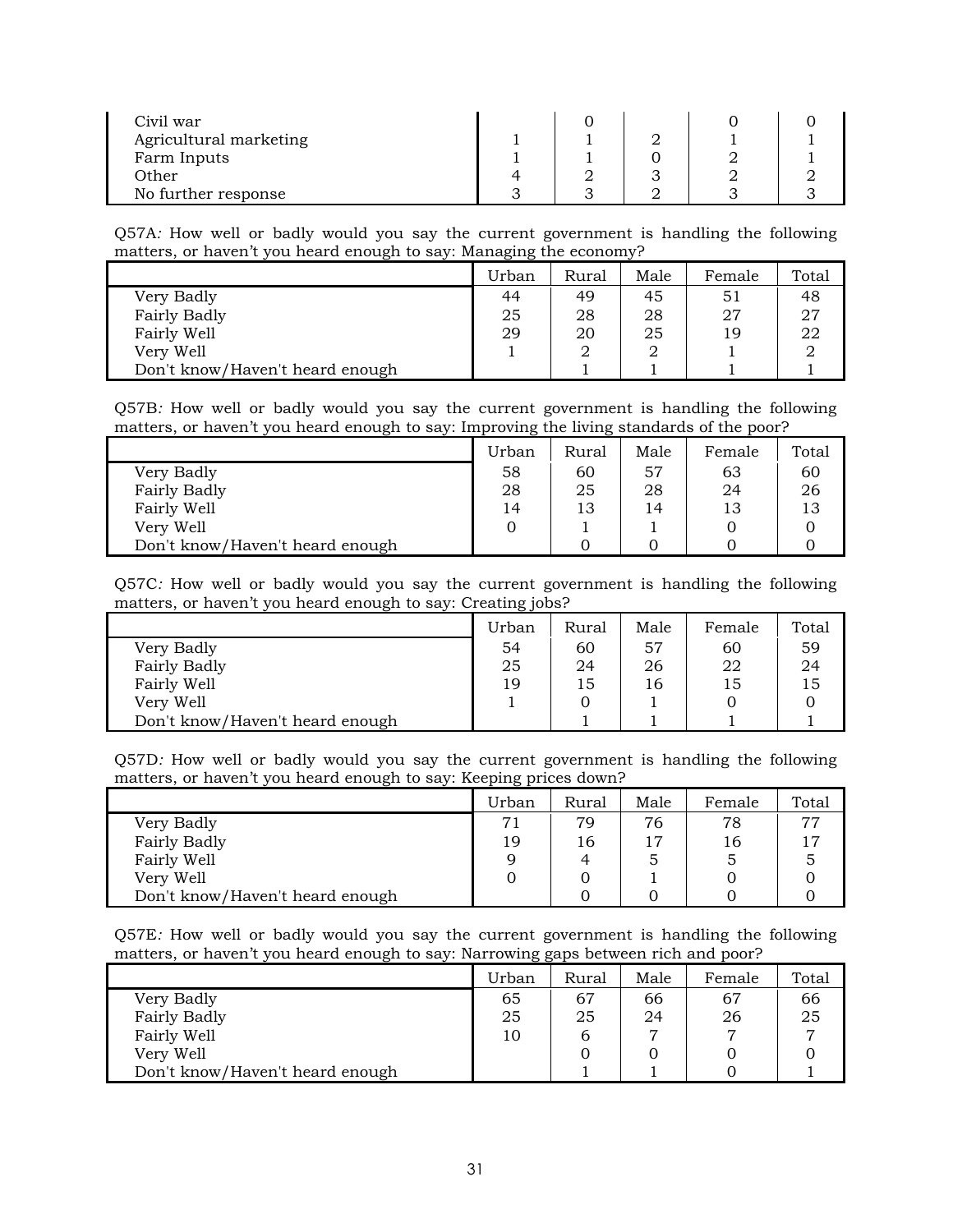Q57F*:* How well or badly would you say the current government is handling the following matters, or haven't you heard enough to say: Reducing crime?

|                                 | Urban          | Rural | Male | Female | Total |
|---------------------------------|----------------|-------|------|--------|-------|
| Very Badly                      | 37             | 37    | 36   | 39     | 37    |
| Fairly Badly                    | 19             | 23    | 21   | 23     | 22    |
| Fairly Well                     | 4 <sub>1</sub> | 34    | 38   | 34     | 36    |
| Very Well                       |                | 5     | b    |        | 5     |
| Don't know/Haven't heard enough |                |       |      |        |       |

Q57G*:* How well or badly would you say the current government is handling the following matters, or haven't you heard enough to say: Improving basic health services?

|                                 | Urban | Rural          | Male | Female | Total |
|---------------------------------|-------|----------------|------|--------|-------|
| Very Badly                      | 14    | $\overline{1}$ | 18   | 14     | 16    |
| Fairly Badly                    | 15    | 18             | 17   | 18     |       |
| Fairly Well                     | 59    | 55             | 55   | 57     | 56    |
| Very Well                       |       |                | 10   | 10     | 10    |
| Don't know/Haven't heard enough |       |                |      |        |       |

Q57H*:* How well or badly would you say the current government is handling the following matters, or haven't you heard enough to say: Addressing educational needs?

|                                 | Urban | Rural | Male | Female | Total |
|---------------------------------|-------|-------|------|--------|-------|
| Very Badly                      |       |       | 11   |        | 11    |
| Fairly Badly                    |       | 14    | 14   | 12     | 13    |
| Fairly Well                     | 60    | 55    | 53   | 58     | 56    |
| Very Well                       | 17    | 20    | 21   | 17     | 19    |
| Don't know/Haven't heard enough |       |       |      |        |       |

Q57I*:* How well or badly would you say the current government is handling the following matters, or haven't you heard enough to say: Providing water and sanitation services?

|                                 | Urban | Rural | Male | Female | Total |
|---------------------------------|-------|-------|------|--------|-------|
| Very Badly                      | 26    | 34    | 35   | 29     | 32    |
| Fairly Badly                    | 25    | 29    | 28   | 27     | 28    |
| Fairly Well                     | 42    | 32    | 30   | 38     | 34    |
| Very Well                       |       |       | 4    |        |       |
| Don't know/Haven't heard enough |       |       |      |        |       |

Q57J*:* How well or badly would you say the current government is handling the following matters, or haven't you heard enough to say: Ensuring everyone has enough to eat?

|                                 | Urban | Rural | Male | Female | Total |
|---------------------------------|-------|-------|------|--------|-------|
| Very Badly                      | 55    | 62    | 60   | 61     | 60    |
| Fairly Badly                    | -27   | 24    | 25   | 24     | 25    |
| Fairly Well                     | 13    | 12    | 12   | 13     | 13    |
| Very Well                       |       |       |      |        |       |
| Don't know/Haven't heard enough |       |       |      |        |       |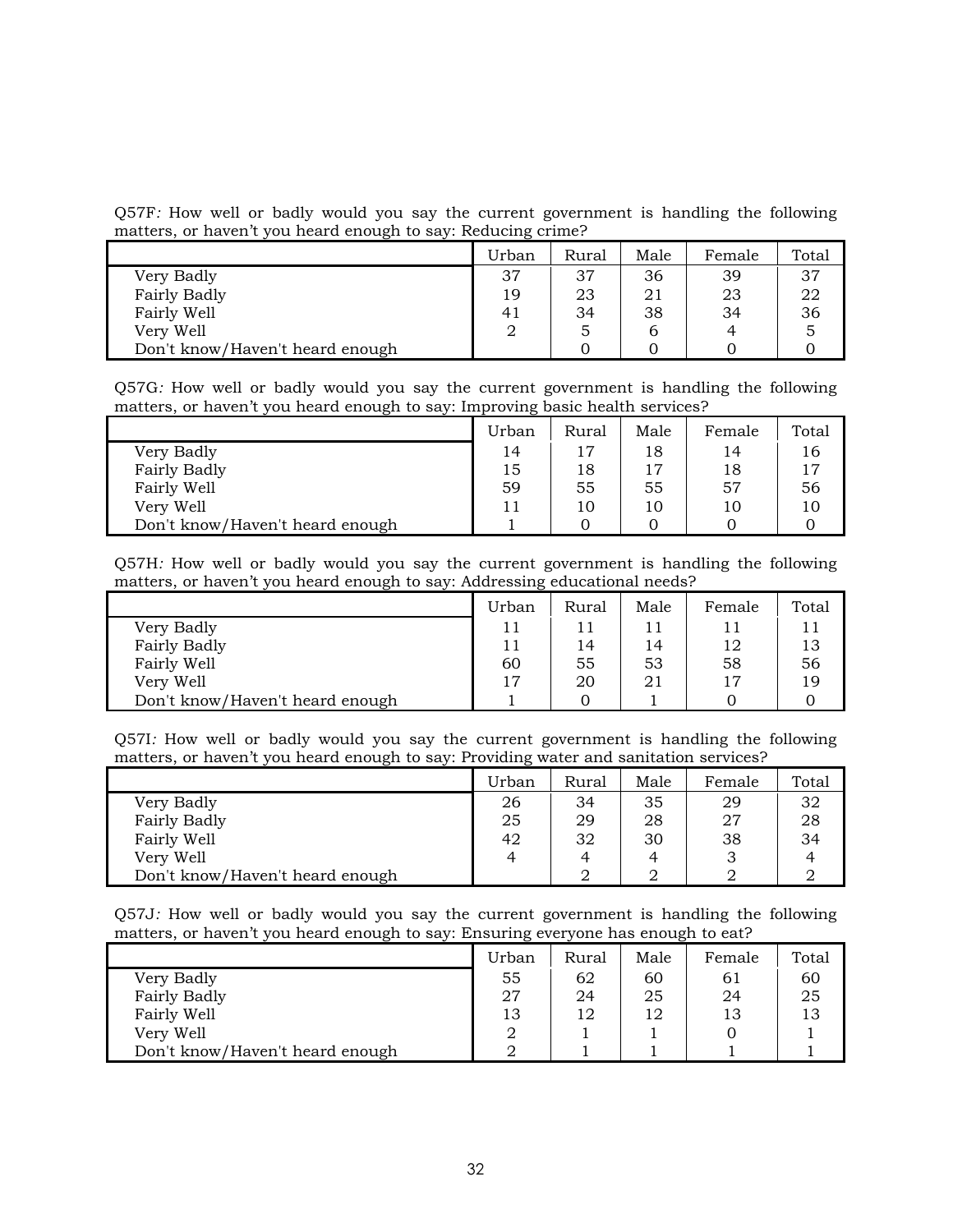|                                 | $\cdot$ $\cdot$ |       |      |        |       |
|---------------------------------|-----------------|-------|------|--------|-------|
|                                 | Urban           | Rural | Male | Female | Total |
| Very Badly                      | 39              | 42    | 43   | 40     |       |
| Fairly Badly                    | 31              | 25    | 27   | 25     | 26    |
| Fairly Well                     | 28              | 29    | 26   | 31     | 29    |
| Very Well                       |                 |       |      |        |       |
| Don't know/Haven't heard enough |                 |       |      |        |       |

Q57K*:* How well or badly would you say the current government is handling the following matters, or haven't you heard enough to say: Fighting corruption in government?

Q57L*:* How well or badly would you say the current government is handling the following matters, or haven't you heard enough to say: Combating HIV/AIDS?

|                                 | Urban | Rural  | Male | Female | Total |
|---------------------------------|-------|--------|------|--------|-------|
| Very Badly                      | 12    |        |      |        | 10    |
| Fairly Badly                    |       |        |      | 11     | 11    |
| Fairly Well                     | 53    | 52     | 49   | 55     | 52    |
| Very Well                       | 20    | 25     | 26   | 23     | 24    |
| Don't know/Haven't heard enough |       | հ<br>J |      | Δ      |       |

Q57M*:* How well or badly would you say the current government is handling the following matters, or haven't you heard enough to say: Maintaining roads and bridges?

|                                 | ີ     |       |      |        |       |
|---------------------------------|-------|-------|------|--------|-------|
|                                 | Urban | Rural | Male | Female | Total |
| Very Badly                      | 25    | 34    | 33   | 32     | 32    |
| Fairly Badly                    | 23    | 25    | 26   | 24     | 25    |
| Fairly Well                     | 43    | 31    | 31   | 35     | 33    |
| Very Well                       |       |       |      |        |       |
| Don't know/Haven't heard enough |       |       |      |        |       |

Q57N*:* How well or badly would you say the current government is handling the following matters, or haven't you heard enough to say: Providing a reliable supply of electricity?

|                                 | Urban | Rural | Male | Female | Total |
|---------------------------------|-------|-------|------|--------|-------|
| Very Badly                      | 23    | 32    | 31   | 30     | 30    |
| <b>Fairly Badly</b>             | 18    | 24    | 22   | 24     | 23    |
| Fairly Well                     | 51    | 33    | 37   | 36     | 37    |
| Very Well                       | b     |       |      |        |       |
| Don't know/Haven't heard enough |       |       |      |        |       |

Q57O*:* How well or badly would you say the current government is handling the following matters, or haven't you heard enough to say: Protecting our rivers and forests?

|                                 | Urban | Rural | Male | Female | Total |
|---------------------------------|-------|-------|------|--------|-------|
| Very Badly                      | 21    | 27    | 26   | 25     | 26    |
| Fairly Badly                    | 24    | 30    | 28   | 30     | 29    |
| Fairly Well                     | 43    | 32    | 37   | 31     | 34    |
| Very Well                       | 4     | ১     |      |        |       |
| Don't know/Haven't heard enough |       |       |      |        |       |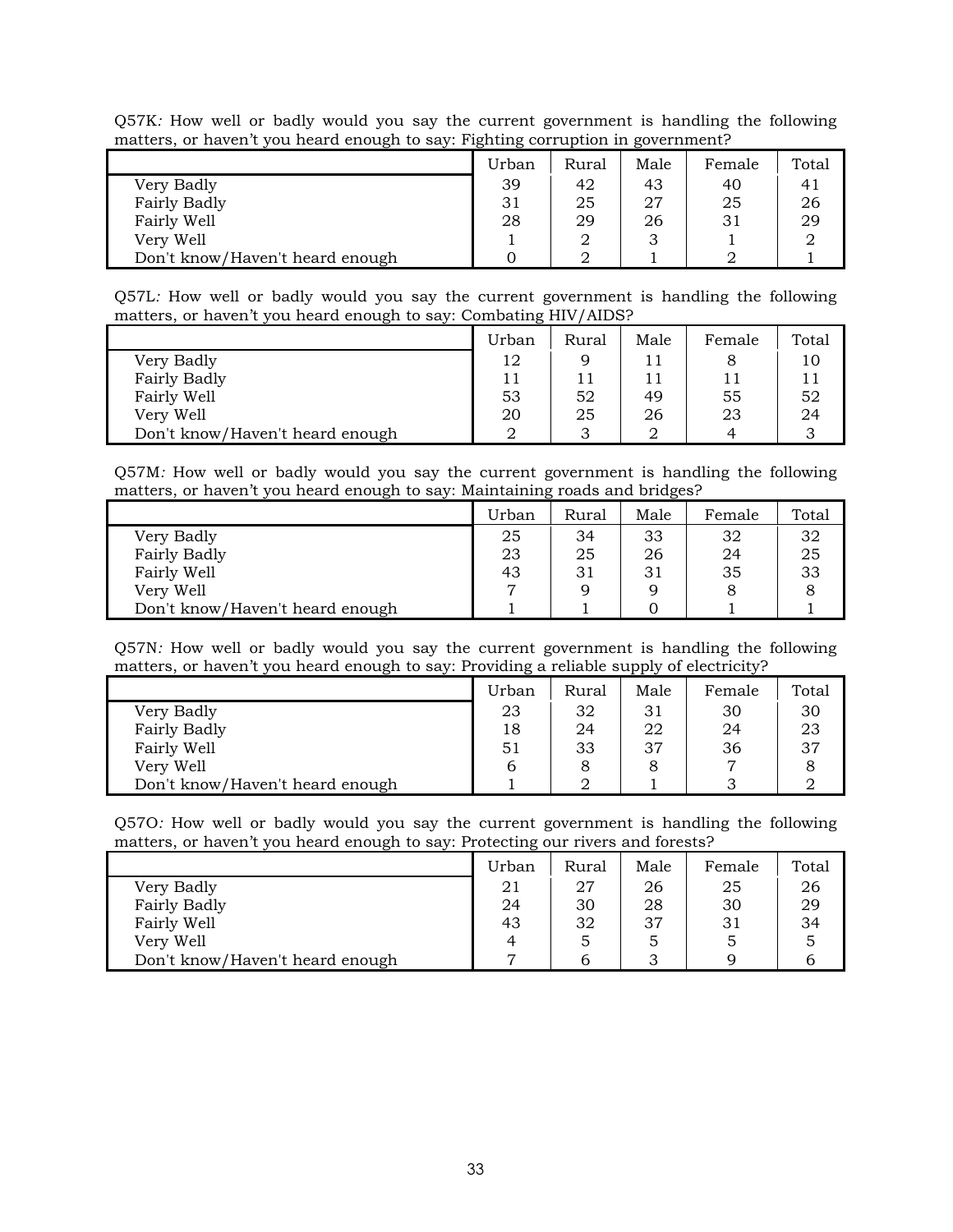|                                 | Urban | Rural | Male | Female | Total |  |  |  |
|---------------------------------|-------|-------|------|--------|-------|--|--|--|
| Very Badly                      | 14    | 15    | 14   | 16     | 15    |  |  |  |
| <b>Fairly Badly</b>             | 14    | 16    | 15   | 16     | 15    |  |  |  |
| Fairly Well                     | 53    | 50    | 53   | 48     | 50    |  |  |  |
| Very Well                       | 17    | 13    | 14   | 14     | 14    |  |  |  |
| Don't know/Haven't heard enough |       |       |      |        |       |  |  |  |

Q57P*:* How well or badly would you say the current government is handling the following matters, or haven't you heard enough to say: Empowering women?

58A*:* Who do you think actually has *primary* responsibility for managing each of the following tasks. Is it the central government, the local government, traditional leaders, or members of your community: Keeping the community clean?

|                            | Urban | Rural | Male | Female | Total |
|----------------------------|-------|-------|------|--------|-------|
| Central government         |       |       | 10   |        |       |
| Local government           | 35    | 32    | 34   | 31     |       |
| <b>Traditional leaders</b> |       |       |      |        |       |
| Members of the community   | 55    | 53    | 52   | 54     |       |
| Don't know                 |       |       |      |        |       |

58B*:* Who do you think actually has *primary* responsibility for managing each of the following tasks. Is it the central government, the local government, traditional leaders, or members of your community: Managing schools?

|                            | Urban | Rural | Male | Female | Total |
|----------------------------|-------|-------|------|--------|-------|
| Central government         | 51    | 60    | 60   | 56     | 58    |
| Local government           | 35    | 26    | 26   | 31     | 28    |
| <b>Traditional leaders</b> |       |       |      |        |       |
| Members of the community   |       | 10    |      |        |       |
| Don't know                 |       |       |      |        |       |

58C*:* Who do you think actually has *primary* responsibility for managing each of the following tasks. Is it the central government, the local government, traditional leaders, or members of your community: Managing health clinics?

|                          | Urban | Rural | Male | Female | Total |
|--------------------------|-------|-------|------|--------|-------|
| Central government       | 53    | 64    | 62   | 63     |       |
| Local government         | 37    | 27    | 29   | 30     | 29    |
| Traditional leaders      |       |       |      |        |       |
| Members of the community |       |       |      |        |       |
| Don't know               |       |       |      |        |       |

58D*:* Who do you think actually has *primary* responsibility for managing each of the following tasks. Is it the central government, the local government, traditional leaders, or members of your community: Collecting income taxes?

|                          | Urban | Rural | Male | Female | Total |
|--------------------------|-------|-------|------|--------|-------|
| Central government       | 53    | 53    | 53   | 52     | 53    |
| Local government         | 39    | 41    | 41   | 41     |       |
| Traditional leaders      |       |       |      |        |       |
| Members of the community |       |       |      |        |       |
| None of them             |       |       |      |        |       |
| Don't know               | っ     |       |      |        |       |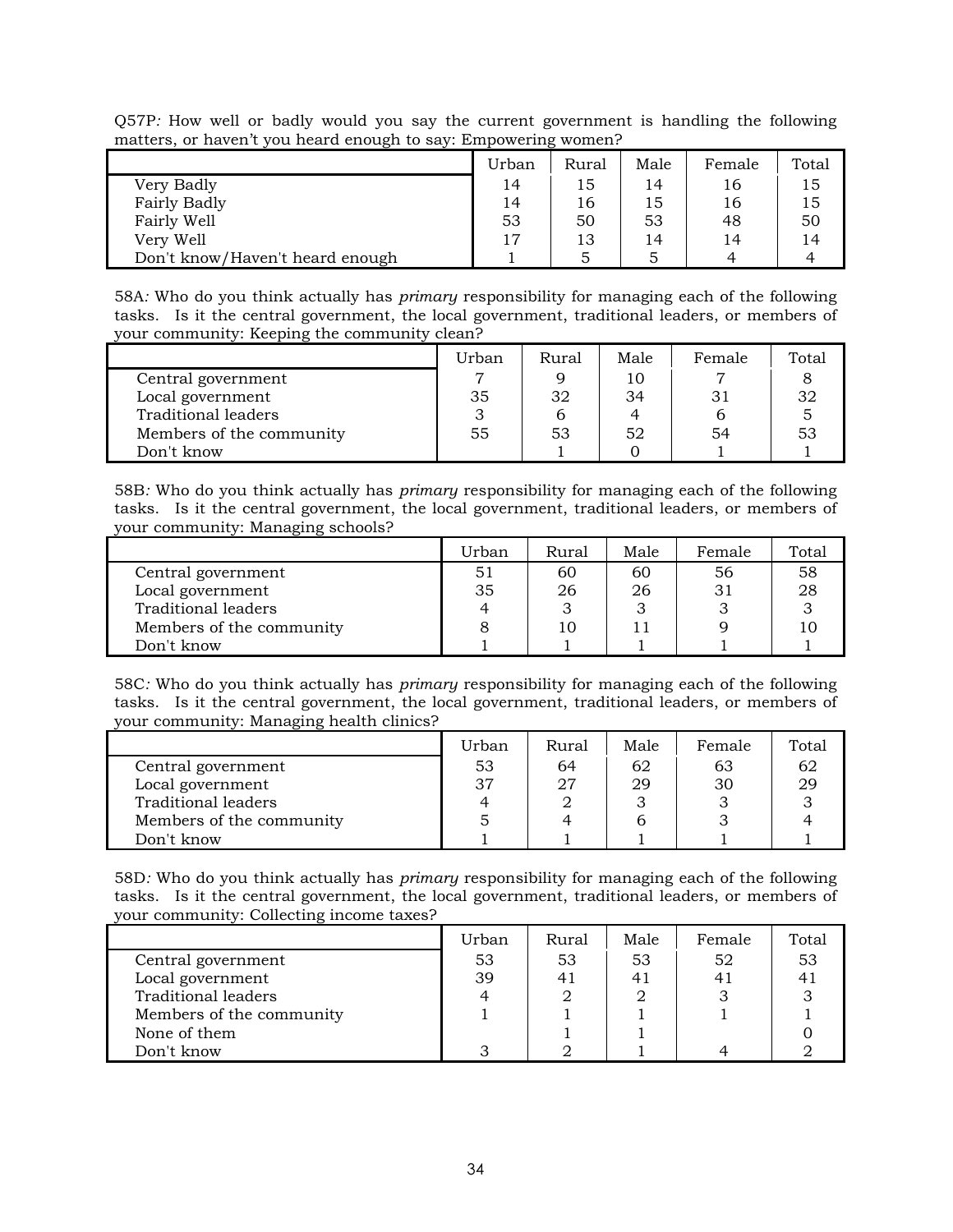58E*:* Who do you think actually has *primary* responsibility for managing each of the following tasks. Is it the central government, the local government, traditional leaders, or members of your community: Solving local disputes?

|                          | Urban | Rural | Male | Female | Total |
|--------------------------|-------|-------|------|--------|-------|
| Central government       | 19    | 17    | 17   | 18     | 18    |
| Local government         | 18    | 14    | 13   | 16     | 15    |
| Traditional leaders      | 43    | 55    | 53   | 52     | 53    |
| Members of the community | 19    | 13    | 16   | 12     | 14    |
| None of them             |       |       |      |        |       |
| Don't know               |       |       |      |        |       |

58F*:* Who do you think actually has *primary* responsibility for managing each of the following tasks. Is it the central government, the local government, traditional leaders, or members of your community: Allocating land?

|                          | Urban | Rural | Male | Female | Total |
|--------------------------|-------|-------|------|--------|-------|
| Central government       | 54    | 53    | 54   | 52     | 53    |
| Local government         | 25    | 19    | 19   | 21     |       |
| Traditional leaders      | 13    | 21    | 19   | 20     |       |
| Members of the community |       |       |      |        |       |
| None of them             |       |       |      |        |       |
| Don't know               |       |       |      |        |       |

58G*:* Who do you think actually has *primary* responsibility for managing each of the following tasks. Is it the central government, the local government, traditional leaders, or members of your community: Protecting Rivers and forests?

|                          | Urban | Rural | Male | Female | Total |
|--------------------------|-------|-------|------|--------|-------|
| Central government       | 54    | 55    | 55   | 55     | 55    |
| Local government         | 21    | 19    | 18   | 21     |       |
| Traditional leaders      |       |       | b    |        |       |
| Members of the community | 17    | 19    | 20   |        |       |
| None of them             |       |       |      |        |       |
| Don't know               |       |       |      |        |       |

58H*:* Who do you think actually has *primary* responsibility for managing each of the following tasks. Is it the central government, the local government, traditional leaders, or members of your community: Maintaining law and order?

|                            | Urban | Rural | Male | Female | Total |
|----------------------------|-------|-------|------|--------|-------|
| Central government         |       | 81    | 81   | 81     |       |
| Local government           | 12    | 10    | 12   |        |       |
| <b>Traditional leaders</b> |       |       |      |        |       |
| Members of the community   |       |       |      |        |       |
| None of them               |       |       |      |        |       |
| Don't know                 |       |       |      |        |       |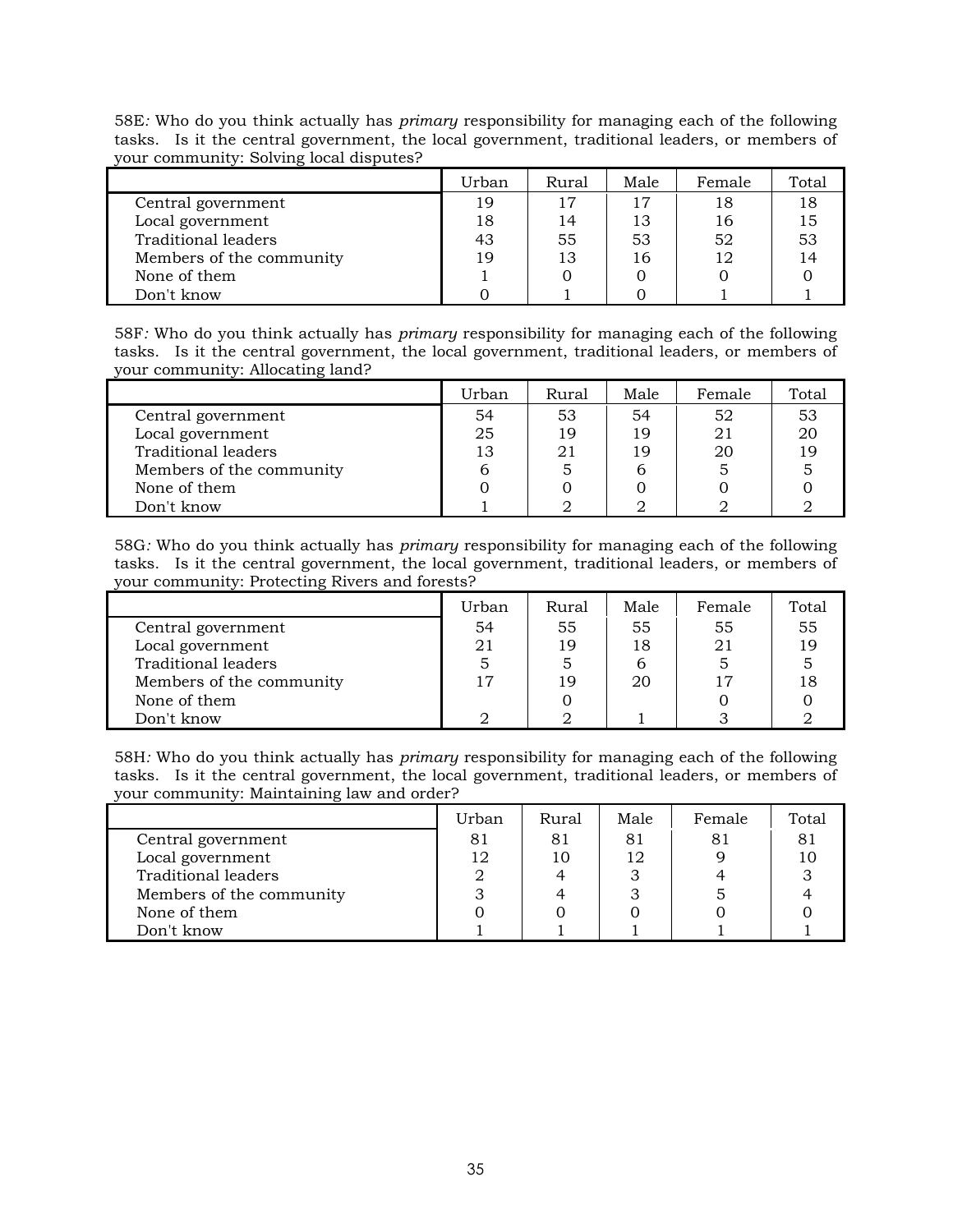Q59A*:* What about local government? I do not mean the central government. I mean your municipal or local government council. How well or badly would you say your local government is handling the following matters, or haven't you heard enough about them to say: Maintaining local roads?

|                                 | Urban | Rural | Male | Female | Total |
|---------------------------------|-------|-------|------|--------|-------|
| Very Badly                      | 28    | 45    | 41   |        |       |
| Fairly Badly                    | 35    | 33    | 31   | 35     | 33    |
| Fairly Well                     | 33    | 20    | 24   | 22     | 23    |
| Very Well                       |       |       |      |        |       |
| Don't know/Haven't heard enough |       |       |      |        |       |

Q59B*:* What about local government? I do not mean the central government. I mean your municipal or local government council. How well or badly would you say your local government is handling the following matters, or haven't you heard enough about them to say: Maintaining local market places?

|                                 | Urban | Rural | Male | Female | Total |
|---------------------------------|-------|-------|------|--------|-------|
| Very Badly                      | 25    | 35    | 34   | 31     | 33    |
| Fairly Badly                    | 31    | 30    | 29   |        | 30    |
| Fairly Well                     | 40    | 31    | 31   | 35     | 33    |
| Very Well                       |       |       |      |        |       |
| Don't know/Haven't heard enough |       |       |      |        |       |

Q59C*:* What about local government? I do not mean the central government. I mean your municipal or local government council. How well or badly would you say your local government is handling the following matters, or haven't you heard enough about them to say: Maintaining health standards in public restaurants and food stalls

|                                 | Urban | Rural | Male | Female | Total |
|---------------------------------|-------|-------|------|--------|-------|
| Very Badly                      | 24    | 28    | 28   | 26     | 27    |
| Fairly Badly                    | 32    | 34    | 33   | 34     | 34    |
| Fairly Well                     | 39    | 30    | 31   | 32     | 32    |
| Very Well                       | 4     |       |      |        |       |
| Don't know/Haven't heard enough |       | 4     |      |        |       |

Q59D*:* What about local government? I do not mean the central government. I mean your municipal or local government council. How well or badly would you say your local government is handling the following matters, or haven't you heard enough about them to say: Keeping our community clean (e.g., refuse removed)?

|                                 | Urban | Rural | Male | Female | Total |
|---------------------------------|-------|-------|------|--------|-------|
| Very Badly                      | 24    | 28    | 29   | 26     | 27    |
| Fairly Badly                    | 32    | 34    | 31   | 37     | 34    |
| Fairly Well                     | 39    | 31    | 32   | 33     | 32    |
| Very Well                       |       | w     | 4    |        |       |
| Don't know/Haven't heard enough |       | 4     | 4    |        |       |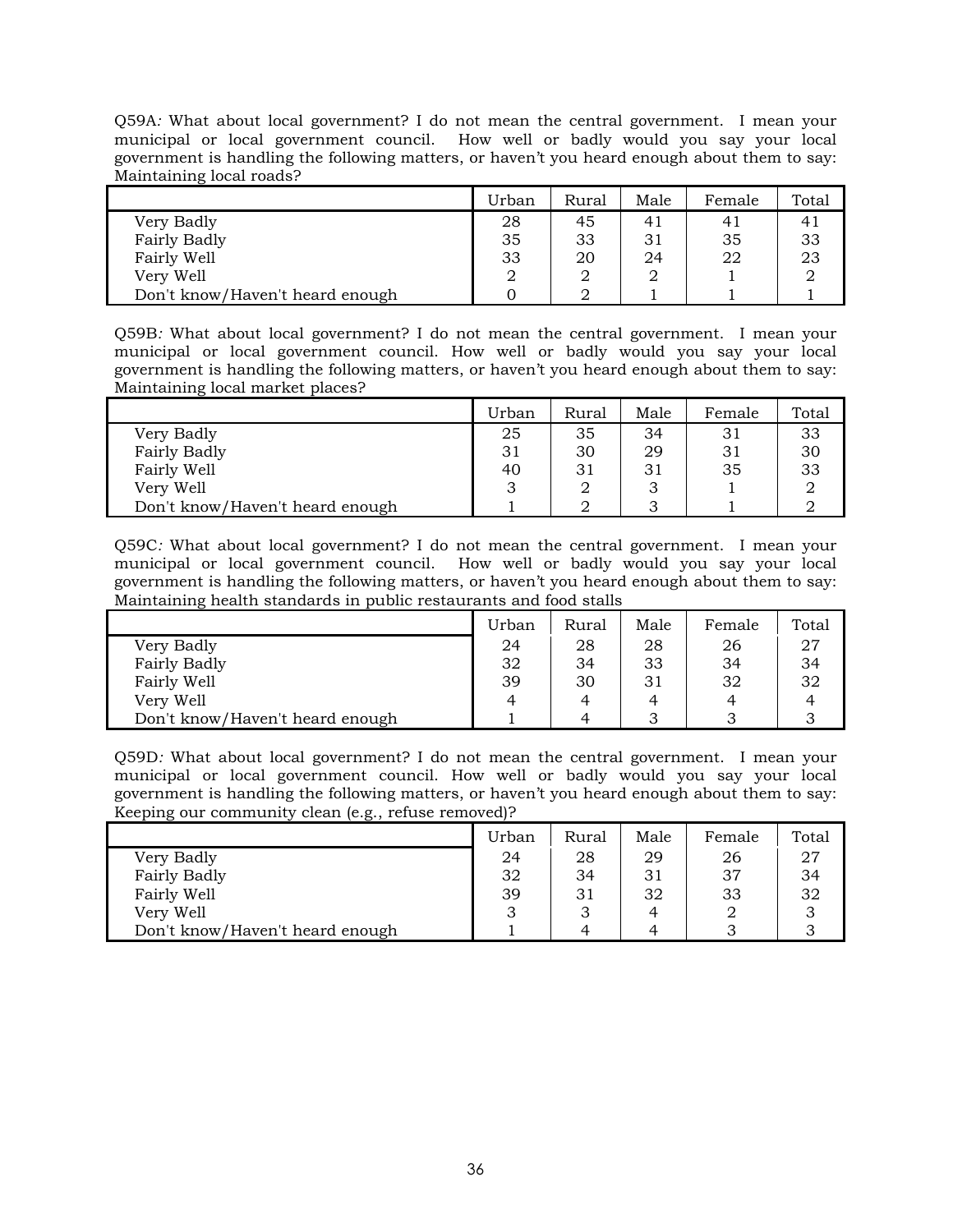Q59E*:* What about local government? I do not mean the central government. I mean your municipal or local government council. How well or badly would you say your local government is handling the following matters, or haven't you heard enough about them to say: Collecting license fees on bicycles, carts and barrows?

|                                 | Urban | Rural | Male | Female | Total |
|---------------------------------|-------|-------|------|--------|-------|
| Very Badly                      |       | 14    | 15   |        | 13    |
| Fairly Badly                    |       | 19    | 16   | 19     | 18    |
| Fairly Well                     | 43    | 32    | 33   | 36     | 35    |
| Very Well                       | 20    | 14    | 17   | 13     | 15    |
| Don't know/Haven't heard enough | 14    | 21    | 19   | 19     | 19    |

Q59F*:* What about local government? I do not mean the central government. I mean your municipal or local government council. How well or badly would you say your local government is handling the following matters, or haven't you heard enough about them to say: Collecting rates on privately owned houses?

|                                 | Urban | Rural | Male | Female | Total |
|---------------------------------|-------|-------|------|--------|-------|
| Very Badly                      | 13    | 14    | 16   | 12     | 14    |
| <b>Fairly Badly</b>             | 12    | 16    | 13   | 17     | 15    |
| Fairly Well                     | 38    | 27    | 28   | 30     | 29    |
| Very Well                       | 20    | 17    | 20   | 15     | 18    |
| Don't know/Haven't heard enough |       | 26    | 23   | 26     | 24    |

Q60A*:* How well or badly do you think your local council is practicing the following procedures? Or haven't you heard enough to have an opinion: Making the council's program of work known to ordinary people?

|                                 | Urban | Rural | Male | Female | Total |
|---------------------------------|-------|-------|------|--------|-------|
| Very Badly                      | 48    | 47    | 48   | 46     | 47    |
| Fairly Badly                    | 29    | 33    | 31   | 34     | 32    |
| Fairly Well                     |       | 10    |      |        | q     |
| Very Well                       |       |       |      |        |       |
| Don't know/Haven't heard enough | 15    | Q     | 10   |        | 10    |

Q60B*:* How well or badly do you think your local council is practicing the following procedures? Or haven't you heard enough to have an opinion: Providing citizens with the information about the council's budget (i.e. revenues and expenditures)?

|                                 | Urban | Rural | Male | Female | Total |
|---------------------------------|-------|-------|------|--------|-------|
| Very Badly                      | 53    | 52    | 52   | 52     | 52    |
| Fairly Badly                    | 19    | 28    | 26   | 27     | 26    |
| Fairly Well                     |       | 10    | 12   |        |       |
| Very Well                       |       |       |      |        |       |
| Don't know/Haven't heard enough | 15    | 10    | 10   | 12     |       |

Q60C*:* How well or badly do you think your local council is practicing the following procedures? Or haven't you heard enough to have an opinion: Allowing citizens like yourself to participate in the council's decisions?

|                                 | Urban          | Rural | Male | Female | Total |
|---------------------------------|----------------|-------|------|--------|-------|
| Very Badly                      | 48             | 55    | 54   | 53     | 54    |
| Fairly Badly                    | 24             | 26    | 24   | 27     | 26    |
| Fairly Well                     | 12             |       | 12   |        | 10    |
| Very Well                       |                |       |      |        |       |
| Don't know/Haven't heard enough | $\overline{4}$ |       |      |        | 10    |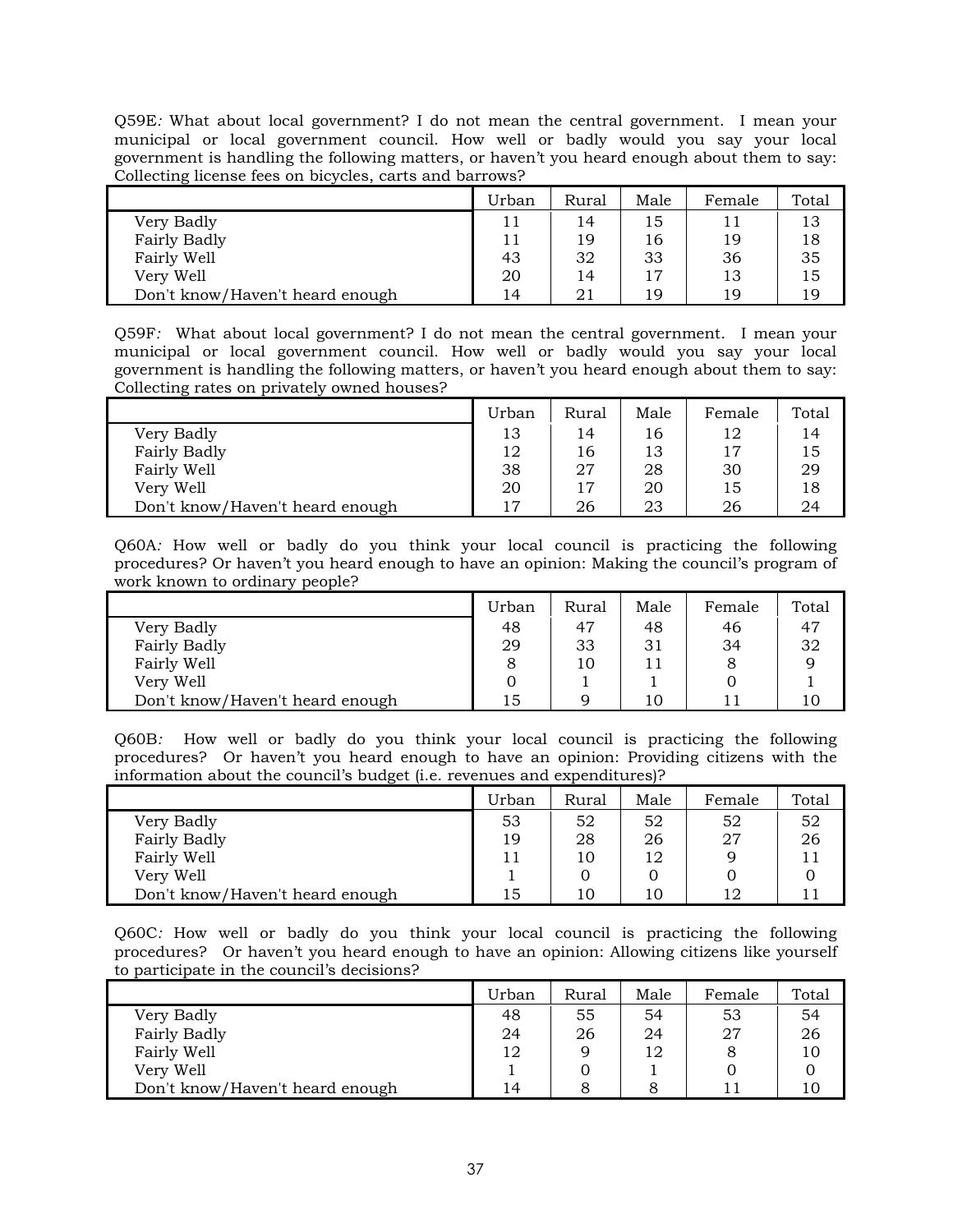Q60D*:* How well or badly do you think your local council is practicing the following procedures? Or haven't you heard enough to have an opinion: Consulting others (including traditional, civic and community leaders) before making decisions?

|                                 | Urban | Rural | Male | Female | Total |
|---------------------------------|-------|-------|------|--------|-------|
| Very Badly                      | 42    | 47    | 46   | 45     | 46    |
| Fairly Badly                    | 24    | 27    | 26   | 26     | 26    |
| Fairly Well                     | 15    | 15    | 15   | 16     | 15    |
| Very Well                       |       |       |      |        |       |
| Don't know/Haven't heard enough |       |       |      | 13     |       |

Q60E*:* How well or badly do you think your local council is practicing the following procedures? Or haven't you heard enough to have an opinion: Providing effective ways to handle complaints about local councilors or officials?

|                                 | Urban | Rural | Male | Female | Total |
|---------------------------------|-------|-------|------|--------|-------|
| Very Badly                      | 47    | 47    | 48   | 46     | 47    |
| Fairly Badly                    | 25    | 31    | 31   | 28     | 30    |
| Fairly Well                     | 10    | 11    | 10   | 12     |       |
| Very Well                       |       |       |      |        |       |
| Don't know/Haven't heard enough | 16    | 11    |      | 13     |       |

Q60F*:* How well or badly do you think your local council is practicing the following procedures? Or haven't you heard enough to have an opinion: Guaranteeing that local government revenues are used for public services and not for private gain?

|                                 | Urban | Rural | Male | Female | Total |
|---------------------------------|-------|-------|------|--------|-------|
| Very Badly                      | 51    | 55    | 54   | 55     | 55    |
| Fairly Badly                    | 20    | 22    | 22   | 21     | 21    |
| Fairly Well                     |       |       | 12   | 10     |       |
| Very Well                       |       |       |      |        |       |
| Don't know/Haven't heard enough | Ιb    | 10    |      | 12     | 12    |

Q61*:* When there are problems with how local government is run in your community, how much can an ordinary person do to improve the situation?

|                | Urban | Rural | Male | Female | Total |
|----------------|-------|-------|------|--------|-------|
| Nothing        | 45    | 42    |      | 44     | 43    |
| A small amount | 29    | 28    | 29   | 27     | 28    |
| Some           | 15    | 17    | 17   | l 6    | 16    |
| A great deal   | ┍     |       |      |        |       |
| Don't know     |       |       |      |        |       |

Q62A1*:* In the past year, have you yourself seen any problems with how local government is run?

|            | <b>Urban</b> | Rural | Male | Female    | Total                 |
|------------|--------------|-------|------|-----------|-----------------------|
| No         | つワ<br>◡ ៸    | 38    | 34   |           | $\mathcal{D}$<br>. v. |
| Yes        | υı           | 60    | 64   | 57<br>◡ ៸ | 60                    |
| Don't know |              |       |      |           |                       |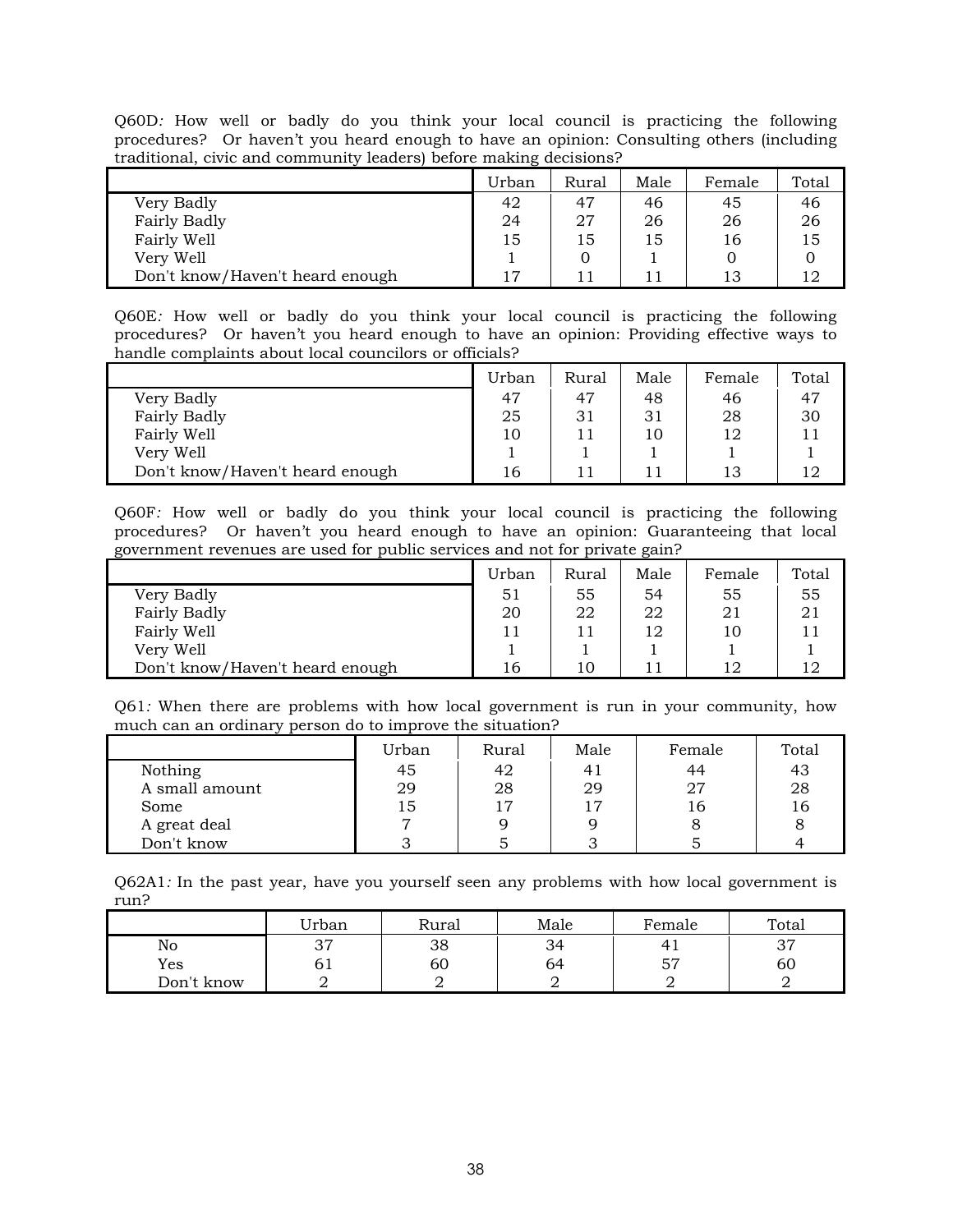|                                | Urban | Rural | Male | Female | Total |
|--------------------------------|-------|-------|------|--------|-------|
| Never                          | 17    | 15    | 13   | 18     | 15    |
| Once or twice                  | 22    | 23    | 24   | 22     | 23    |
| Several times                  | 16    | 19    | 24   | 13     | 18    |
| Many times                     | 5     | 4     | 4    |        |       |
| Not applicable/Saw no problems | 39    | 38    | 34   | 42     | 38    |
| Don't know                     |       |       |      |        |       |

Q62A*:* If you yourself have seen problems in how local government is run in the past year, how often, if at all, did you do any of the following: Discuss the problem with other people in your community?

Q62B*:* If you yourself have seen problems in how local government is run in the past year, how often, if at all, did you do any of the following: Join with others in your community to address the problem?

|                                | Urban | Rural | Male | Female | Total |
|--------------------------------|-------|-------|------|--------|-------|
| Never                          | 31    | 28    | 26   | 31     | 28    |
| Once or twice                  | 14    | 19    | 22   | 14     | 18    |
| Several times                  | 11    | 13    | 15   | 10     | 13    |
| Many times                     | З     | 3     |      |        |       |
| Not applicable/Saw no problems | 39    | 38    | 34   | 42     | 38    |
| Don't know                     |       |       |      |        |       |

Q62C*:* If you yourself have seen problems in how local government is run in the past year, how often, if at all, did you do any of the following: Discuss the problems with other community, religious, or traditional leaders?

|                                | Urban | Rural | Male | Female | Total |
|--------------------------------|-------|-------|------|--------|-------|
| Never                          | 34    | 29    | 28   | 32     | 30    |
| Once or twice                  | 15    | 19    | 20   | 16     | 18    |
| Several times                  | Q     | 11    | 13   |        |       |
| Many times                     |       | 3     |      |        |       |
| Not applicable/Saw no problems | 39    | 38    | 34   | 42     | 38    |
| Don't know                     |       |       |      |        |       |

Q62D*:* If you yourself have seen problems in how local government is run in the past year, how often, if at all, did you do any of the following: Write a letter to a newspaper or call a radio show?

|                                | Urban | Rural | Male | Female | Total |
|--------------------------------|-------|-------|------|--------|-------|
| Never                          | 50    | 55    | 56   | 51     | 53    |
| Once or twice                  | 5     | 3     |      |        |       |
| Several times                  |       |       | Δ    |        |       |
| Many times                     |       |       |      |        |       |
| Not applicable/Saw no problems | 39    | 38    | 34   | 42     | 38    |
| Don't know                     |       |       |      |        |       |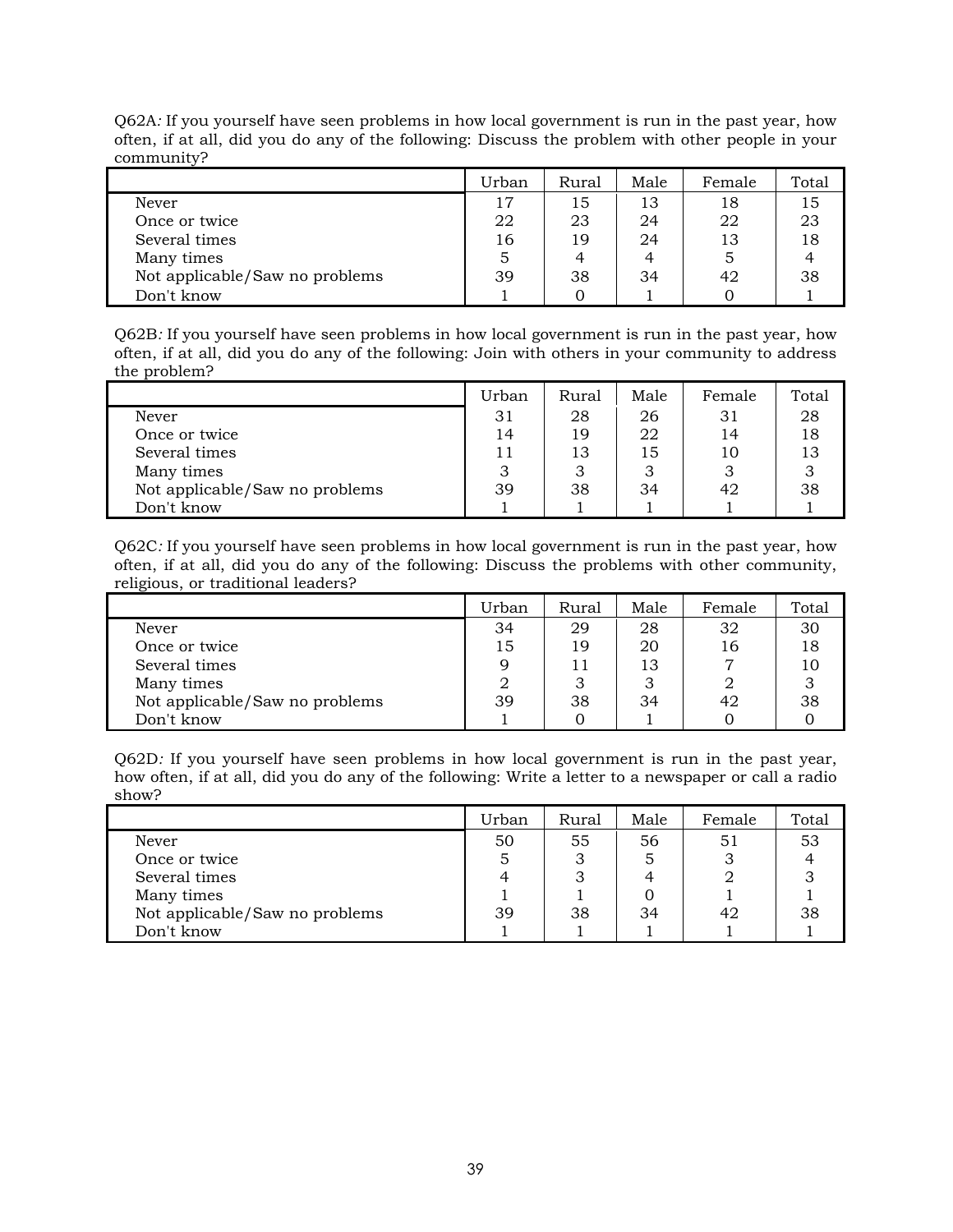Q62E*:* If you yourself have seen problems in how local government is run in the past year, how often, if at all, did you do any of the following: Make a complaint to local government officials, for example, by going in person or by writing a letter?

|                                | Urban | Rural | Male | Female | Total |
|--------------------------------|-------|-------|------|--------|-------|
| Never                          | 45    | 48    | 49   | 46     | 47    |
| Once or twice                  | q     |       |      |        |       |
| Several times                  |       |       |      |        |       |
| Many times                     |       |       |      |        |       |
| Not applicable/Saw no problems | 39    | 38    | 34   | 42     | 38    |
| Don't know                     |       |       |      |        |       |

Q62F*:* If you yourself have seen problems in how local government is run in the past year, how often, if at all, did you do any of the following: Make a complaint to other government officials, for example, by going in person or by writing a letter?

|                                | Urban | Rural | Male | Female | Total |
|--------------------------------|-------|-------|------|--------|-------|
| Never                          | 47    | 49    | 50   | 47     | 49    |
| Once or twice                  |       | Q     | 10   |        |       |
| Several times                  |       |       |      |        |       |
| Many times                     | З     |       |      |        |       |
| Not applicable/Saw no problems | 39    | 38    | 34   | 42     | 38    |
| Don't know                     |       |       |      |        |       |

Q63A*:* Looking at the group of elected councilors who are presently serving on your local government council, how qualified do you think they are to do their jobs? Please rate them according to the following types of qualification. Or haven't you heard enough to have an opinion: Their level of education?

|                                 | Urban | Rural | Male | Female | Total |
|---------------------------------|-------|-------|------|--------|-------|
| Unqualified<br>Verv             | 15    | 12    | 15   | 11     | 13    |
| Fairly Unqualified              | 23    | 22    | 20   | 24     | 22    |
| Fairly Qualified                | 44    | 46    | 49   | 42     | 46    |
| Very Qualified                  | 10    |       |      | 11     | 10    |
| Don't know/Haven't heard enough |       | 10    |      | 12     | 10    |

Q63B*:* Looking at the group of elected councilors who are presently serving on your local government council, how qualified do you think they are to do their jobs? Please rate them according to the following types of qualification. Or haven't you heard enough to have an opinion: The extent that they care about the community?

|                                 | Urban | Rural | Male | Female | Total |
|---------------------------------|-------|-------|------|--------|-------|
| Unqualified<br>Very             | 19    | 15    | 16   | 15     | 16    |
| Fairly Unqualified              | 28    | 32    | 30   | 32     | 31    |
| Fairly Qualified                | 40    | 40    | 43   | 37     | 40    |
| Very Qualified                  |       | З     |      |        |       |
| Don't know/Haven't heard enough |       |       |      | 12     | 10    |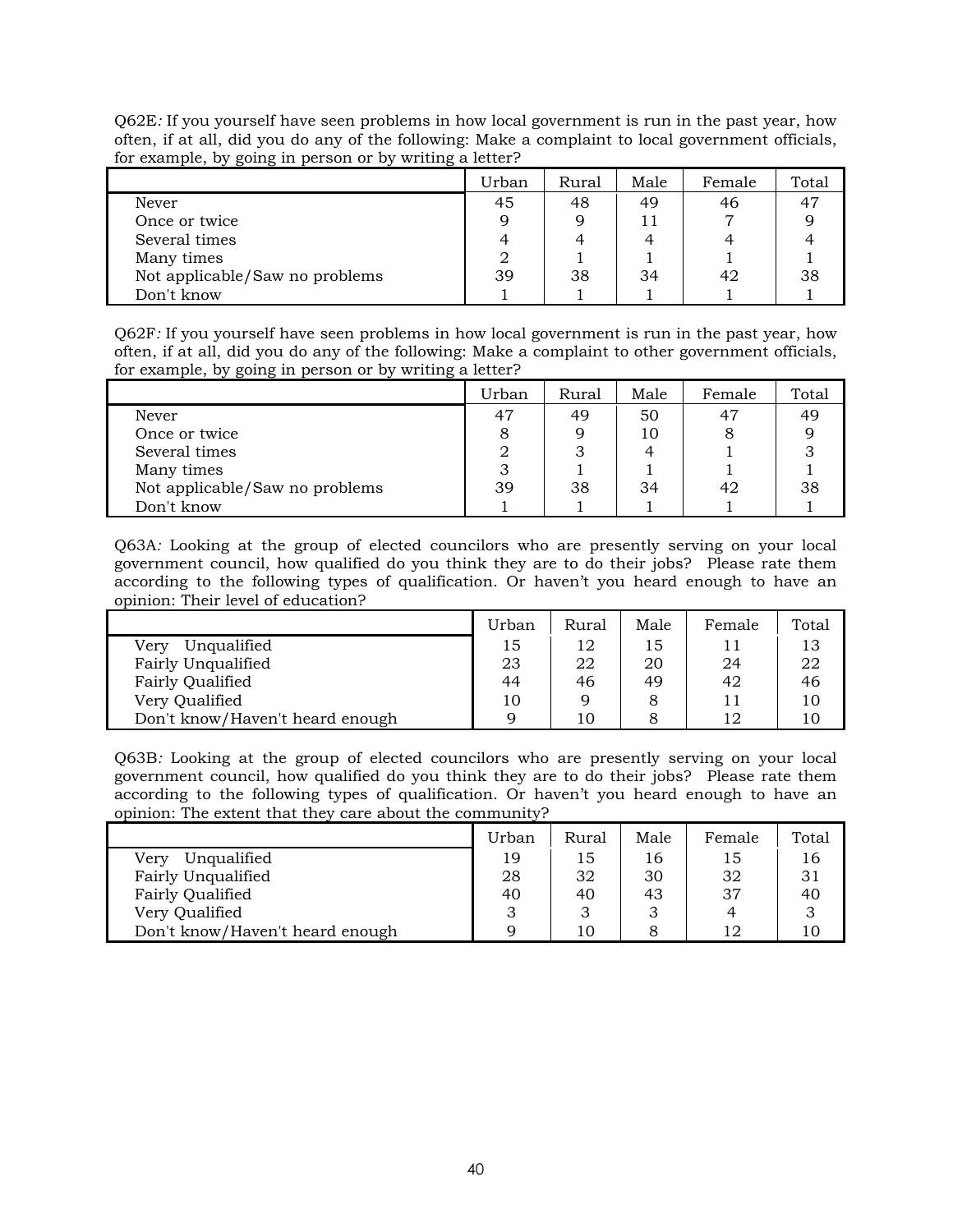Q63C*:* Looking at the group of elected councilors who are presently serving on your local government council, how qualified do you think they are to do their jobs? Please rate them according to the following types of qualification. Or haven't you heard enough to have an opinion: Their experience at managing public service programs?

|                                 | Urban | Rural | Male | Female | Total |
|---------------------------------|-------|-------|------|--------|-------|
| Unqualified<br>Very             | 22    | 18    | 21   | 17     | 19    |
| Fairly Unqualified              | 31    | 32    | 30   | 34     | 32    |
| Fairly Qualified                | 33    | 32    | 34   | 30     | 32    |
| Very Qualified                  |       | 5     |      |        |       |
| Don't know/Haven't heard enough |       | 12    | 10   | 14     |       |

Q63D*:* Looking at the group of elected councilors who are presently serving on your local government council, how qualified do you think they are to do their jobs? Please rate them according to the following types of qualification. Or haven't you heard enough to have an opinion: Their honesty at handling public funds?

|                                 | Urban | Rural | Male | Female | Total |
|---------------------------------|-------|-------|------|--------|-------|
| Unqualified<br>Verv             | 30    | 27    | 29   | 25     | 27    |
| Fairly Unqualified              | 25    | 29    | 28   | 28     | 28    |
| Fairly Qualified                | 28    | 24    | 26   | 24     | 25    |
| Very Qualified                  |       | 5     |      |        |       |
| Don't know/Haven't heard enough | 13    | 16    | 13   |        | LЬ    |

Q64A*:* Have you had to make any of the following payments during the past year: Fees for a government service such as education or health care?

|            | Urban | Rural | Male | Female | Total |
|------------|-------|-------|------|--------|-------|
| No         | 15    | 19    | 18   | 19     | 18    |
| Yes        | 85    | 80    | 82   | 81     | 81    |
| Refused    |       |       |      |        |       |
| Don't know |       |       |      |        |       |

Q64B*:* Have you had to make any of the following payments during the past year: License fees to local government e.g., for a bicycle, cart, or market stall?

|            | Urban | Rural | Male | Female | Total |
|------------|-------|-------|------|--------|-------|
| No         | 46    | 59    | 53   | 60     | 56    |
| Yes        | 53    | 40    | 46   | 38     | 42    |
| Refused    |       |       |      |        |       |
| Don't know |       |       |      |        |       |

Q64C*:* Have you had to make any of the following payments during the past year: Property rates or taxes?

|            | Urban | Rural | Male | Female | Total |
|------------|-------|-------|------|--------|-------|
| No         | 68    | 76    | 68   | 79     | 74    |
| Yes        | 31    | 22    | 30   | 18     | 24    |
| Refused    |       |       |      |        |       |
| Don't know |       |       |      |        |       |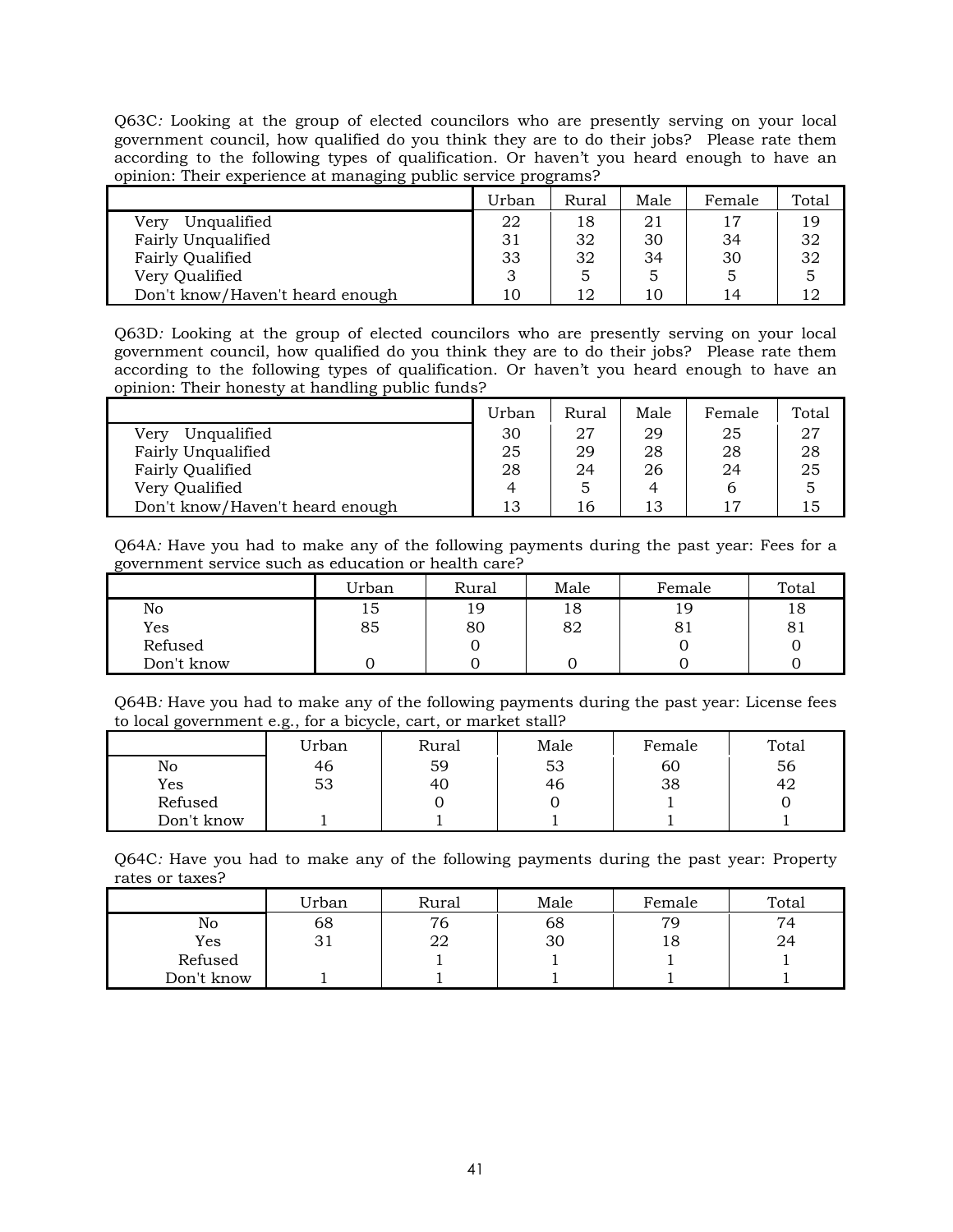Q64D*:* Have you had to make any of the following payments during the past year: Public utility fees, e.g., for water, electricity or telephone?

|            | Urban | Rural | Male | Female | Total |
|------------|-------|-------|------|--------|-------|
| No         | 34    | 65    | 55   | 62     | 58    |
| Yes        | 64    | 34    | 44   | 37     | 40    |
| Refused    |       |       |      |        |       |
| Don't know |       |       |      |        |       |

Q64E*:* Have you had to make any of the following payments during the past year: Income taxes?

|            | Urban | Rural | Male | Female | Total |
|------------|-------|-------|------|--------|-------|
| No         | 66    | 79    | 72   | 80     | 76    |
| Yes        | 32    | 19    | 26   |        | 22    |
| Refused    |       |       |      |        |       |
| Don't know |       |       |      |        |       |

Q65*:* How much influence do traditional leaders currently have in governing your local community?

|                | Urban | Rural | Male | Female | Total |
|----------------|-------|-------|------|--------|-------|
| None           | 14    | 12    | 13   | 13     | 13    |
| A small amount | 35    | 29    | 31   | 30     | 31    |
| Some           | 25    | 29    | 29   | 27     | 28    |
| A great deal   |       | 21    | 18   | 18     | 18    |
| Don't know     | 18    |       |      |        | 1 C   |

Q66*:* Do you think that the amounts of influence traditional leaders have in governing your local community should increase, stay the same, or decrease?

|                   | Urban | Rural | Male | Female | Total |
|-------------------|-------|-------|------|--------|-------|
| Decrease a lot    |       |       |      |        |       |
| Decrease somewhat |       |       |      |        |       |
| Stay the same     | 17    | 18    | 17   |        |       |
| Increase somewhat | 32    | 32    | 33   | 30     | 32    |
| Increase a lot    | 32    | 38    | 39   | 36     | 37    |
| Don't know        | 15    |       |      |        |       |

Q67: Do you think that traditional leaders should sit on your local government council, or not? If so, do you think they should be elected by the people to these seats, appointed by government officials, or selected in some other way?

|                                                             | Urban | Rural | Male | Female | Total |
|-------------------------------------------------------------|-------|-------|------|--------|-------|
| No, should not have seats on council                        | 22    | 22    | 21   | 23     | 22    |
| Yes, should have seats elected by people                    | 55    | 53    | 56   | 52     | 54    |
| Yes, should have seats appointed by government<br>officials | 4     | 8     |      |        |       |
| Yes, should have seats selected in some other way           |       |       |      |        |       |
| Don't know                                                  | 13    |       |      | 10     |       |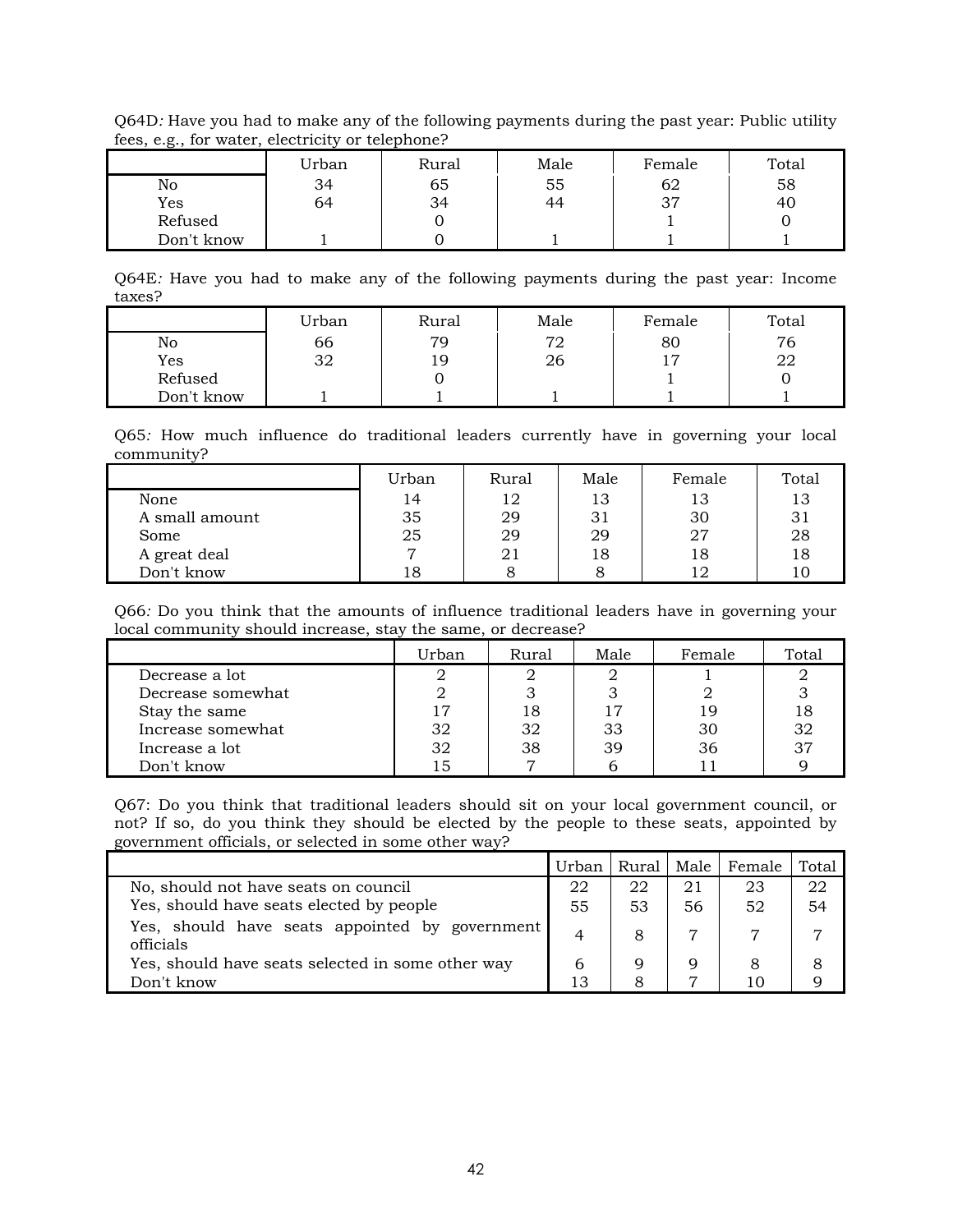Q68*:* Which of the following statements is closest to your view? Choose Statement 1 or Statement 2.

Statement 1: Traditional leaders must represent all of their people equally. They should remain non-partisan, and not affiliate themselves with any political party.

Statement 2: Traditional leaders are citizens like everyone else and have the right to decide for themselves whether to support a particular party.

|                            | Urban | Rural | Male | Female | Total |
|----------------------------|-------|-------|------|--------|-------|
| Agree very strongly with 1 | 30    | 28    | 29   | 27     | 28    |
| Agree with 1               | 14    | 15    | 16   | 14     | 15    |
| Agree with 2               | 20    | 23    | 19   | 24     | 22    |
| Agree very strongly with 2 | 24    | 27    | 28   | 24     | 26    |
| Agree with neither         |       |       |      |        |       |
| Don't know                 |       |       |      |        |       |

Q69*:* Which of the following statements is closest to your view? Choose Statement 1 or Statement 2.

Statement 1: To best serve their people, traditional leaders must remain independent of the government. They should not receive government salaries.

Statement 2: Traditional leaders serve their communities and the government, and they should receive a salary from government for their work.

|                            | Urban | <b>Rural</b> | Male | Female | Total |
|----------------------------|-------|--------------|------|--------|-------|
| Agree very strongly with 1 | 10    |              |      |        |       |
| Agree with 1               |       | 13           | 12   | 13     | 13    |
| Agree with 2               | 24    | 27           | 25   | 27     | 26    |
| Agree very strongly with 2 | 40    | 42           | 44   | 39     | 42    |
| Agree with neither         |       |              |      |        |       |
| Don't know                 | 10    |              |      |        |       |

Q70A*:* Do you approve or disapprove of the way the following people have performed their jobs over the past twelve months, or haven't you heard enough about them to say: President Mwai Kibaki

|                                 | Urban | Rural | Male | Female | Total |
|---------------------------------|-------|-------|------|--------|-------|
| <b>Strongly Disapprove</b>      | 10    |       |      |        | 10    |
| Disapprove                      | 24    | 22    | 25   | 20     | 23    |
| Approve                         | 51    | 49    | 47   | 52     | 50    |
| <b>Strongly Approve</b>         | 13    | 16    | 16   |        | 16    |
| Don't know/Haven't heard enough |       |       |      |        |       |

Q70B*:* Do you approve or disapprove of the way the following people have performed their jobs over the past twelve months, or haven't you heard enough about them to say: Your Member of Parliament?

|                                 | Urban | Rural | Male | Female | Total |
|---------------------------------|-------|-------|------|--------|-------|
| <b>Strongly Disapprove</b>      |       | 13    | 12   | 12     | 12    |
| Disapprove                      | 22    | 32    | 31   | 28     | 30    |
| Approve                         | 58    | 44    | 44   | 50     |       |
| <b>Strongly Approve</b>         |       |       |      |        |       |
| Don't know/Haven't heard enough |       |       |      |        |       |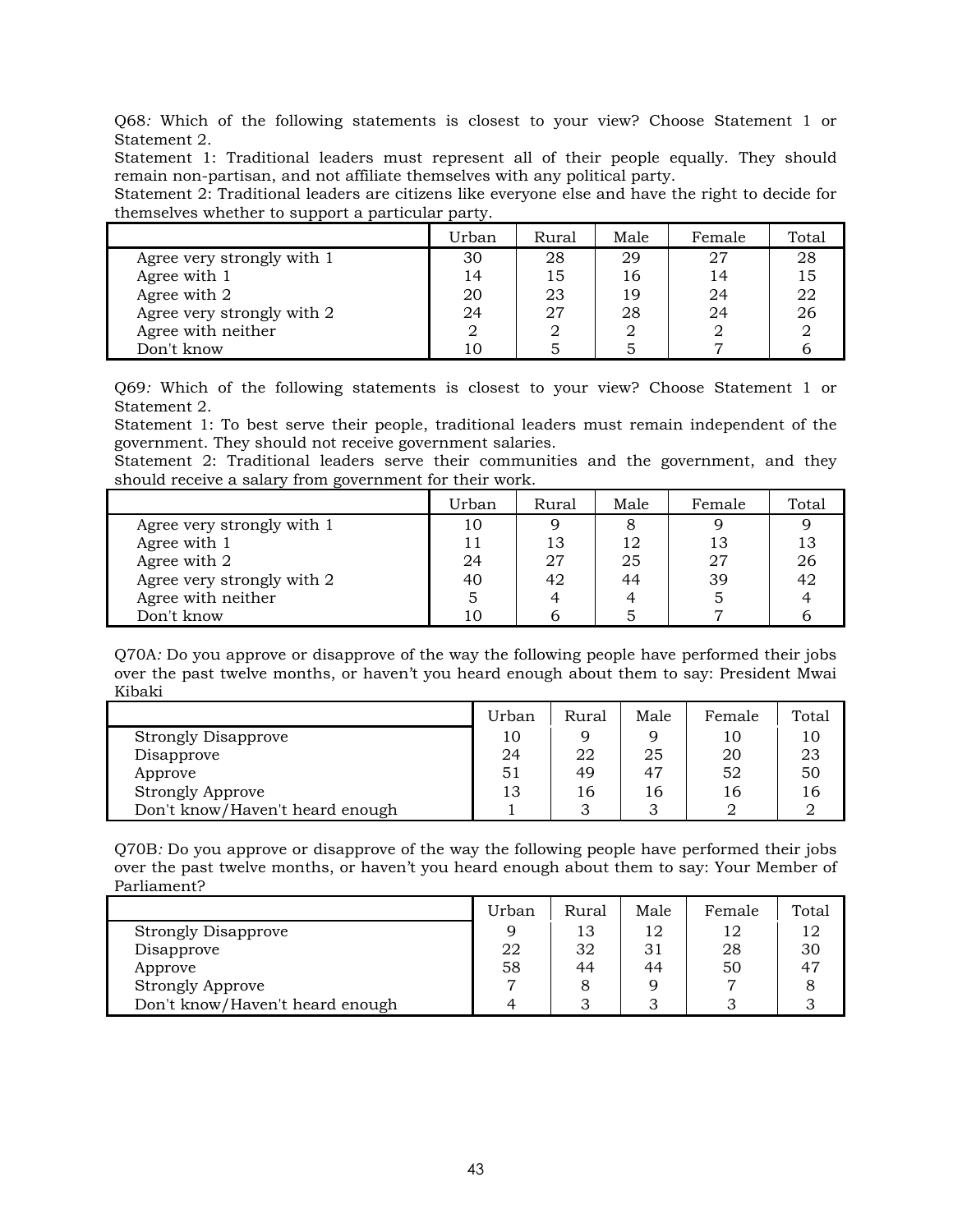Q70C*:* Do you approve or disapprove of the way the following people have performed their jobs over the past twelve months, or haven't you heard enough about them to say: Your Elected Local Government Councilor?

|                                 | Urban | Rural | Male | Female | Total |
|---------------------------------|-------|-------|------|--------|-------|
| <b>Strongly Disapprove</b>      |       |       | 12   |        | 12    |
| Disapprove                      | 35    | 31    | 33   | 30     |       |
| Approve                         | 43    | 41    | 40   | 43     |       |
| <b>Strongly Approve</b>         |       | 12    |      |        | 10    |
| Don't know/Haven't heard enough |       |       |      |        |       |

Q70D\_KEN*:* Do you approve or disapprove of the way that Prime Minister Raila Odinga has performed his job since taking office in April, or haven't you heard enough about him to say?

|                                 | Urban | Rural          | Male | Female | Total |
|---------------------------------|-------|----------------|------|--------|-------|
| <b>Strongly Disapprove</b>      | a     | $\overline{ }$ |      |        |       |
| Disapprove                      | 16    | 16             |      | 15     | ı6.   |
| Approve                         | 52    | 51             | 50   | 52     |       |
| Strongly Approve                | 17    | 17             | 19   | 15     |       |
| Don't know/Haven't heard enough |       |                |      |        |       |

Q71*:* On the whole, how would you rate the freeness and fairness of the last national election, held in 2007? Was it:

|                                        | Urban | Rural | Male | Female | Total |
|----------------------------------------|-------|-------|------|--------|-------|
| Not free and fair                      | 46    | 42    | 46   | 40     | 43    |
| Free and fair, with major problems     | 35    | 35    | 34   | 37     | 35    |
| Free and fair, but with minor problems | 13    | 13    | 13   | 13     | 13    |
| Completely free and fair               |       | 8     | 6    |        |       |
| Do not understand question             |       |       |      |        |       |
| Don't know                             |       |       |      |        |       |

Q72A*:* Think about how elections work in practice in this country. How well elections do: Ensure that the members of Parliament reflect the views of voters?

|                 | Urban | Rural | Male | Female | Total |
|-----------------|-------|-------|------|--------|-------|
| Not at all well |       |       |      |        |       |
| Not very well   | נכ    | 44    | 44   |        | 45    |
| Well            | 24    | 31    | 32   | 28     | 30    |
| Very well       | Lэ    |       |      | 14     |       |
| Don't know      |       |       |      |        |       |

Q72B*:* Think about how elections work in practice in this country. How well elections do: Enable voters to remove from office leaders who do not do what the people want?

|                 | Urban | Rural | Male | Female | Total |
|-----------------|-------|-------|------|--------|-------|
| Not at all well |       | 10    |      |        |       |
| Not very well   | 46    | 37    | 40   | 37     | 39    |
| Well            | 22    |       | 28   | 30     | 29    |
| Very well       | 22    | 19    | 20   | 19     | 20    |
| Don't know      |       |       |      |        |       |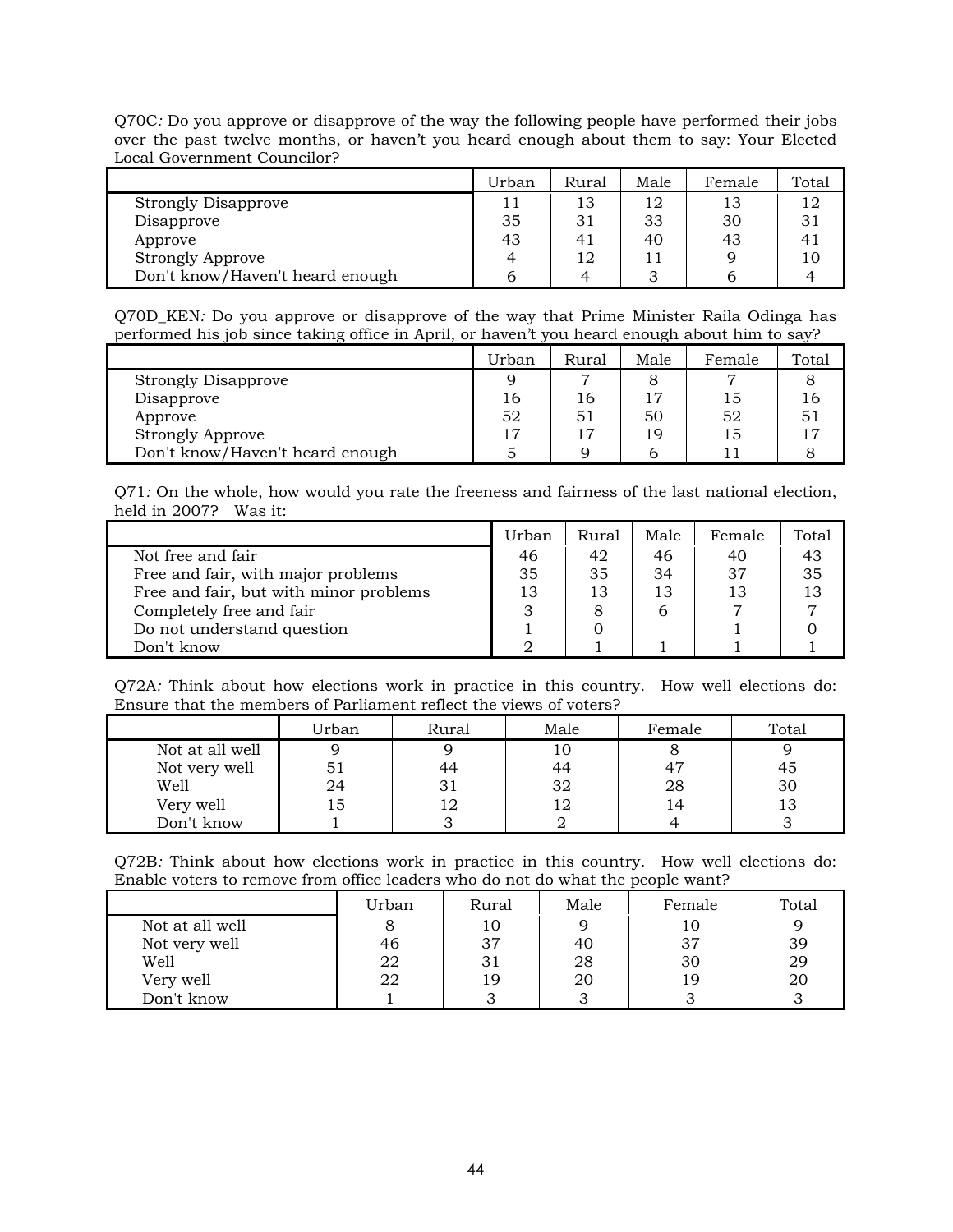|                              | Urban | Rural | Male | Female | Total |
|------------------------------|-------|-------|------|--------|-------|
| The president/executive      | 14    | 18    | 16   | 19     | 18    |
| The parliament/local council | 23    | 14    | 16   | 15     | 16    |
| Their political party        | b     | 5     | 5    |        |       |
| The voters                   | 53    | 60    | 59   | 58     | 59    |
| No one                       |       |       |      |        |       |
| Don't know                   |       |       |      |        |       |

Q73A*:* Who should be responsible for: Making sure that, once elected, Members of Parliament do their jobs?

Q73B*:* Who should be responsible for: Making sure that, once elected, local government councilors do their jobs?

|                              | Urban | Rural | Male | Female | Total |
|------------------------------|-------|-------|------|--------|-------|
| The president/executive      |       |       |      |        |       |
| The parliament/local council | 36    | 27    | 27   | 31     | 29    |
| Their political party        |       |       |      |        |       |
| The voters                   | 50    | 59    |      | 54     | 51    |
| No one                       |       |       |      |        |       |
| Don't know                   |       |       |      |        |       |

Q73C*:* Who should be responsible for: Making sure that, once elected, the president does his job?

|                              | Urban | Rural | Male | Female | Total |
|------------------------------|-------|-------|------|--------|-------|
| The president/executive      |       |       |      |        |       |
| The parliament/local council | 44    | 37    | 40   | 38     | 39    |
| Their political party        |       |       |      |        |       |
| The voters                   | 38    | 44    | 42   | 43     | 42    |
| No one                       |       |       |      |        |       |
| Don't know                   |       |       |      |        |       |

Q73D\_KEN*:* Who should be responsible for: Making sure that, once elected, the Prime Minister does his job?

|                              | Urban | Rural | Male | Female | Total |
|------------------------------|-------|-------|------|--------|-------|
| The president/executive      | 15    | 20    | 18   | 20     | 19    |
| The parliament/local council | 43    | 33    | 37   | 33     | 35    |
| Their political party        |       |       |      |        |       |
| The voters                   | 32    | 35    | 35   | 33     | 34    |
| No one                       |       |       |      |        |       |
| Don't know                   |       |       |      |        |       |

Q74*:* How easy or difficult is it for an ordinary person to have his voice heard between elections?

|                    | Urban | Rural | Male | Female | Total |
|--------------------|-------|-------|------|--------|-------|
| Very difficult     | 55    | 55    | 59   | 51     | 55    |
| Somewhat difficult | 21    | 23    | 21   | 25     | 23    |
| Somewhat easy      | 19    | ר ו   | 18   | 17     |       |
| Very easy          |       |       |      |        |       |
| Don't know         |       |       |      |        |       |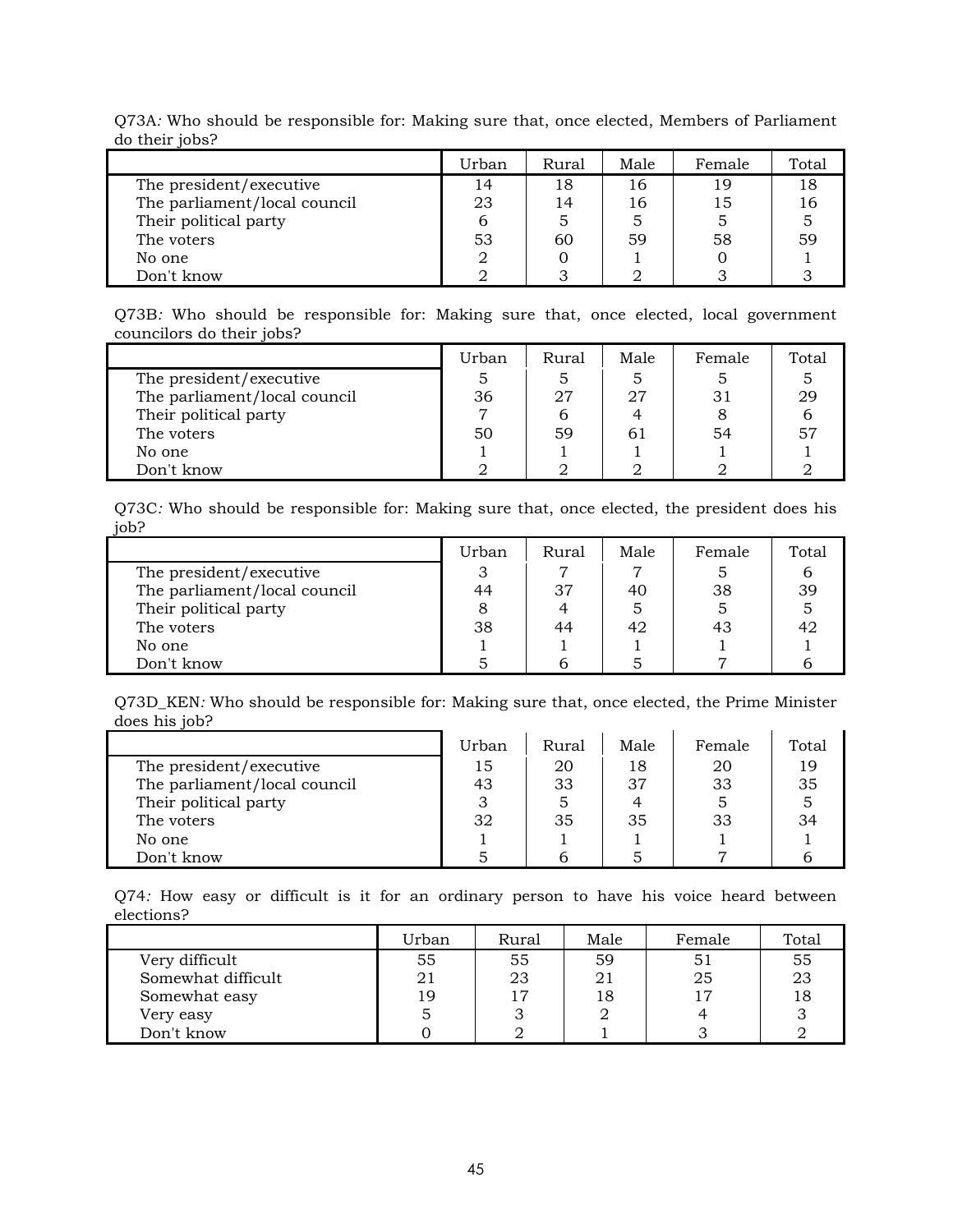Q75A\_KEN*:* Which of the following statements is closest to your view? Choose Statement 1 or Statement 2.

Statement 1: Given the political divisions in Kenya, creating a coalition government was the best way to resolve the recent post-election crisis.

Statement 2: Government by coalition is ineffective; leaders should have found another way to resolve the crisis.

|                            | Urban | Rural | Male | Female | Total |
|----------------------------|-------|-------|------|--------|-------|
| Agree very strongly with 1 | 49    | 45    | 48   | 44     | 46    |
| Agree with 1               | 23    | 29    | 25   | 31     | 28    |
| Agree with 2               | 12    |       |      |        |       |
| Agree very strongly with 2 | 13    |       | 12   |        |       |
| Agree with neither         |       |       |      |        |       |
| Don't know                 |       |       |      |        |       |

Q75B\_KEN*:* Which of the following statements is closest to your view? Choose Statement 1 or Statement 2.

Statement 1: The use of violence is never justified in Kenyan politics today.

Statement 2: In this country, it is sometimes necessary to use violence in support of a just cause.

|                            | Urban     | Rural | Male | Female | Total |
|----------------------------|-----------|-------|------|--------|-------|
| Agree very strongly with 1 | 42        | 48    | 48   | 46     | 47    |
| Agree with 1               | 29        | 23    | 21   | 27     | 24    |
| Agree with 2               | 15        | 13    | 13   | 13     |       |
| Agree very strongly with 2 |           |       |      |        |       |
| Agree with neither         | $\bullet$ |       |      |        |       |
| Don't know                 |           |       |      |        |       |

Q75C\_KEN*:* Which of the following statements is closest to your view? Choose Statement 1 or Statement 2.

Statement 1: Those who are responsible for human rights violations committed during recent conflicts should be granted amnesty, which means that they would never be subject to criminal prosecution or other consequences for their actions.

Statement 2: Those who are responsible for human rights violations should be held accountable and face consequences for what they have done.

|                            | Urban | Rural | Male | Female | Total |
|----------------------------|-------|-------|------|--------|-------|
| Agree very strongly with 1 | 23    | 24    | 21   | 26     | 24    |
| Agree with 1               | 13    | 12    | 13   |        |       |
| Agree with 2               | 13    | 15    | 14   | 15     | 15    |
| Agree very strongly with 2 | 47    | 42    | 47   | 40     | 43    |
| Agree with neither         |       |       |      |        |       |
| Don't know                 |       |       |      |        |       |

Q76A\_KEN*:* Now I would like to ask you some questions about the events that followed the December 2007 general elections. As you know, there were outbreaks of violence in various parts of the country. Please tell me if YOU PERSONALLY were affected in any of the following ways:Damage to your personal property?

|     | Urban | Rural | Male             | Female                     | Total |
|-----|-------|-------|------------------|----------------------------|-------|
| Yes | 10    | τÓ    | $\epsilon$<br>12 | 1 $\cap$<br>$\overline{1}$ | ⊥∪    |
| No  | 84    | 84    | ◡▴               | $\Omega$<br>ິ              | 84    |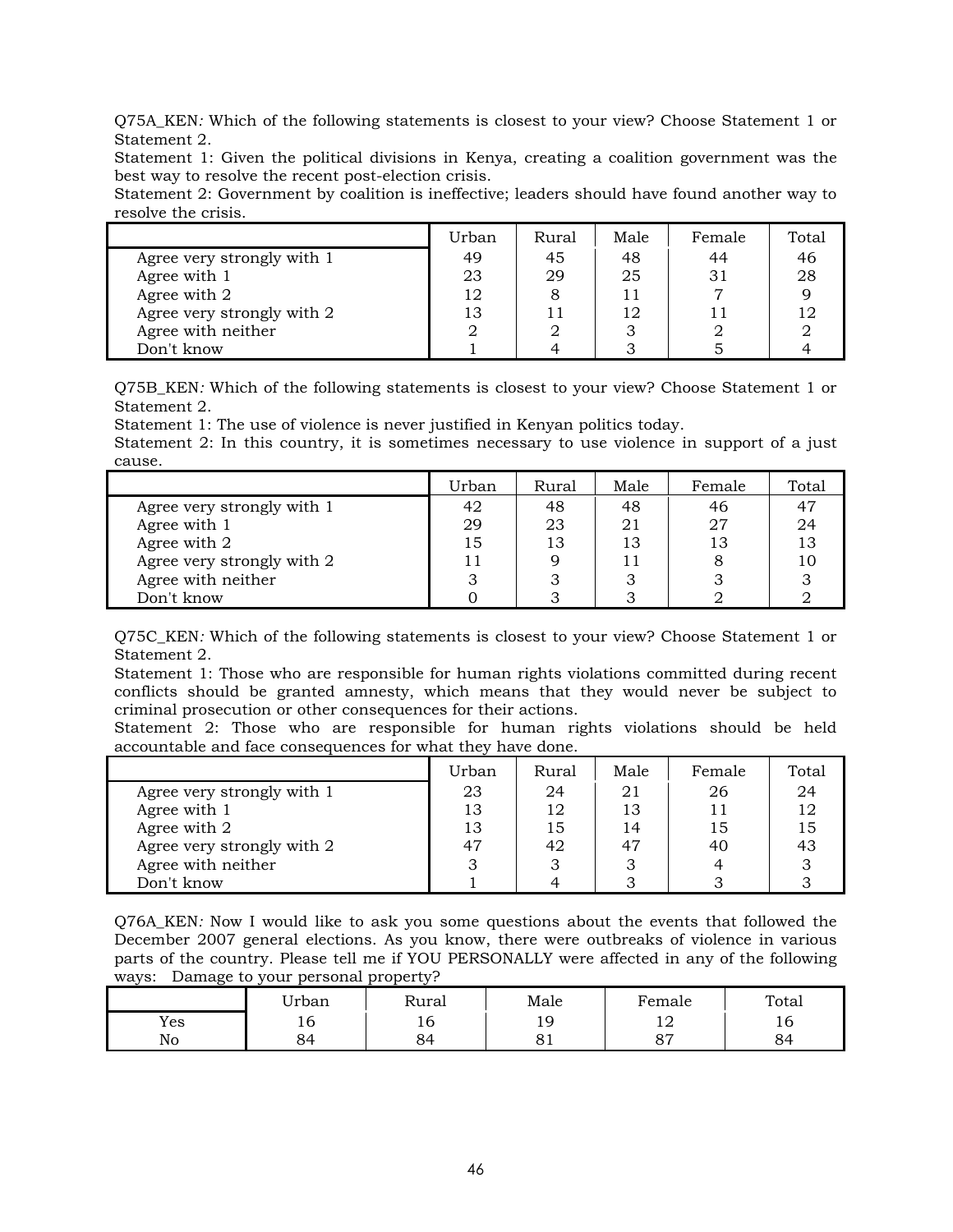Q76B\_KEN*:* Now I would like to ask you some questions about the events that followed the December 2007 general elections. As you know, there were outbreaks of violence in various parts of the country. Please tell me if YOU PERSONALLY were affected in any of the following ways:The destruction of your home?

|     | <b>TT 1</b><br>Urban | ∽<br>Rural | Male    | ∵emale   | Total    |
|-----|----------------------|------------|---------|----------|----------|
| Yes |                      |            |         |          |          |
| No  | ົ້າ <i>ຕ</i><br>╯    | ╯          | u<br>╯∸ | ∩∩<br>⊃∠ | O۲<br>৴∠ |

Q76C\_KEN*:* Now I would like to ask you some questions about the events that followed the December 2007 general elections. As you know, there were outbreaks of violence in various parts of the country. Please tell me if YOU PERSONALLY were affected in any of the following ways:Eviction from your home?

|     | Urban          | Rural | Male          | $F$ emale | Total   |
|-----|----------------|-------|---------------|-----------|---------|
| Yes | ᅶ              | ∸     | . .           | ᅶ         | ∸       |
| No  | QΟ<br><u>。</u> | 90    | $\circ$<br>ర≿ | ar        | яc<br>ັ |

Q76D\_KEN*:* Now I would like to ask you some questions about the events that followed the December 2007 general elections. As you know, there were outbreaks of violence in various parts of the country. Please tell me if YOU PERSONALLY were affected in any of the following ways:The destruction or closure of a business?

|     | Urban | Rural    | Male     | Female         | Total    |
|-----|-------|----------|----------|----------------|----------|
| Yes | 20    | ⊥⊖       | 1 Q<br>ᅩ | ŦΟ             | 10       |
| No  | 70    | oη<br>ΟZ | Ω<br>◡▴  | $\Omega$<br>oΖ | C.<br>◡▴ |

Q76E\_KEN*:* Now I would like to ask you some questions about the events that followed the December 2007 general elections. As you know, there were outbreaks of violence in various parts of the country. Please tell me if YOU PERSONALLY were affected in any of the following ways:Loss of a job?

|     | Urban          | Rural | Male             | ∙`emale | Total |
|-----|----------------|-------|------------------|---------|-------|
| Yes | $\overline{ }$ |       | . .              |         | ∸     |
| No  | o o<br>00      |       | $_{\alpha}$<br>ັ |         | ar    |

Q76F\_KEN*:* Now I would like to ask you some questions about the events that followed the December 2007 general elections. As you know, there were outbreaks of violence in various parts of the country. Please tell me if YOU PERSONALLY were affected in any of the following ways:Personal injury?

|     | Urban | Rural | Male     | Female | Total    |
|-----|-------|-------|----------|--------|----------|
| Yes |       |       | -        | ∽      |          |
| No  | 94    | 96    | ∩∩<br>ッっ | 98     | Q۵<br>ンジ |

Q76G\_KEN*:* Now I would like to ask you some questions about the events that followed the December 2007 general elections. As you know, there were outbreaks of violence in various parts of the country. Please tell me if MEMBERS OF YOUR FAMILY were affected in any of the following ways:Damage to their personal property?

|            | Urban    | Rural     | Male | Female | Total                |
|------------|----------|-----------|------|--------|----------------------|
| Yes        | ∩⊓<br>41 | ∩⊓<br>، ہ | 30   | ∠⊾     | n7<br>$\overline{a}$ |
| No         | 72<br>ഄ  | חדי<br>◢  | 69   | 76     | 70<br>ັ              |
| Don't know |          |           |      |        |                      |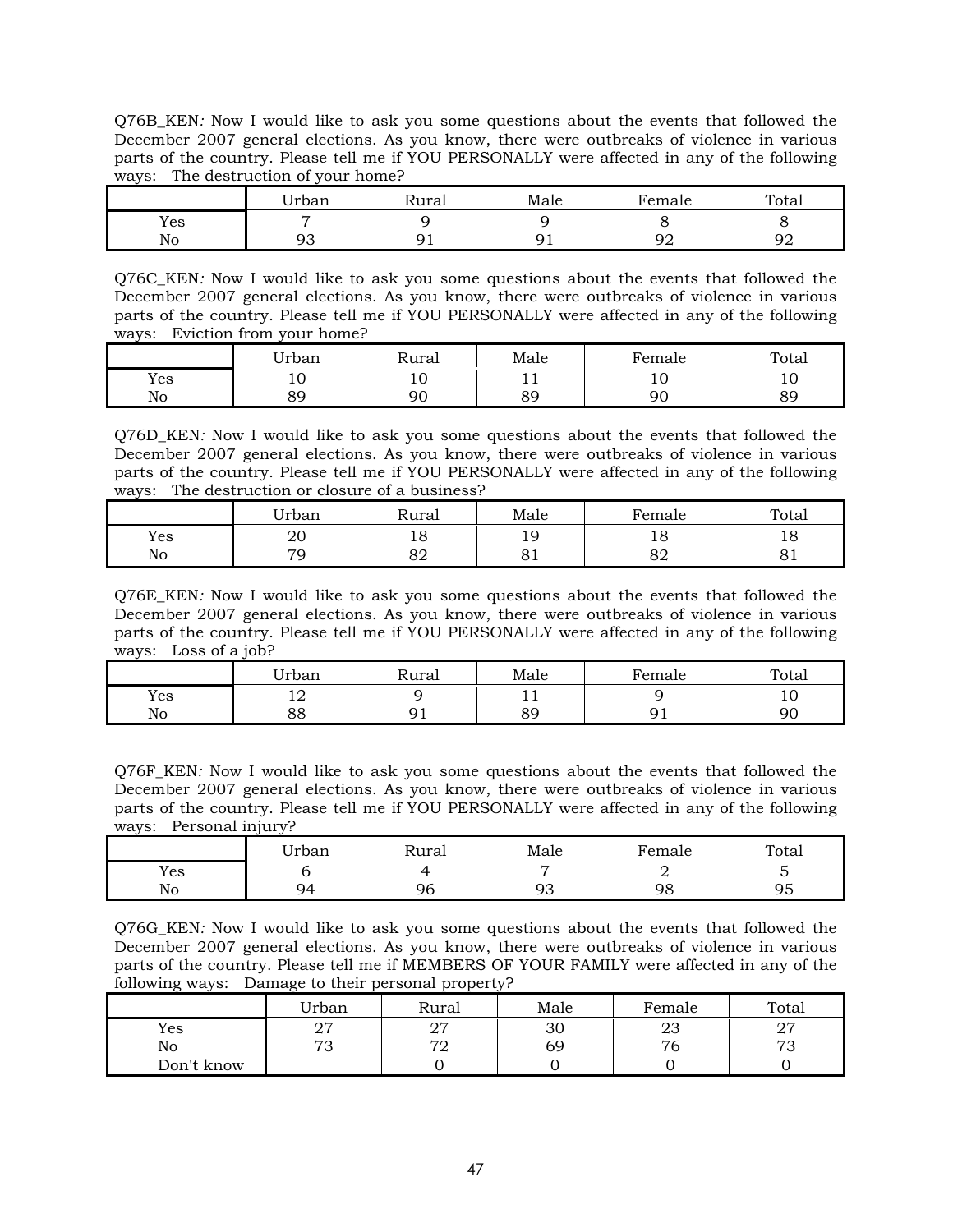Q76H\_KEN*:* Now I would like to ask you some questions about the events that followed the December 2007 general elections. As you know, there were outbreaks of violence in various parts of the country. Please tell me if MEMBERS OF YOUR FAMILY were affected in any of the following ways:The destruction of their homes?

|            | Urban | Rural | Male     | Female | Total |
|------------|-------|-------|----------|--------|-------|
| Yes        | 22    | 19    | า∩<br>44 | 18     | 20    |
| No         | 77    | 80    | 78       | ΟI     | 80    |
| Don't know |       |       |          |        |       |

Q76I\_KEN*:* Now I would like to ask you some questions about the events that followed the December 2007 general elections. As you know, there were outbreaks of violence in various parts of the country. Please tell me if MEMBERS OF YOUR FAMILY were affected in any of the following ways:Eviction from their homes?

|            | Urban | Rural | Male | Female | Total |
|------------|-------|-------|------|--------|-------|
| Yes        | 23    | Q     | 22   | 18     | 20    |
| No         | 77    | UΙ    | 78   | 82     | 80    |
| Don't know |       |       |      |        |       |

Q76J\_KEN*:* Now I would like to ask you some questions about the events that followed the December 2007 general elections. As you know, there were outbreaks of violence in various parts of the country. Please tell me if MEMBERS OF YOUR FAMILY were affected in any of the following ways:The destruction or closure of businesses?

|            | Urban          | Rural | Male    | Female | Total |
|------------|----------------|-------|---------|--------|-------|
| Yes        | 27             | 24    | 26      | 23     | 25    |
| No         | $\overline{ }$ | 75    | 70<br>◡ | 76     | 74    |
| Don't know |                |       |         |        |       |

Q76K\_KEN*:* Now I would like to ask you some questions about the events that followed the December 2007 general elections. As you know, there were outbreaks of violence in various parts of the country. Please tell me if MEMBERS OF YOUR FAMILY were affected in any of the following ways:Loss of a job?

|            | Urban | Rural          | Male | Female | Total |
|------------|-------|----------------|------|--------|-------|
| Yes        | 22    | $\overline{ }$ | ١q   | 18     | 18    |
| No         | 76    | 82             | ОI   | 81     | ОI    |
| Don't know |       |                |      |        |       |

Q76L\_KEN*:* Now I would like to ask you some questions about the events that followed the December 2007 general elections. As you know, there were outbreaks of violence in various parts of the country. Please tell me if MEMBERS OF YOUR FAMILY were affected in any of the following ways:Personal injury?

|            | Urban    | Rural | Male | Female | Total |
|------------|----------|-------|------|--------|-------|
| Yes        | -<br>* ' | 14    | ⊥O.  | 14     | 15    |
| No         | 82       | 85    | 83   | 86     | 84    |
| Don't know |          |       |      |        |       |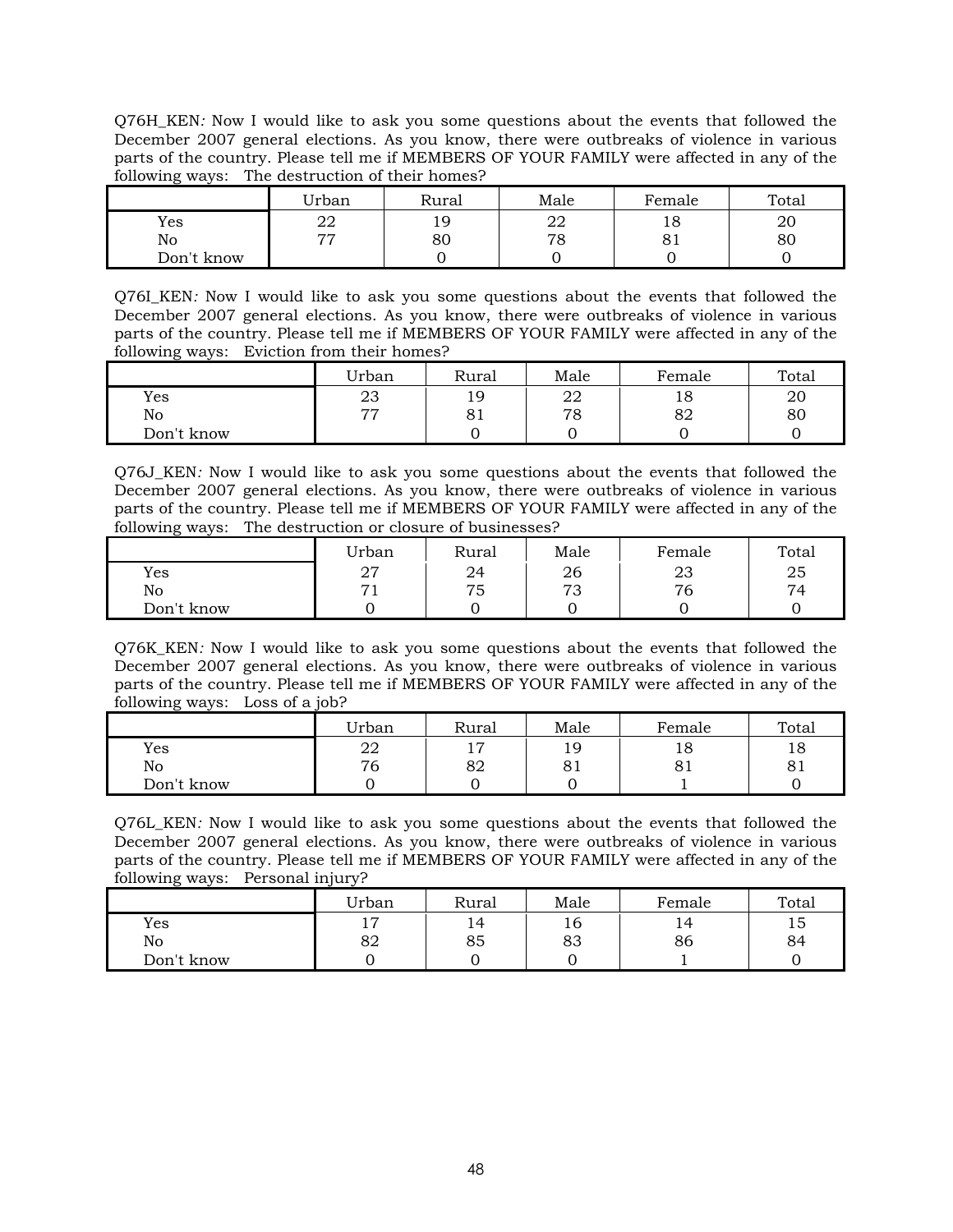Q76M\_KEN*:* Now I would like to ask you some questions about the events that followed the December 2007 general elections. As you know, there were outbreaks of violence in various parts of the country. Please tell me if MEMBERS OF YOUR FAMILY were affected in any of the following ways: Death?

|            | Urban          | Rural | Male | Female | Total |
|------------|----------------|-------|------|--------|-------|
| Yes        | $\overline{ }$ |       |      |        |       |
| No         | 93             | 90    | 90   | 91     | 91    |
| Don't know |                |       |      |        |       |

Q76N\_KEN*:* Which of the following things did YOU OR YOUR FAMILY MEMBERS do in response to these incidents of violence: Stayed in the same dwelling in the same area?

|     | Urban | Rural      | Male           | $F$ emale                | Total                         |
|-----|-------|------------|----------------|--------------------------|-------------------------------|
| Yes | 69    | ⇁          | $\overline{ }$ | $\overline{\phantom{a}}$ | $\overline{\phantom{a}}$<br>◡ |
| No  | ັັ    | ററ<br>ر رے | ററ<br>42       | υU                       | റ<br>ر رے                     |

Q76O\_KEN*:* Which of the following things did YOU OR YOUR FAMILY MEMBERS do in response to these incidents of violence: Moved in with relatives or others in the same area?

|     | Urban | Rural    | Male      | Female | Total         |
|-----|-------|----------|-----------|--------|---------------|
| Yes |       | ∸        | ∸         | ∸      | ∸∸            |
| No  | 90    | oς<br>oυ | o H<br>ັັ | 88     | $\Omega$<br>ັ |

Q76P\_KEN*:* Which of the following things did YOU OR YOUR FAMILY MEMBERS do in response to these incidents of violence: Relocated to another rural area in Kenya?

|     | Urban | Rural    | Male           | Female | Total |
|-----|-------|----------|----------------|--------|-------|
| Yes | ᅶ     | -<br>-   | ᅭ              | ⊥∪     | ᅩ     |
| No  | 89    | റി<br>ഄഄ | $\Omega$<br>ou | ൦ഄ     | ັ     |

Q76Q\_KEN*:* Which of the following things did YOU OR YOUR FAMILY MEMBERS do in response to these incidents of violence: Relocated to another part of town?

|     | Urban | Rural | Male | –<br>Female | Total |
|-----|-------|-------|------|-------------|-------|
| Yes | . .   |       |      |             |       |
| No  | 88    |       | 90   | 90          | ۹ſ    |

Q76R\_KEN*:* Which of the following things did YOU OR YOUR FAMILY MEMBERS do in response to these incidents of violence: Relocated to another town in Kenya?

|     | Urban            | Rural | Male     | Female | Total    |
|-----|------------------|-------|----------|--------|----------|
| Yes | -<br>⊥◡          |       |          |        |          |
| No  | $\sim$ $-$<br>ပပ | 94    | nr<br>⊃∠ | Q4     | o۰<br>ンソ |

Q76S\_KEN*:* Which of the following things did YOU OR YOUR FAMILY MEMBERS do in response to these incidents of violence: Relocated outside Kenya?

|     | <b>'</b> Irban | Rural | Male | Female | Total |
|-----|----------------|-------|------|--------|-------|
| Yes |                |       | ∸    | ∸      | ∸     |
| No  | ነሪ<br>yu       | 98    | n5   | 98     | 98    |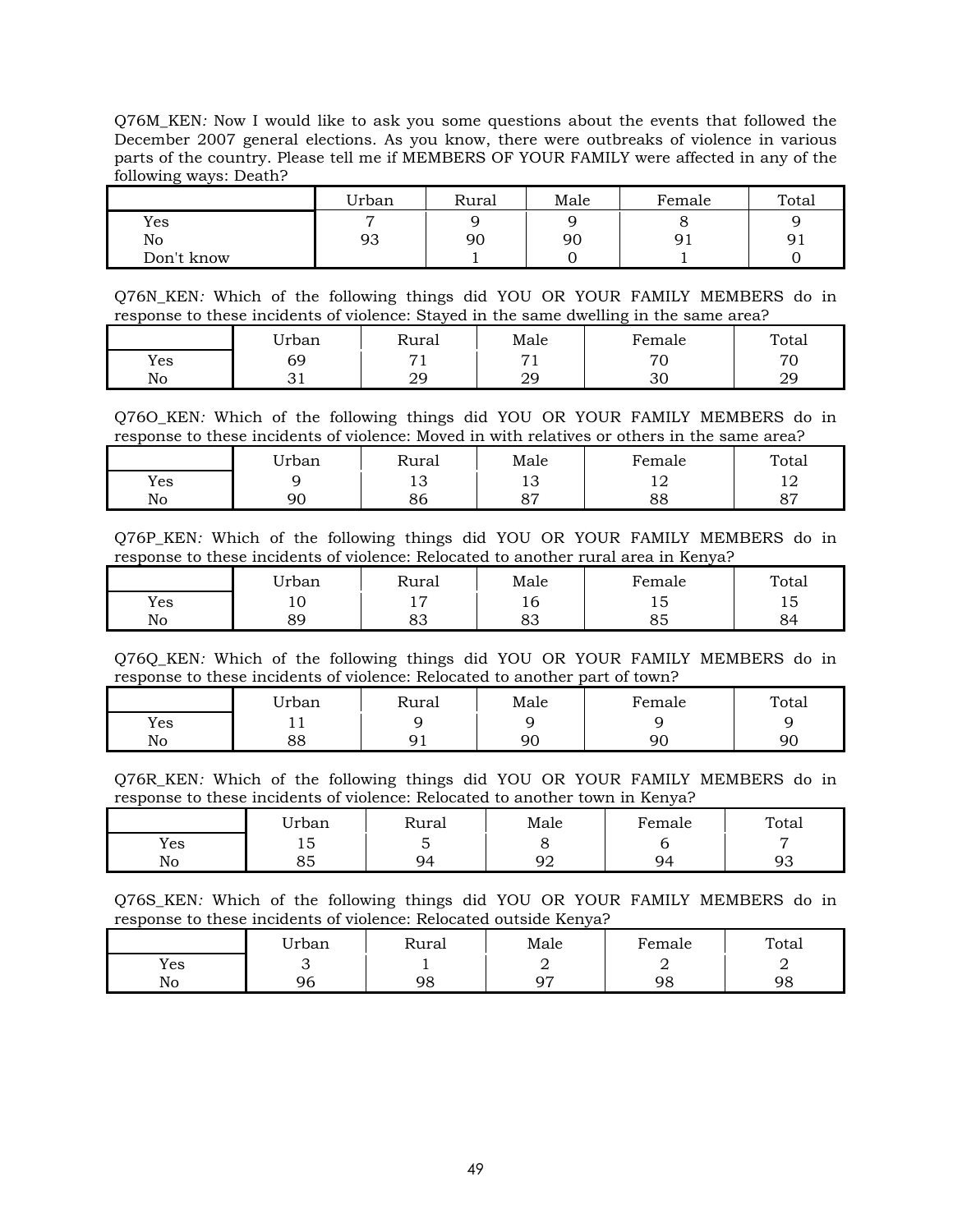Q77A\_KEN*:* How much have you heard about the proposed federation of the East African States, that is, the formation of a unitary government for Kenya, Tanzania, Uganda, Rwanda and Burundi, with a joint army, parliament, presidency and economy?

|                                 | Urban | Rural | Male | Female | Total |
|---------------------------------|-------|-------|------|--------|-------|
| Nothing                         | 21    | 26    | 21   | 28     | 25    |
| A small amount                  | 35    | 32    | 33   | 33     | 33    |
| Some                            | 21    | 13    | 17   | 13     | 15    |
| A great deal                    | 13    |       | 14   |        | 10    |
| Don't know/Haven't heard enough | 10    | 19    | 15   | 20     |       |

Q77B\_KEN*:* People have different ideas about how much integration of the economies and political systems of the East African States is the right amount. Some don't want any integration. Others support complete unification of the governments. Please tell me if you approve or disapprove of each of the following proposed aspects of integration, or haven't you heard enough to say: Free movement of people, goods and services?

|                                 | Urban | Rural | Male | Female | Total |
|---------------------------------|-------|-------|------|--------|-------|
| Strongly approve                | 34    | 24    | 29   | 23     | 26    |
| Approve                         | 43    | 37    | 40   | 36     | 38    |
| Neither approve nor disapprove  |       |       |      |        |       |
| Disapprove                      |       |       |      |        |       |
| Strongly disapprove             |       |       |      |        |       |
| Don't know/Haven't heard enough | 4     | 27    |      |        | 14    |

Q77C\_KEN*:* People have different ideas about how much integration of the economies and political systems of the East African States is the right amount. Some don't want any integration. Others support complete unification of the governments. Please tell me if you approve or disapprove of each of the following proposed aspects of integration, or haven't you heard enough to say: Free movement of labour?

|                                 | Urban | Rural | Male | Female | Total |
|---------------------------------|-------|-------|------|--------|-------|
| Strongly approve                | 35    | 25    | 31   | 23     | 27    |
| Approve                         | 40    | 35    | 37   | 35     | 36    |
| Neither approve nor disapprove  |       |       |      |        |       |
| Disapprove                      |       |       |      |        |       |
| Strongly disapprove             |       |       |      |        |       |
| Don't know/Haven't heard enough | 14    | 27    | 20   | 28     |       |

Q77D\_KEN*:* People have different ideas about how much integration of the economies and political systems of the East African States is the right amount. Some don't want any integration. Others support complete unification of the governments. Please tell me if you approve or disapprove of each of the following proposed aspects of integration, or haven't you heard enough to say: Monetary union, which is the formation of a single East African currency?

|                                 | Urban | Rural | Male | Female | Total |
|---------------------------------|-------|-------|------|--------|-------|
| Strongly approve                | 15    |       | 15   |        | 11    |
| Approve                         | 16    | 19    | 21   | 16     | 19    |
| Neither approve nor disapprove  |       | ┍     |      |        |       |
| Disapprove                      | 22    | 20    | 21   | 20     | 21    |
| Strongly disapprove             | 22    | 14    | 16   | 15     | 15    |
| Don't know/Haven't heard enough |       | 29    | 21   | 31     | 26    |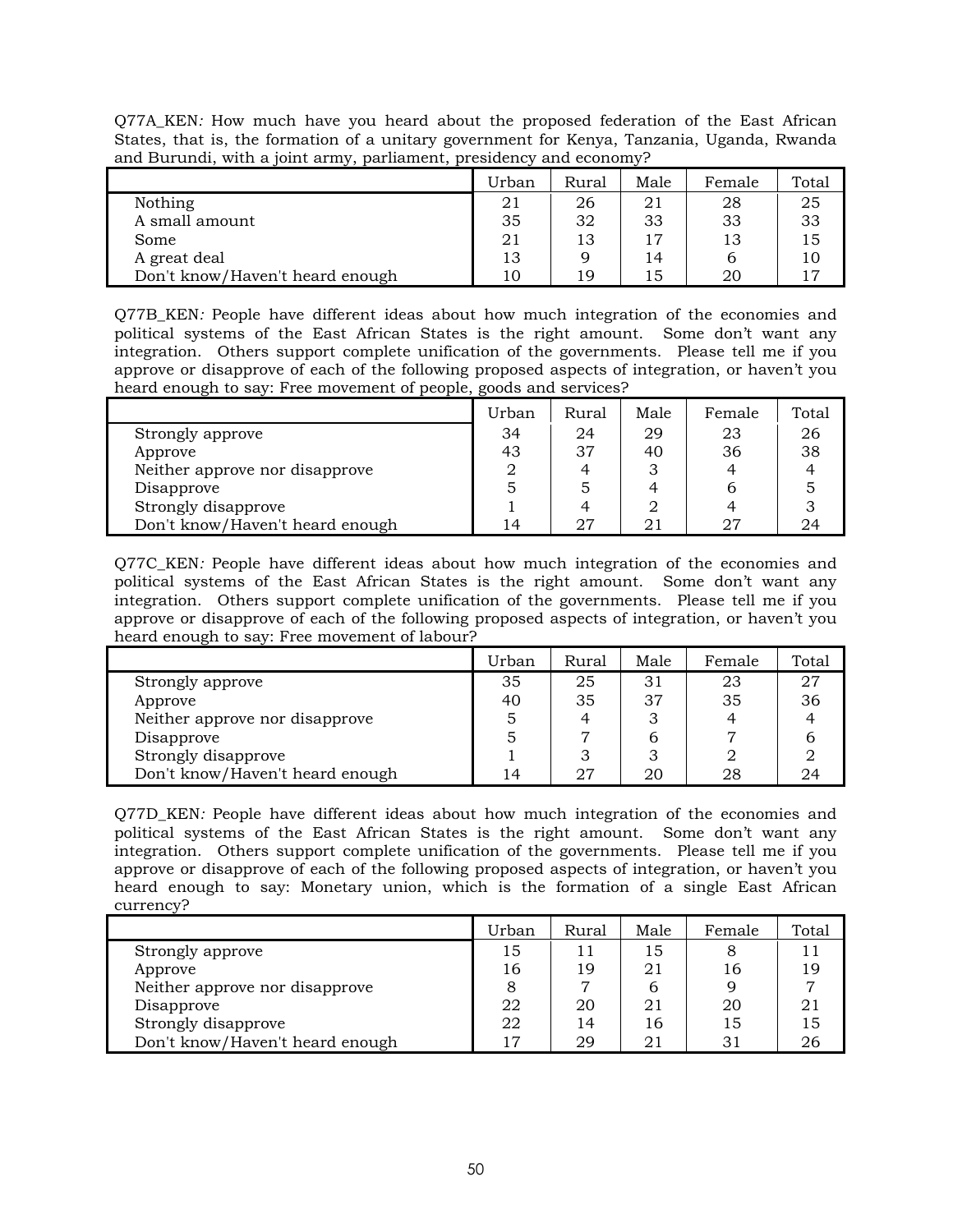Q77E\_KEN*:* People have different ideas about how much integration of the economies and political systems of the East African States is the right amount. Some don't want any integration. Others support complete unification of the governments. Please tell me if you approve or disapprove of each of the following proposed aspects of integration, or haven't you heard enough to say: Formation of a unitary government, including having one East African President?

|                                 | Urban | Rural | Male | Female | Total |
|---------------------------------|-------|-------|------|--------|-------|
| Strongly approve                | 12    | n     | 10   |        |       |
| Approve                         | 10    | 12    | 12   | 10     |       |
| Neither approve nor disapprove  |       | 7     |      |        |       |
| Disapprove                      | 23    | 22    | 23   | 21     | 22    |
| Strongly disapprove             | 30    | 24    | 25   | 25     | 25    |
| Don't know/Haven't heard enough | 18    | 29    | 22   | 31     | 27    |

Q77F\_KEN*:* In your opinion, do you think the full federation of these East African States would make the following things better or worse for Kenyans: Availability of jobs, marketing and trading opportunities?

|                                 | Urban | Rural | Male | Female | Total |
|---------------------------------|-------|-------|------|--------|-------|
| Much worse                      | 2     |       | 2    |        |       |
| Worse                           |       | b     |      |        |       |
| Same                            |       | 9     | 8    | 10     |       |
| <b>Better</b>                   | 52    | 42    | 47   | 41     | 44    |
| Much better                     | 17    | 15    | 18   | 12     | 15    |
| Don't know/Haven't heard enough | ב ז   | 25    | 20   | 26     |       |

Q77G\_KEN*:* In your opinion, do you think the full federation of these East African States would make the following things better or worse for Kenyans: Management of national and cross-national conflicts?

|                                 | Urban          | Rural | Male | Female | Total |
|---------------------------------|----------------|-------|------|--------|-------|
| Much worse                      | $\overline{4}$ | b     | b    |        | 5     |
| Worse                           | 11             | 9     |      | 10     |       |
| Same                            | 13             | 15    | 12   | 16     | 14    |
| <b>Better</b>                   | 40             | 36    | 43   | 30     | 36    |
| Much better                     | 12             | 4     | b    |        | b     |
| Don't know/Haven't heard enough | 20             | 31    | 24   | 33     | 29    |

Q77H\_KEN*:* In your opinion, do you think the full federation of these East African States would make the following things better or worse for Kenyans: Control of corruption?

|                                 | Urban | Rural | Male | Female | Total |
|---------------------------------|-------|-------|------|--------|-------|
| Much worse                      | 8     | 10    |      |        |       |
| Worse                           | 18    | 16    | 16   | 16     | 16    |
| Same                            | 18    | 21    | 20   | 21     | 20    |
| <b>Better</b>                   | 22    | 16    | 23   | 13     | 18    |
| Much better                     | Q     | 5     | 6    |        | 6     |
| Don't know/Haven't heard enough | 23    | 33    | 27   | 35     |       |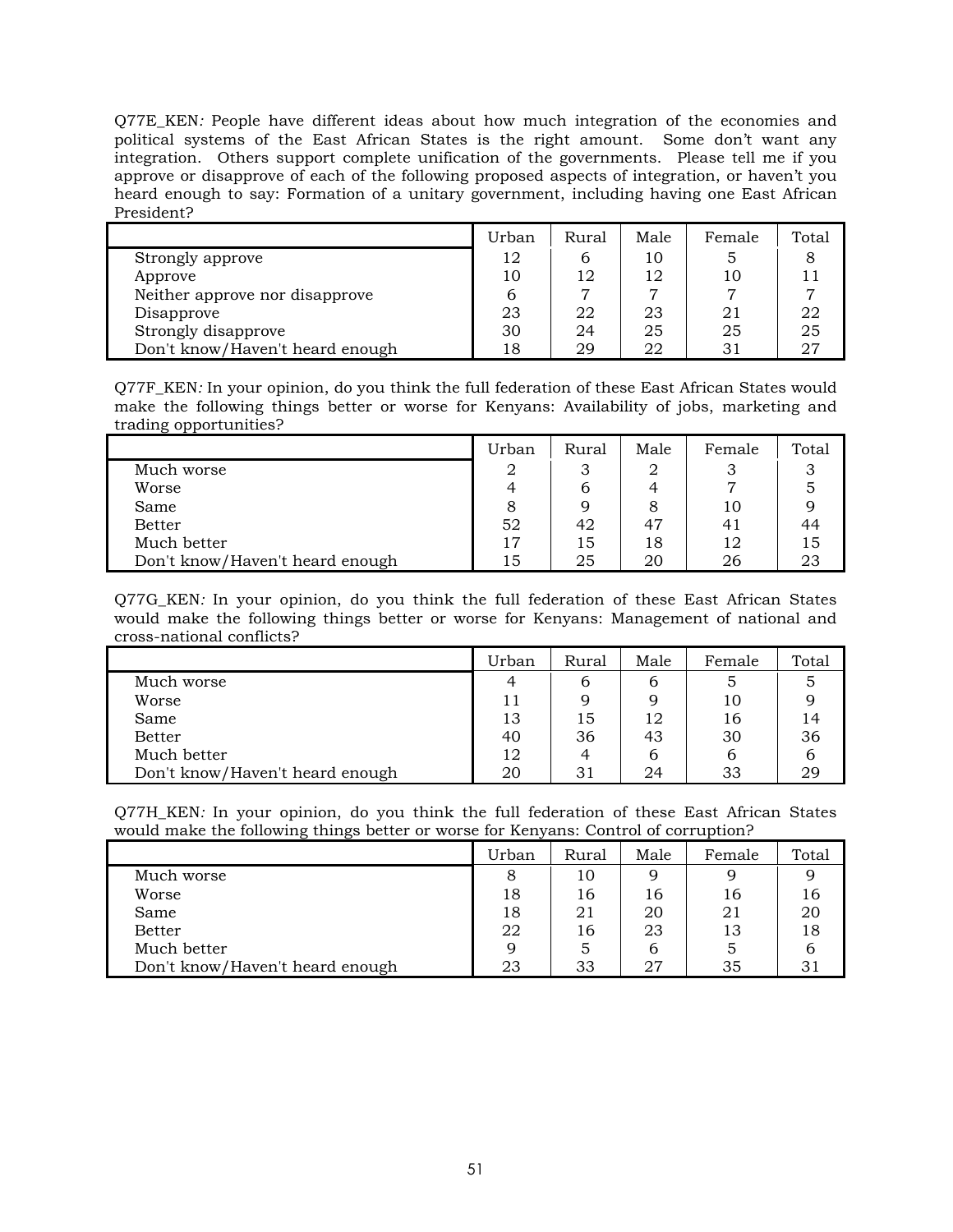|                                 | Urban | Rural | Male | Female | Total |
|---------------------------------|-------|-------|------|--------|-------|
| Much worse                      | b     |       |      |        |       |
| Worse                           | 10    | 10    | 10   | 10     | 10    |
| Same                            | 18    | 16    | 16   | 16     | 16    |
| <b>Better</b>                   | 27    | 24    | 29   | 20     | 25    |
| Much better                     | 14    | 8     | 10   |        |       |
| Don't know/Haven't heard enough | 24    | 36    | 28   | 38     |       |

Q77I\_KEN*:* In your opinion, do you think the full federation of these East African States would make the following things better or worse for Kenyans: Strengthening of democracy?

Q78\_KEN*:* Which of the following statements is closest to your view? Choose Statement 1 or Statement 2.

Statement 1: Mayors of local authorities should be directly elected by the public.

Statement 2: Mayors of our local authorities should be elected by the local government councilors.

|                            | Urban | Rural | Male | Female | Total |
|----------------------------|-------|-------|------|--------|-------|
| Agree very strongly with 1 | 65    | 61    | 69   | 54     |       |
| Agree with 1               | 16    | 15    | 13   | 17     |       |
| Agree with 2               |       |       |      | 14     |       |
| Agree very strongly with 2 |       |       |      |        |       |
| Agree with neither         |       |       |      |        |       |
| Don't know                 |       |       |      |        |       |

 $\mathcal{L}$  and  $\mathcal{L}$ 

|                                                | Urban          | Rural          | Male         | Female           | Total            |
|------------------------------------------------|----------------|----------------|--------------|------------------|------------------|
| Kikuyu                                         | 24             | 16             | 17           | 20               | 18               |
| Luo                                            | 21             | 11             | 14           | 13               | 13               |
| Luhya                                          | 10             | 14             | 14           | 13               | 14               |
| Kamba                                          | 12             | 8              | 9            | 9                | 9                |
| Meru                                           | 1              | 10             | 8            | 8                | 8                |
| Kisii                                          | $\mathbf 1$    | 9              | 8            | 6                | $\overline{7}$   |
| Kalenjin                                       | 6              | 14             | 11           | 14               | 12               |
| Masai                                          | $\mathbf{1}$   | 3              | 3            | $\boldsymbol{2}$ | $\boldsymbol{2}$ |
| Mijikenda                                      | 6              | 3              | 3            | 5                | $\overline{4}$   |
| Taita                                          | $\sqrt{6}$     | 1              | 3            | $\mathbf 2$      | $\boldsymbol{2}$ |
| Somali                                         | 5              | 4              | 4            | $\overline{4}$   | $\overline{4}$   |
| Pokot                                          |                | 1              | 1            | 1                | 1                |
| Turkana                                        | 1              | $\Omega$       | 1            | $\mathbf 0$      | 0                |
| Bajuni                                         | $\mathbf 1$    | $\Omega$       | $\Omega$     | $\Omega$         | 0                |
| Teso                                           | $\mathbf{1}$   | $\Omega$       | 1            | $\Omega$         | 1                |
| Embu                                           | $\overline{1}$ | 1              | 1            | $\Omega$         | 1                |
| Borana                                         |                | $\overline{0}$ | $\mathbf{0}$ |                  | 0                |
| Arab                                           | $\mathbf 0$    | $\mathbf{0}$   | $\mathbf{0}$ | $\mathbf{0}$     | $\Omega$         |
| Swahili                                        | $\mathbf 1$    | $\mathbf{0}$   | $\mathbf{0}$ | $\mathbf{0}$     | $\Omega$         |
| Indian                                         | $\overline{0}$ | $\overline{0}$ | $\mathbf{0}$ |                  | 0                |
| Gabra                                          |                | 1              | $\mathbf{0}$ | 1                | 1                |
| Kenyan only or "doesn't think of self in those | 1              | 1              | $\mathbf{0}$ |                  | 1                |
| terms"                                         |                |                |              |                  |                  |
| Others                                         | 1              | 1              | $\mathbf{1}$ | 1                | 1                |
| Refused                                        | $\mathbf 0$    |                | $\mathbf 0$  |                  | 0                |

Q79*:* What is your tribe? You know your ethnic or cultural group.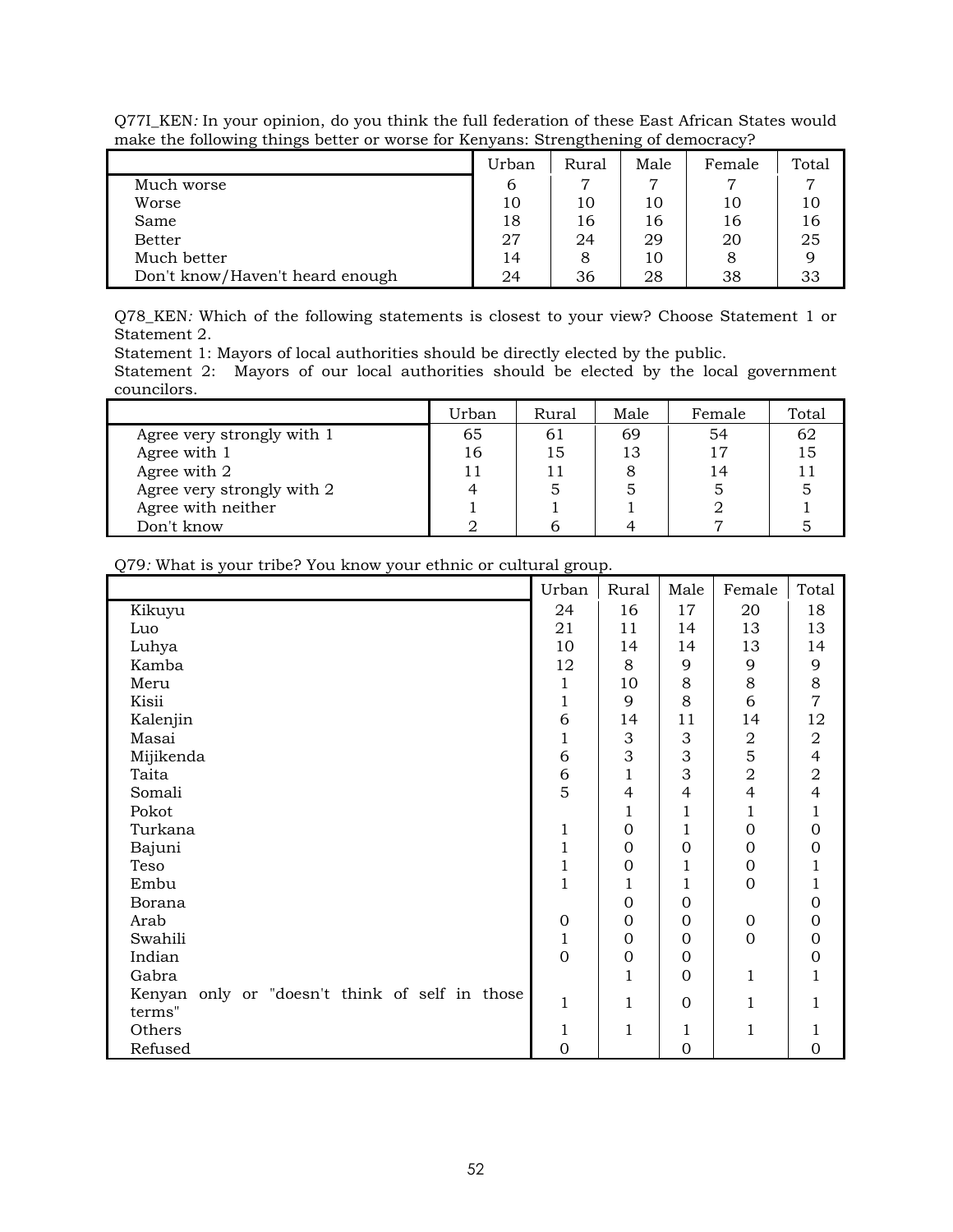| Q80. Think about the condition of                                           |  |  | [R's Ethnic Group]. Are their economic |
|-----------------------------------------------------------------------------|--|--|----------------------------------------|
| conditions worse, the same as, or better than other groups in this country? |  |  |                                        |

|                | Urban | Rural | Male | Female | Total |
|----------------|-------|-------|------|--------|-------|
| Much Better    |       |       | З    |        |       |
| <b>Better</b>  |       | 16    | 16   | 13     | 15    |
| Same           | 37    | 30    | 30   | 33     | 31    |
| Worse          | 33    | 31    | 31   | 32     | 31    |
| Much Worse     | 13    | 18    | 19   | 15     | 17    |
| Not applicable |       |       |      |        |       |
| Don't know     |       |       |      |        |       |

Q81*:* Think about the condition of \_\_\_\_\_\_\_\_\_\_\_ [R's Ethnic Group]. Do they have less, the same, or more influence in politics than other groups in this country?

|                | Urban | Rural | Male | Female | Total |
|----------------|-------|-------|------|--------|-------|
| Much more      |       |       | 10   |        | 8     |
| More           | 18    | 16    | 16   | 17     | 16    |
| Same           | 37    | 35    | 35   | 36     | 36    |
| Less           | 25    | 24    | 24   | 25     | 25    |
| Much less      | 10    | 14    | 13   | 13     | 13    |
| Not applicable |       |       |      |        |       |
| Don't know     |       |       |      |        |       |

Q82*:* How often are \_\_\_\_\_\_\_\_\_\_\_s [R's Ethnic Group] treated unfairly by the government?

|                | Urban | Rural | Male | Female | Total |
|----------------|-------|-------|------|--------|-------|
| Never          | 27    | 26    | 25   | 26     | 26    |
| Sometimes      | 38    | 42    | 44   | 39     | 42    |
| Often          | 19    | 14    | 14   | 16     | 15    |
| Always         | 12    | 14    | 14   | 14     | 14    |
| Not applicable |       |       |      |        |       |
| Don't know     |       |       |      |        |       |

Q83: Let us suppose that you had to choose between being a Kenyan and being a \_\_\_\_\_\_\_\_ [R's Ethnic Group]. Which of the following best expresses your feelings?

|                                          | Urban | Rural | Male | Female | Total |
|------------------------------------------|-------|-------|------|--------|-------|
| I feel only [ethnic group]               |       |       | З    |        |       |
| I feel more [ethnic group] than Kenyan   |       | 8     |      |        |       |
| I feel equally Kenyan and [ethnic group] | 33    | 43    | 40   | 42     | 41    |
| I feel more Kenyan than [ethnic group]   | 21    | 13    | 17   | 13     | 15    |
| I feel only Kenyan                       | 33    | 31    | 31   | 32     | 31    |
| Not applicable                           |       |       |      |        |       |
| Don't know                               |       |       |      |        |       |

#### Q84A*:* How much do you trust each of the following types of people: Your relatives?

|                             | Urban | Rural | Male | Female | Total |
|-----------------------------|-------|-------|------|--------|-------|
| Not at all                  | 4     |       |      |        |       |
| Just a little               | 10    | 12    |      | 12     |       |
| Somewhat                    | 27    | 20    | 23   | 20     |       |
| A lot                       | 57    | 64    | 62   | 64     | 63    |
| Not applicable/no relatives |       |       |      |        |       |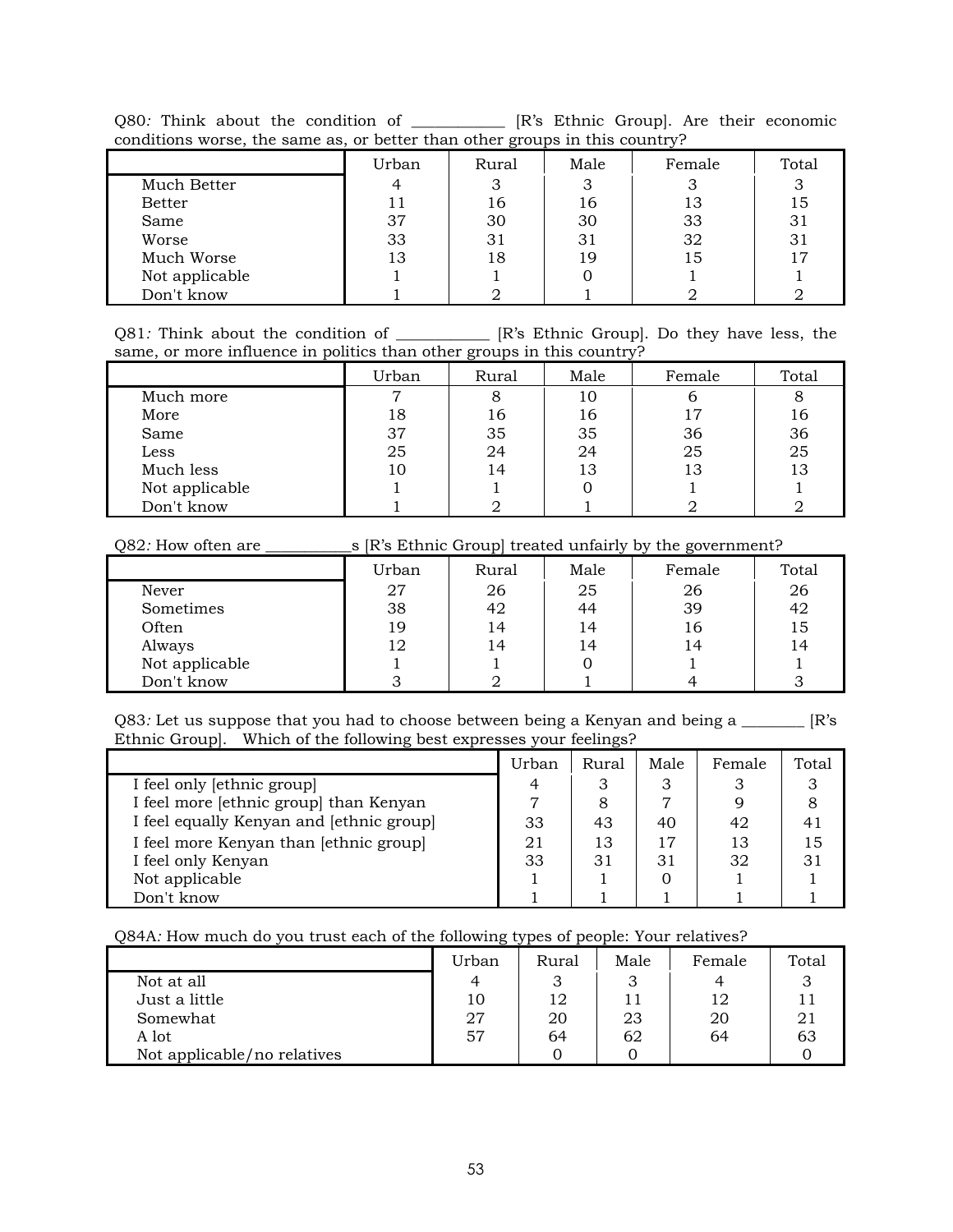Q84B*:* How much do you trust each of the following types of people: Other people you know?

|               | Urban | Rural | Male | Female | Total |
|---------------|-------|-------|------|--------|-------|
| Not at all    |       |       |      |        |       |
| Just a little | 27    |       | 28   | 33     |       |
| Somewhat      | 42    | 40    | 42   | 39     |       |
| A lot         | 19    | 22    | 22   | 21     | 22    |
| Don't know    |       |       |      |        |       |

## Q84C*:* How much do you trust each of the following types of people: Other Kenyans?

|               | Urban | Rural | Male | Female | Total |
|---------------|-------|-------|------|--------|-------|
| Not at all    | 19    |       | 10   | 15     | 13    |
| Just a little | 34    | 48    | 45   | 46     | 46    |
| Somewhat      | 33    | 26    | 28   | 27     | 27    |
| A lot         | 10    | 13    | 13   |        | 12    |
| Don't know    |       |       |      |        |       |

## Q85*:* Do you feel close to any particular political party?

|                             | Urban | Rural | Male | Female | Total       |
|-----------------------------|-------|-------|------|--------|-------------|
| No, not close to any party  | 32    | 28    | 28   | 30     | 29          |
| Yes, feels close to a party | 64    | 68    | 70.  | 64     | $6^{\circ}$ |
| Refused to answer           |       |       |      |        |             |
| Don't know                  |       |       |      |        |             |

## Q86*:* Which party is that?

|                                                             | Urban | Rural         | Male           | Female | Total                       |
|-------------------------------------------------------------|-------|---------------|----------------|--------|-----------------------------|
| Orange Democratic Movement Party (ODM)                      | 46    | 39            | 41             | 40     | 40                          |
| Orange Democratic Movement Party of<br>Kenya<br>$(ODM-K)$   | 3     | 7             | 7              | 5      | 6                           |
| Party of National Unity (PNU)                               | 13    | 15            | 15             | 15     | 15                          |
| National Rainbow Coalition (NARC)                           |       |               | 2              |        |                             |
| NARC Kenya                                                  |       |               |                |        | $\Omega$                    |
| Democratic Party of Kenya (DP)                              |       | 0             | $\Omega$       |        | 0                           |
| Ford-Kenya (Ford-K)                                         |       |               |                |        |                             |
| Ford People (Ford-P)                                        |       | Ω             |                | 0      | $\Omega$                    |
| Kenya African National Union (KANU)                         |       | $\mathcal{D}$ | $\mathfrak{D}$ |        | $\mathcal{D}_{\mathcal{L}}$ |
| African Democratic Development<br>Union<br>Kenya<br>(KADDU) |       | $\Omega$      | $\Omega$       |        | 0                           |
| United Democratic Party of Kenya (UDM)                      |       | $\Omega$      | $\Omega$       | Ω      | Ο                           |
| Other                                                       |       | 0             |                |        | 0                           |
| Not Applicable                                              | 36    | 32            | 30             | 36     | 33                          |
| Refused to answer                                           |       |               |                |        |                             |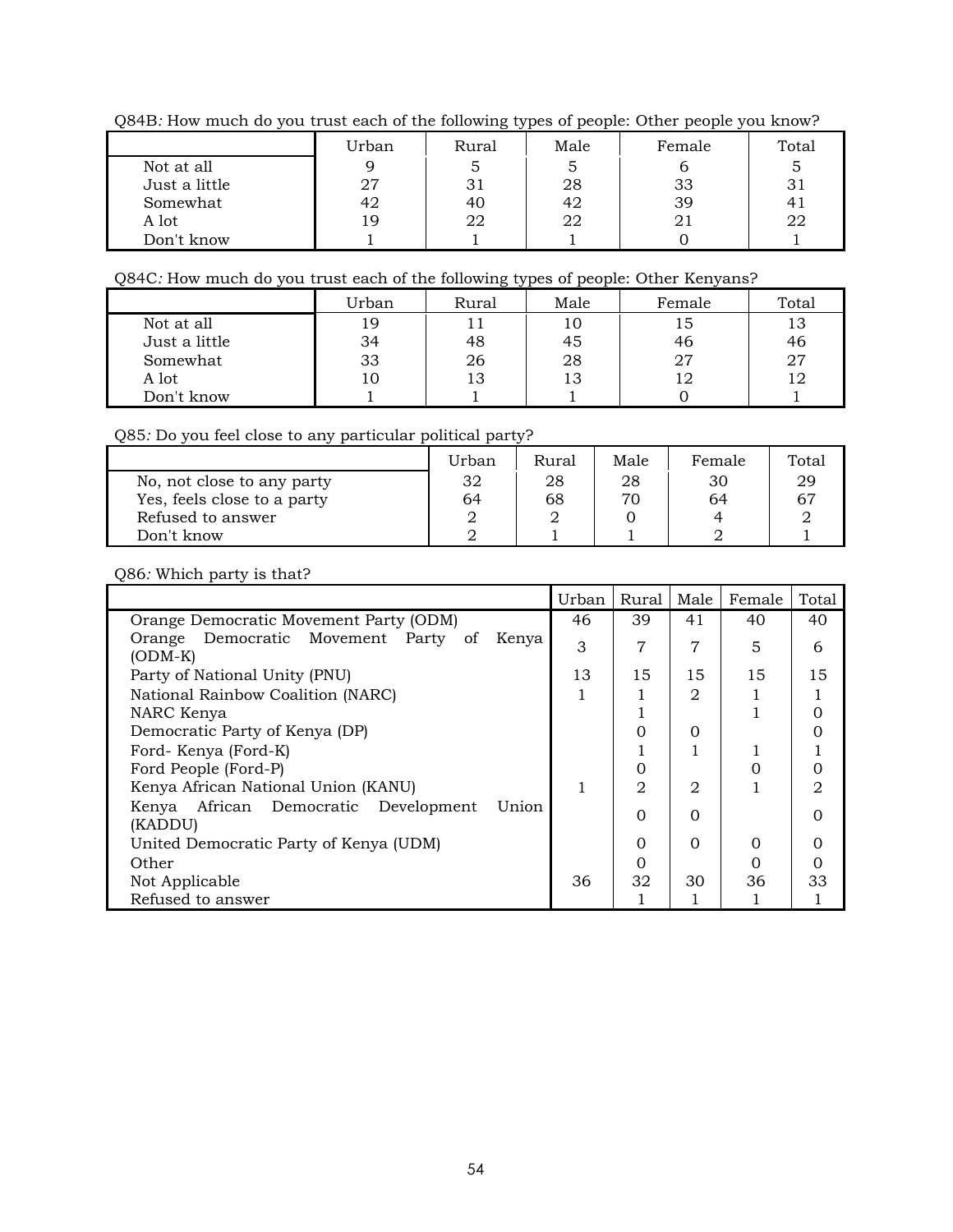|                         | Urban | <b>Rural</b> | Male | Female | Total |
|-------------------------|-------|--------------|------|--------|-------|
| Never                   | 84    | 89           | 88   | 89     | 88    |
| Less than once a year   |       |              |      |        |       |
| At least once a year    |       |              |      |        |       |
| At least every 6 months |       |              |      |        |       |
| At least every 3 months |       |              |      |        |       |
| At least once a month   |       |              |      |        |       |
| Don't know              |       |              |      |        |       |

Q87*:* How often, if at all, do you receive money remittances from friends or relatives outside of the country?

### Q88A*:* How often do you use: A mobile phone?

|                        | Urban | Rural | Male | Female | Total |
|------------------------|-------|-------|------|--------|-------|
| Never                  |       | 24    | 18   |        |       |
| Less than once a month |       |       |      |        |       |
| A few times a month    |       |       |      |        |       |
| A few times a week     |       | 13    | 12   |        |       |
| Every day              | 83    | 59    | 65   |        | 64    |

## Q88B*:* How often do you use: A computer?

|                        | Urban | Rural | Male | Female | Total |
|------------------------|-------|-------|------|--------|-------|
| Never                  | 52    | 83    | 74   | 79     | 76    |
| Less than once a month |       |       |      |        |       |
| A few times a month    |       |       |      |        |       |
| A few times a week     |       |       |      |        |       |
| Every day              | 12    |       |      |        |       |
| Don't know             |       |       |      |        |       |

## Q88C*:* How often do you use: The Internet?

|                        | Urban | Rural | Male | Female | Total |
|------------------------|-------|-------|------|--------|-------|
| Never                  | 56    | 86    | 78   | 82     | 80    |
| Less than once a month |       |       |      |        |       |
| A few times a month    |       |       |      |        |       |
| A few times a week     | 20    |       |      |        |       |
| Every day              |       |       |      |        |       |
| Don't know             |       |       |      |        |       |

## Q88D*:* How often do you travel 10 km or more from the place where you live now?

|                        | Urban | Rural | Male | Female | Total |
|------------------------|-------|-------|------|--------|-------|
| Never                  | 30    | 23    | 22   | 26     | 24    |
| Less than once a month |       | 10    |      |        |       |
| A few times a month    | 22    | 22    | 21   | 23     |       |
| A few times a week     | 21    | 29    | 27   | 28     | 28    |
| Every day              | 17    | 15    | 21   |        |       |
| Don't know             |       |       |      |        |       |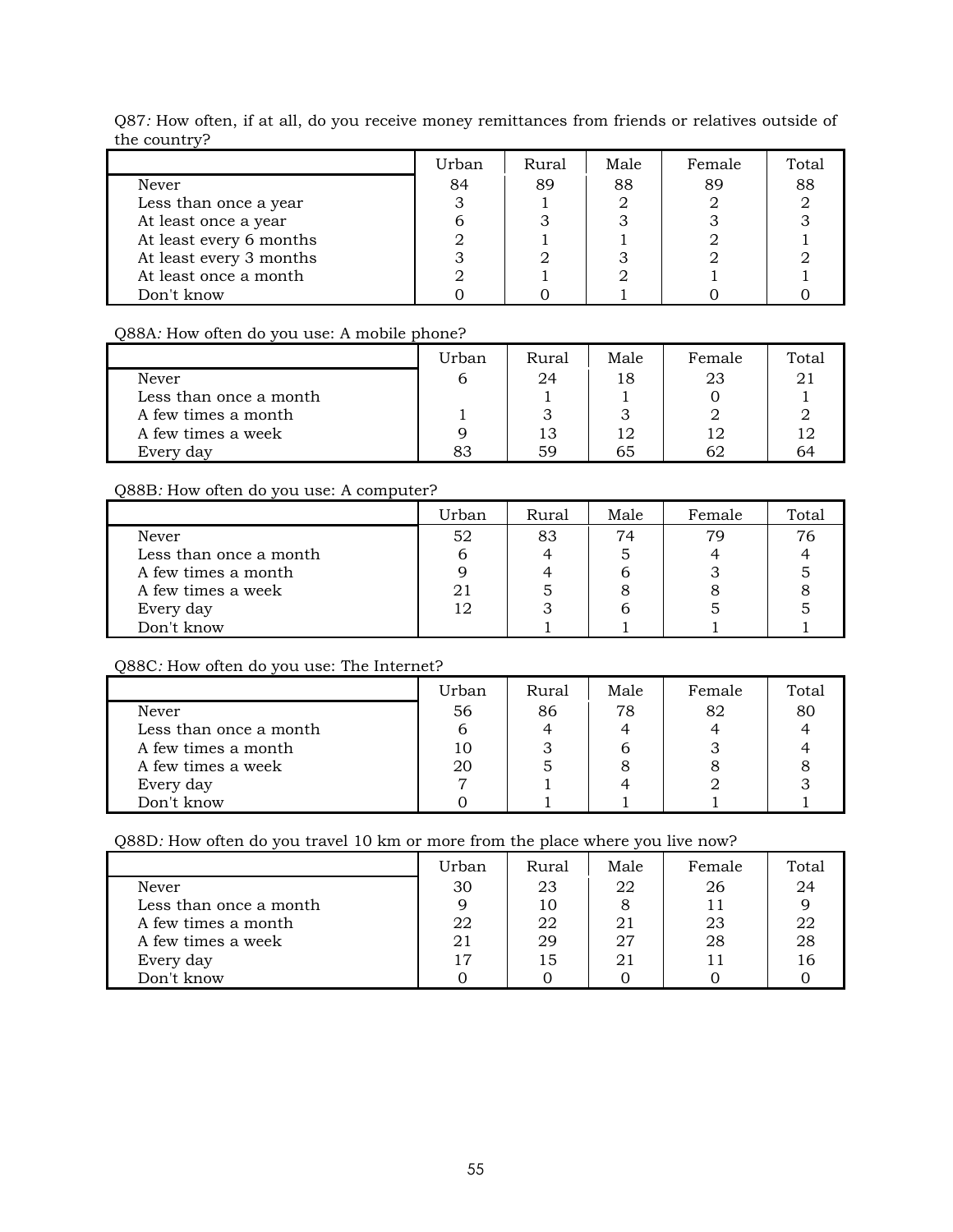|  |  | Q88F: What languages do you speak well? |
|--|--|-----------------------------------------|
|  |  |                                         |

| Urban           | Rural | Male | Female | Total |
|-----------------|-------|------|--------|-------|
|                 |       |      |        |       |
| $\overline{41}$ | 38    | 30   | 40     | 35    |
| 65              | 49    | 56   | 49     | 53    |
|                 |       |      |        |       |
|                 |       |      |        |       |
|                 |       |      |        |       |

Q89*:* What is the highest level of education you have completed?

|                                               | Urban | Rural | Male | Female | Total |
|-----------------------------------------------|-------|-------|------|--------|-------|
| No formal schooling                           | З     | 5     | 4    |        |       |
| Informal schooling only                       |       | റ     |      | ∩      |       |
| Some primary schooling                        |       | 23    | 18   | 22     | 20    |
| Primary school completed                      |       | 22    | 17   | 22     | 20    |
| Some secondary school/high school             | 18    | 15    | 16   | 16     | 16    |
| Secondary school completed/high school        | 29    | 20    | 25   | 18     | 21    |
| Post-secondary qualifications, not university | 22    |       | 14   | 13     | 13    |
| Some university                               | 3     |       |      |        |       |
| University completed                          |       |       |      |        |       |
| Post-graduate                                 |       |       |      |        |       |

Q90*:* What is your religion, if any?

|                                  | Urban          | Rural          | Male           | Female         | Total          |
|----------------------------------|----------------|----------------|----------------|----------------|----------------|
| None                             |                | 1              | 1              | $\Omega$       | 1              |
| Christian only                   | 17             | 8              | 10             | 9              | 9              |
| Roman Catholic                   | 24             | 29             | 29             | 27             | 28             |
| Orthodox                         | 1              | $\Omega$       | $\mathbf{0}$   | $\Omega$       | $\overline{0}$ |
| Coptic                           |                | $\Omega$       | 0              |                | $\mathbf 0$    |
| Anglican                         | 8              | 9              | 8              | 9              | 9              |
| Lutheran                         | $\overline{0}$ |                | $\mathbf 0$    |                | $\mathbf 0$    |
| Methodist                        | $\mathbf 0$    | $\overline{a}$ | $\mathbf 2$    | $\mathbf 2$    | $\sqrt{2}$     |
| Presbyterian                     | 3              | 3              | $\overline{a}$ | 3              | 3              |
| Baptist                          | $\overline{2}$ | 1              | $\mathbf 1$    | 1              | $\mathbf{1}$   |
| Quaker/Friends                   |                | $\overline{2}$ | $\overline{2}$ | 1              | $\overline{2}$ |
| Mennonite                        |                | $\overline{0}$ |                | $\overline{0}$ | $\mathbf 0$    |
| Evangelical                      | 5              | 5              | 5              | 6              | 5              |
| Pentecostal                      | 11             | 12             | 11             | 12             | 11             |
| Independent                      | 7              | 8              | 8              | 7              | $\overline{7}$ |
| Jehovah's Witness                |                | $\Omega$       | 1              | $\overline{0}$ | $\mathbf{0}$   |
| Seventh Day Adventist            | $\overline{4}$ | 8              | 7              | 7              | 7              |
| Muslim only                      | 11             | 8              | 8              | 9              | 9              |
| Sunni only                       | 1              | $\overline{0}$ | 1              | $\mathbf 0$    |                |
| Shia only                        | $\overline{0}$ |                |                | 0              | $\Omega$       |
| Traditional/ethnic religion      |                | 1              | $\overline{0}$ | 1              | 1              |
| Hindu                            | $\Omega$       | $\Omega$       | $\mathbf{0}$   |                | $\mathbf 0$    |
| Atheist(Do not believe in a God) |                | $\Omega$       | 0              |                | $\mathbf 0$    |
| Other                            | $\overline{2}$ | 3              | 2              | 3              | 3              |
| Refused                          | $\mathbf 1$    | $\Omega$       | $\mathbf 0$    | 0              | $\mathbf{0}$   |
| Don't know                       |                | $\Omega$       | $\mathbf 0$    | 0              | $\Omega$       |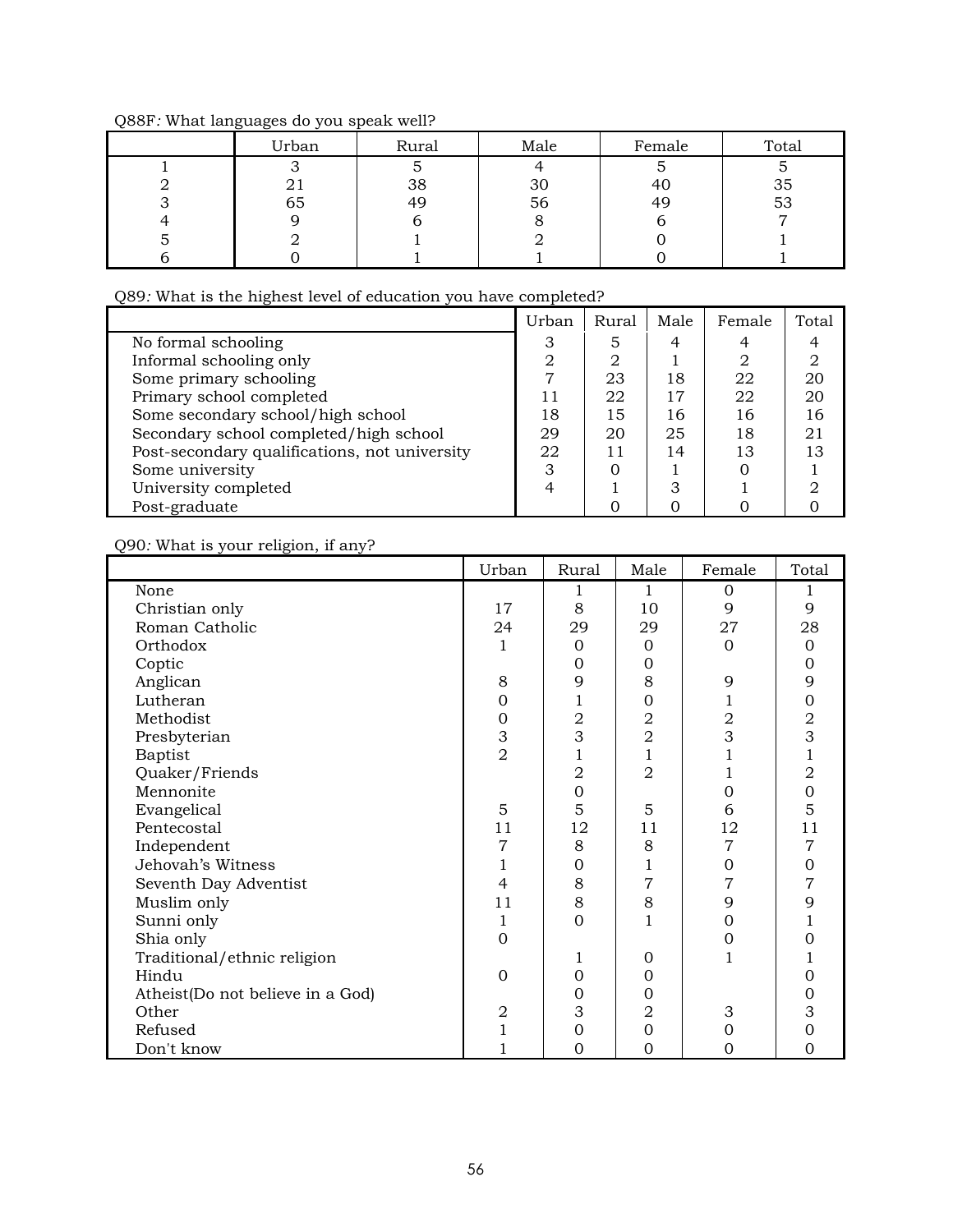Q91*:* How important is religion in your life?

|                      | Urban | Rural | Male | Female | Total |
|----------------------|-------|-------|------|--------|-------|
| Not at all important |       |       |      |        |       |
| Not very important   |       |       |      |        |       |
| Somewhat important   |       |       |      |        |       |
| Very important       | 84    | 85    | 83   |        | 85    |
| Refused to answer    |       |       |      |        |       |
| Don't know           |       |       |      |        |       |

#### Q92A*:* Which of these things do you personally own: Radio?

|                | Urban | Rural          | Male | Female | Total |
|----------------|-------|----------------|------|--------|-------|
| No, don't own  | ᅩ     | ⊥◡             |      | 20     |       |
| Yes,<br>do own | 88    | $\Omega$<br>oυ | n 1  | 80     | 85    |

#### Q92B*:* Which of these things do you personally own: Television?

|                | Urban | Rural    | Male     | Female   | Total |
|----------------|-------|----------|----------|----------|-------|
| No, don't own  | 45    | 74       | 68       | 68       | 68    |
| Yes,<br>do own | 55    | ገ6<br>40 | ∩כ<br>⊿ت | ററ<br>ັ້ | 32    |

#### Q92C*:* Which of these things do you personally own: Motor vehicle, car or motorcycle?

|               | Urban | Rural | Male | Female | Total |
|---------------|-------|-------|------|--------|-------|
| No, don't own | 84    | 92    | 89   | 91     | 90    |
| Yes, do own   | 13    |       |      |        |       |
| Don't know    |       |       |      |        |       |

### Q93A*:* Where is your main source of water for household use located?

|                      | Urban | Rural | Male | Female | Total |
|----------------------|-------|-------|------|--------|-------|
| Inside the house     | 32    |       |      |        |       |
| Inside the compound  | 31    | 24    | 23   | 29     | 26    |
| Outside the compound | 35    | 69    | 66   | 59     | 62    |
| Don't know           |       |       |      |        |       |

## Q93B*:* Do you have to pay for using water from this source?

|            | Urban   | Rural | Male | Female | Total |
|------------|---------|-------|------|--------|-------|
| No         | Q       | 66    | 58   | 55     | 57    |
| Yes        | 70<br>O | ◡▴    | 38   | 43     | 4.    |
| Don't know |         |       |      |        |       |

Q94*:* Do you have a job that pays a cash income? Is it full-time or part-time? And are you presently looking for a job (even if you are presently working)?

|                              | Urban | Rural | Male | Female | Total |
|------------------------------|-------|-------|------|--------|-------|
| No (not looking)             | 14    | 26    | 20   | 28     | 24    |
| No (looking)                 | 30    | 39    | 38   | 36     | 37    |
| Yes, part time (not looking) |       |       |      |        |       |
| Yes, part time (looking)     | ר ו   | 16    | 18   | 15     |       |
| Yes, full time (not looking) |       |       | 11   |        |       |
| Yes, full time (looking)     | 16    |       |      |        |       |
| Don't know                   |       |       |      |        |       |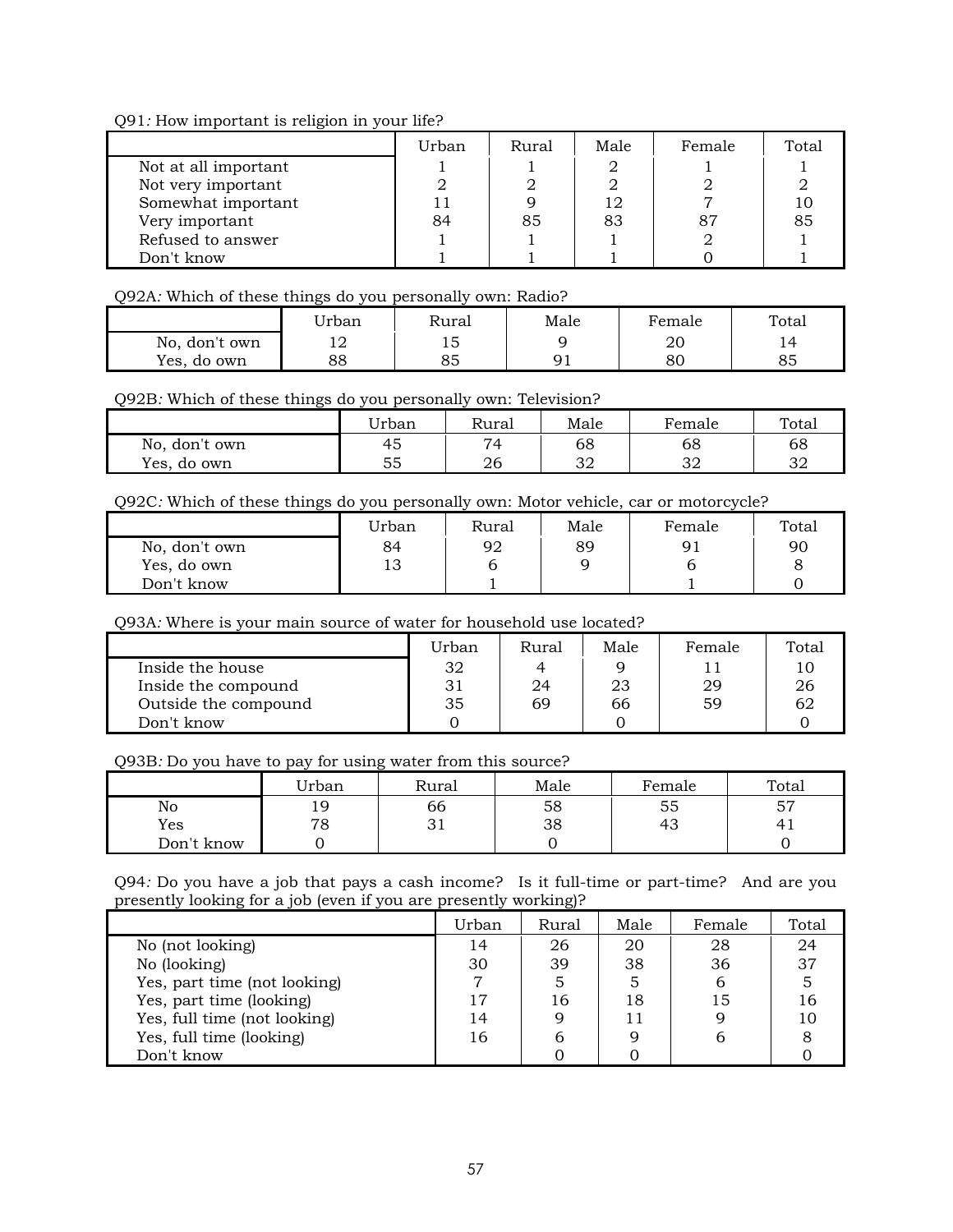Q95*:* Do you know a close friend or relative who has died of AIDS?

|            | Urban | Rural | Male            | Female | Total |
|------------|-------|-------|-----------------|--------|-------|
| No         | 36    | 39    | $\sigma$<br>، ب | 40     | 38    |
| Yes        | 58    | 55    | 56              | 56     | 56    |
| Refused    |       |       | ∸               |        |       |
| Don't know | ັ     |       | ີ               |        |       |

#### Q96*:* How many friends or relatives is that?

|                | Urban            | Rural          | Male     | Female | Total          |
|----------------|------------------|----------------|----------|--------|----------------|
|                | 10               | 13             | 10       | 14     | 12             |
| 2              | 14               | 8              | 10       | 8      | 9              |
| 3              | 7                | 8              | 8        | 7      | 7              |
|                | 6                | 5              | 5        | 5      | 5              |
| 5              | $\overline{5}$   | 6              | 7        | 5      | 6              |
| 6              | 3                | 4              | 3        |        | 4              |
|                |                  |                |          |        |                |
| 8              |                  |                | 2        |        |                |
| 9              |                  |                |          |        |                |
| 10             | 4                |                | 6        |        |                |
| 12             | $\Omega$         |                | $\Omega$ |        |                |
| 13             |                  |                |          |        |                |
| 15             | $\Omega$         |                |          |        |                |
| 16             |                  | O              |          |        |                |
| 19             | $\boldsymbol{0}$ |                |          |        | 0              |
| 20             | 3                | $\overline{2}$ | 2        | 3      | $\overline{2}$ |
| 21             |                  | ი              |          |        |                |
| Not Applicable | 42               | 45             | 44       | 44     | 44             |

Q97*:* If a presidential election were held tomorrow, which party's candidate would you vote for?

|                                                                | Urban          | Rural    | Male     | Female | Total |
|----------------------------------------------------------------|----------------|----------|----------|--------|-------|
| Orange Democratic Movement Party(ODM)                          | 50             | 43       | 45       | 44     | 45    |
| Orange Democratic Movement Party<br>Kenya<br>- of<br>$(ODM-K)$ | 5              | 7        | 7        | 6      |       |
| Party of National Unity (PNU)                                  | 12             | 19       | 18       | 17     | 18    |
| National Rainbow Coalition (NARC)                              | 2              |          |          |        |       |
| NARC Kenya                                                     | $\Omega$       |          | $\Omega$ |        |       |
| Democratic Party of Kenya (DP)                                 |                | 0        |          |        |       |
| Ford-Kenya (Ford - K)                                          |                | $\Omega$ | $\Omega$ | Ω      |       |
| Kenya African National Union (KANU)                            | $\mathfrak{D}$ | 2        |          | 2      | 2     |
| Ford Asili (Ford - A)                                          |                | $\Omega$ |          | 0      |       |
| Kenya African Democratic Development<br>Union<br>(KADDU)       |                | $\Omega$ | $\Omega$ |        |       |
| KADDU-Asili                                                    |                | $\Omega$ | $\Omega$ |        | Ω     |
| Would not vote                                                 | 12             | 10       | 11       | 10     | 10    |
| Refused to answer                                              | 5              | 4        | 5        | 4      |       |
| Don't know                                                     | 10             | 11       | 10       | 13     | 11    |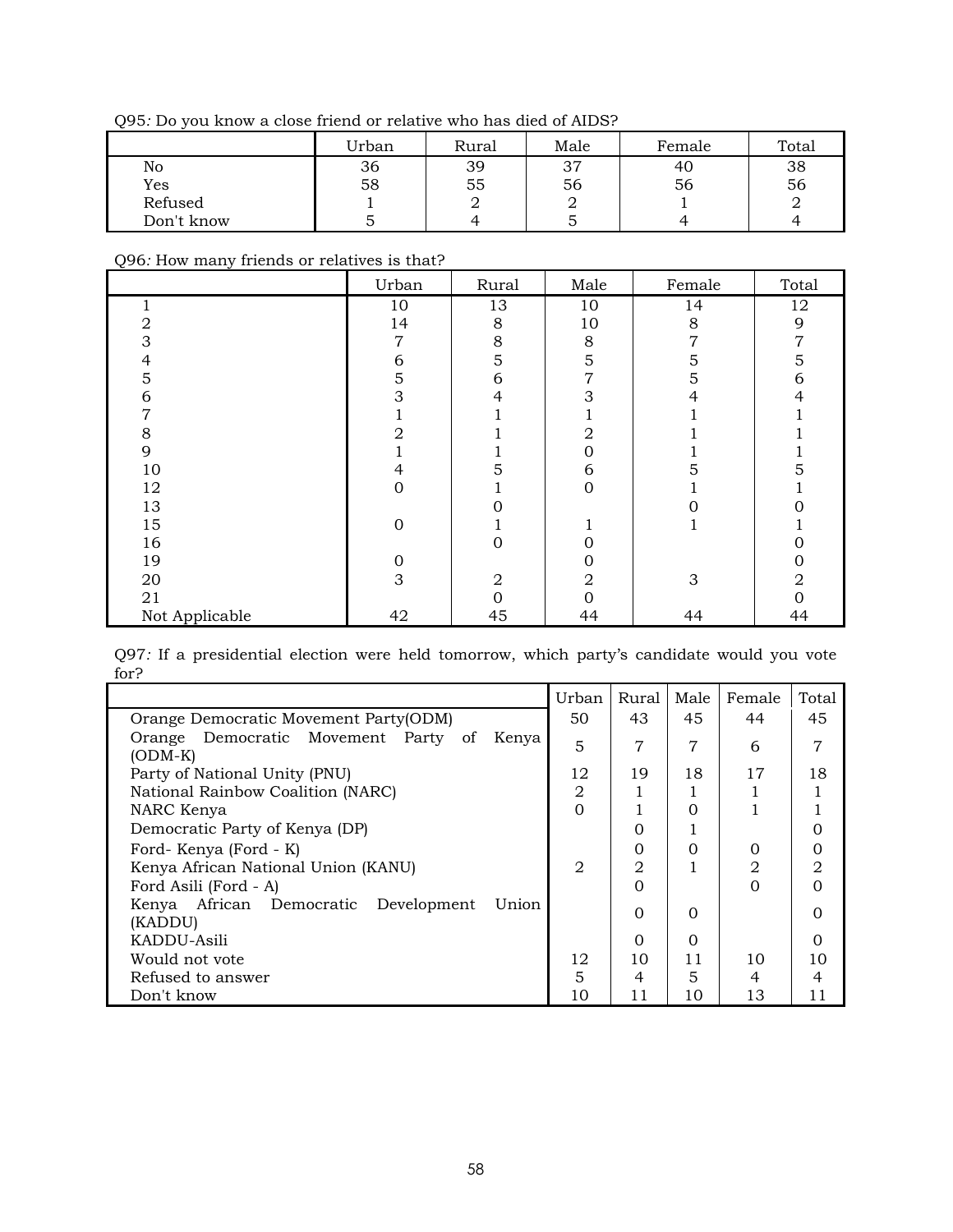Q98A*:* In your opinion, how much does each of the following do to help your country, or haven't you heard enough to say: African Union?

|                     | Urban | Rural | Male | Female | Total |
|---------------------|-------|-------|------|--------|-------|
| Do nothing, no help | 4     |       |      |        |       |
| Help a little bit   | 26    | 26    | 28   | 24     | 26    |
| Help somewhat       | 27    | 23    | 29   | 1 Q    | 24    |
| Help a lot          |       |       |      |        |       |
| Don't know          | רח    | 37    |      | 43     | 35    |

Q98B*:* In your opinion, how much does each of the following do to help your country, or haven't you heard enough to say: East African Community (EAC)?

|                     | Urban | Rural | Male | Female | Total          |
|---------------------|-------|-------|------|--------|----------------|
| Do nothing, no help | 12    |       |      |        | $\overline{ }$ |
| Help a little bit   | 26    | 24    | 24   | 25     | 24             |
| Help somewhat       | 29    | 29    | 36   | 22     | 29             |
| Help a lot          |       | 8     | 10   |        |                |
| Don't know          | 22    | 33    | 23   | 39     |                |

Q98C*:* In your opinion, how much does each of the following do to help your country, or haven't you heard enough to say: United Nations?

|                     | Urban | Rural | Male | Female | Total |
|---------------------|-------|-------|------|--------|-------|
| Do nothing, no help |       |       |      |        |       |
| Help a little bit   | 14    | 13    | 14   | 12     |       |
| Help somewhat       | 35    | 27    | 32   | 25     | 29    |
| Help a lot          | 34    | 32    | 35   | 30     | 32    |
| Don't know          | 14    | 25    |      | 29     | 23    |

Q98D*:* In your opinion, how much does each of the following do to help your country, or haven't you heard enough to say: Other international donors and NGOs (apart from the United Nations)?

|                     | Urban | Rural | Male | Female | Total |
|---------------------|-------|-------|------|--------|-------|
| Do nothing, no help |       |       |      |        |       |
| Help a little bit   |       | 12    | 16   | 12     | 14    |
| Help somewhat       | 33    | 27    | 28   | 29     | 28    |
| Help a lot          | 25    | 32    | 35   | 26     | 30    |
| Don't know          |       | 26    | 1 Q  | 29     | 24    |

Q98E*:* In your opinion, how much does each of the following do to help your country, or haven't you heard enough to say: International businesses and investors?

|                     | Urban | Rural | Male | Female | Total |
|---------------------|-------|-------|------|--------|-------|
| Do nothing, no help |       |       |      |        |       |
| Help a little bit   | 18    | 16    | 16   | 17     | 16    |
| Help somewhat       | 34    | 27    | 32   | 25     | 29    |
| Help a lot          | 17    | 16    | 19   | 15     | 17    |
| Don't know          |       | 36    | 28   | 38     | 33    |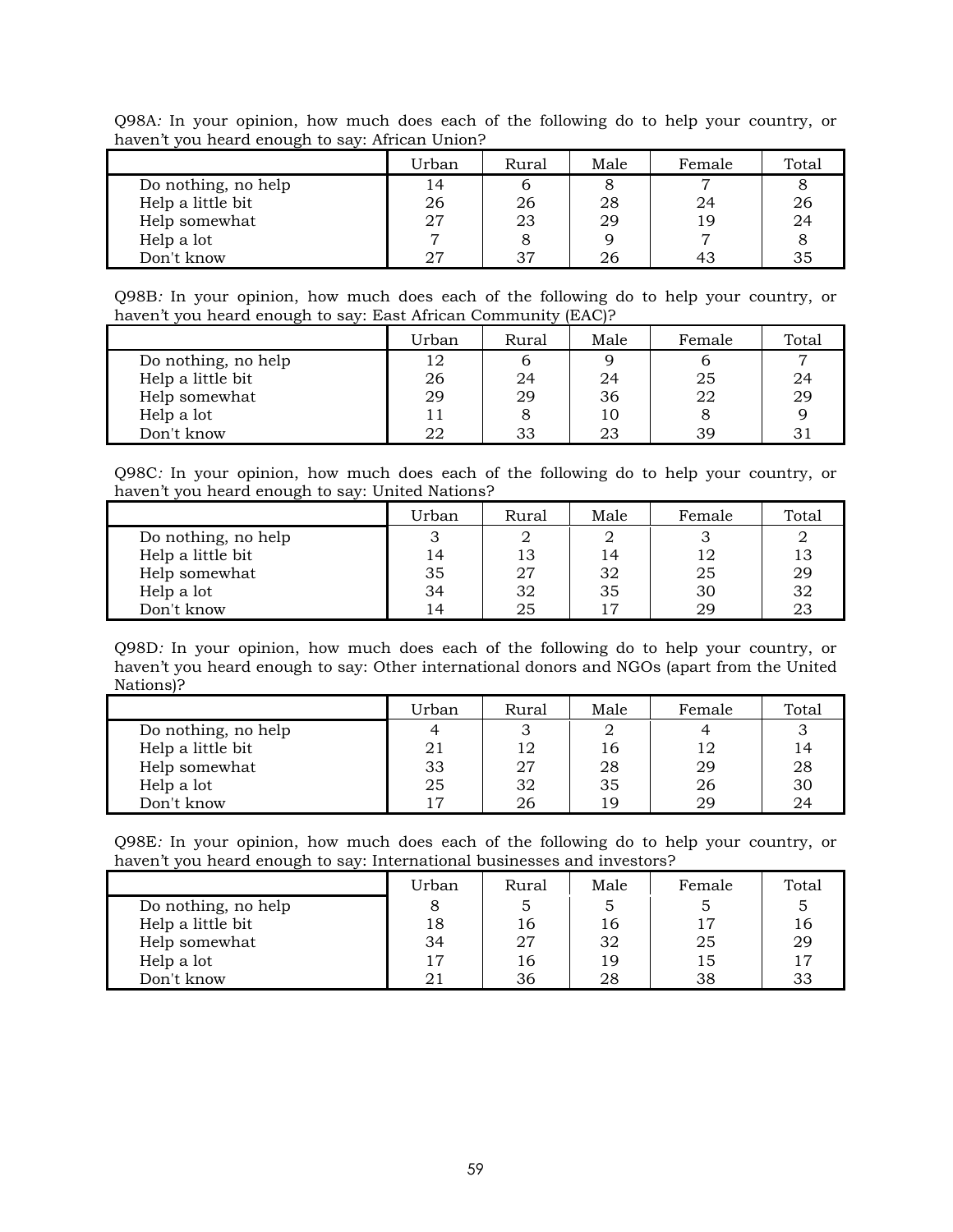Q98F*:* In your opinion, how much does each of the following do to help your country, or haven't you heard enough to say: Nigeria?

|                     | Urban | Rural | Male | Female | Total |
|---------------------|-------|-------|------|--------|-------|
| Do nothing, no help | 39    | 30    | 35   | 28     | 32    |
| Help a little bit   | 13    | 13    | 12   | 14     | 13    |
| Help somewhat       |       |       |      |        |       |
| Help a lot          |       |       |      |        |       |
| Don't know          | 34    | 46    | 39   | 49     | 44    |

Q98G*:* In your opinion, how much does each of the following do to help your country, or haven't you heard enough to say: South Africa?

|                     | Urban | Rural | Male | Female | Total |
|---------------------|-------|-------|------|--------|-------|
| Do nothing, no help | 29    | 21    | 25   | 21     | 23    |
| Help a little bit   | 24    | 19    | 21   | 19     | 20    |
| Help somewhat       | 12    | 15    |      | 12     | 15    |
| Help a lot          |       | 4     |      |        |       |
| Don't know          |       | 40    | 32   | 45     | 38    |

Q98H*:* In your opinion, how much does each of the following do to help your country, or haven't you heard enough to say: China?

|                     | Urban | Rural | Male | Female | Total |
|---------------------|-------|-------|------|--------|-------|
| Do nothing, no help | 13    | 11    |      | 12     |       |
| Help a little bit   | 19    | 14    | 15   | 15     | 15    |
| Help somewhat       | 28    | 28    | 32   | 25     | 28    |
| Help a lot          | 21    | 18    | 21   | 16     | 18    |
| Don't know          | 18    | 30    | 22   | 33     | 27    |

Q98I*:* In your opinion, how much does each of the following do to help your country, or haven't you heard enough to say: United States?

|                     | Urban | Rural | Male | Female | Total |
|---------------------|-------|-------|------|--------|-------|
| Do nothing, no help | 10    |       |      |        |       |
| Help a little bit   |       |       |      |        |       |
| Help somewhat       | 31    | 24    | 28   | -23    | 25    |
| Help a lot          | 33    | 41    | 43   | 36     | 40    |
| Don't know          | ר ו   | 22    | 15   | 27     | 21    |

Q98J*:* In your opinion, how much does each of the following do to help your country, or haven't you heard enough to say: Britain?

|                     | Urban | Rural | Male | Female | Total |
|---------------------|-------|-------|------|--------|-------|
| Do nothing, no help |       |       |      |        |       |
| Help a little bit   |       |       | 10   | 10     | 10    |
| Help somewhat       | 30    | 28    | 33   | 24     | 29    |
| Help a lot          | 29    | 31    | 32   | 29     | 30    |
| Don't know          |       | 25    | 18   | 30     | 24    |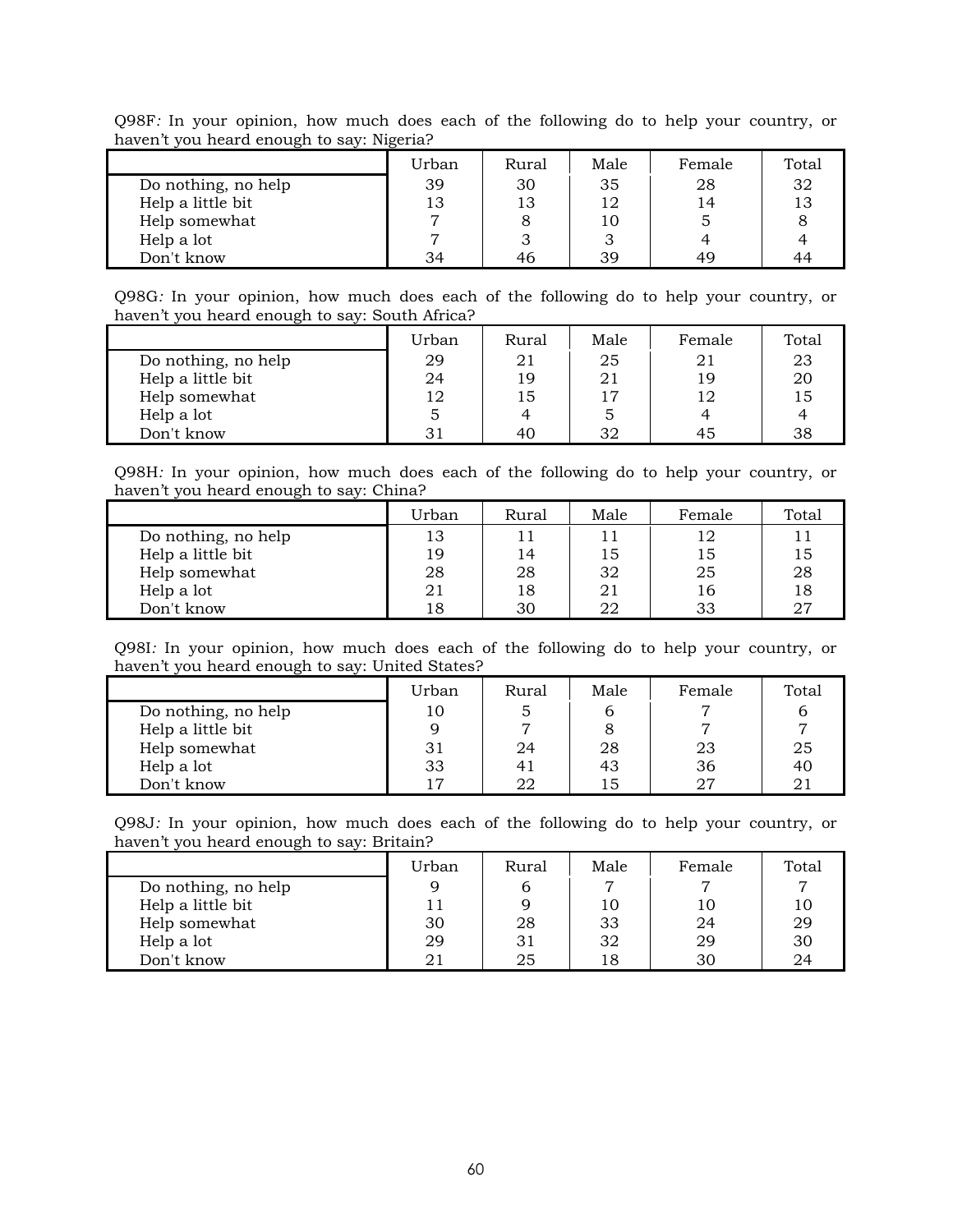|                     | Urban | Rural | Male | Female | Total |
|---------------------|-------|-------|------|--------|-------|
| Do nothing, no help | 10    | b     |      |        | ⇁     |
| Help a little bit   | 14    |       | 10   | 1 C    | 10    |
| Help somewhat       | 28    | 21    | 26   | 19     | 23    |
| Help a lot          | 27    | 30    | 32   | 26     | 29    |
| Don't know          | 22    | 34    | 26   | 37     |       |

Q98J1*:* In your opinion, how much does each of the following do to help your country, or haven't you heard enough to say: The European Union?

Q98K*:* Which of the following statements is closest to your view? Choose Statement 1 or Statement 2.

Statement 1: The NEPAD African Peer Review Mechanism (NEPAD/APRM) is a useful initiative that will help promote good governance in Africa. It should be given all necessary support. Statement 2: The NEPAD/APRM is an empty initiative that is unlikely to do anything to improve governance in Africa. We should not waste time or resources in supporting it.

|                            | ----  |       |      |        |       |  |  |  |
|----------------------------|-------|-------|------|--------|-------|--|--|--|
|                            | Urban | Rural | Male | Female | Total |  |  |  |
| Agree very strongly with 1 | 18    | 13    | 17   |        |       |  |  |  |
| Agree with 1               |       | 14    |      |        |       |  |  |  |
| Agree with 2               |       |       |      |        |       |  |  |  |
| Agree very strongly with 2 |       |       |      |        |       |  |  |  |
| Agree with neither         |       |       |      |        |       |  |  |  |
| Don't know                 | 55    | 66    |      |        |       |  |  |  |

Q99A*:* Do you think that each of the following has too little, too much, or about the right amount of influence over your government: International donors and NGOs?

|                        | Urban                | Rural | Male | Female | Total |
|------------------------|----------------------|-------|------|--------|-------|
| Far too little         |                      | 6     | 5    |        |       |
| Somewhat too little    | 17<br>24<br>20<br>17 |       | 18   |        |       |
| About the right amount | 29                   | 24    | 28   | 22     | 25    |
| Somewhat too much      | 16                   | 16    | 16   | 15     | 16    |
| Far too much           |                      |       | 8    |        |       |
| Don't know             |                      | 30    |      | つつ     |       |

Q99B*:* Do you think that each of the following has too little, too much, or about the right amount of influence over your government: International businesses and investors?

|                        | Urban | Rural | Male | Female | Total |
|------------------------|-------|-------|------|--------|-------|
| Far too little         |       |       |      | ⇁      |       |
| Somewhat too little    | 24    | 15    | 21   | 13     |       |
| About the right amount | 32    | 23    | 25   | 25     | 25    |
| Somewhat too much      | 14    | 12    | 15   |        | 13    |
| Far too much           |       |       |      |        |       |
| Don't know             |       | 34    | 23   | 38     |       |

Q99C*:* Do you think that each of the following has too little, too much, or about the right amount of influence over your government: Kenyan civic organizations and NGOs?

|                        | Urban | Rural | Male | Female | Total |
|------------------------|-------|-------|------|--------|-------|
| Far too little         |       |       | q    |        |       |
| Somewhat too little    | 24    | 14    | 18   | 15     | 16    |
| About the right amount | 30    | 25    | 28   | 24     | 26    |
| Somewhat too much      | 18    | 13    | 15   | 13     | 14    |
| Far too much           |       |       |      |        |       |
| Don't know             | 14    | 29    | 20   | 32     | 26    |